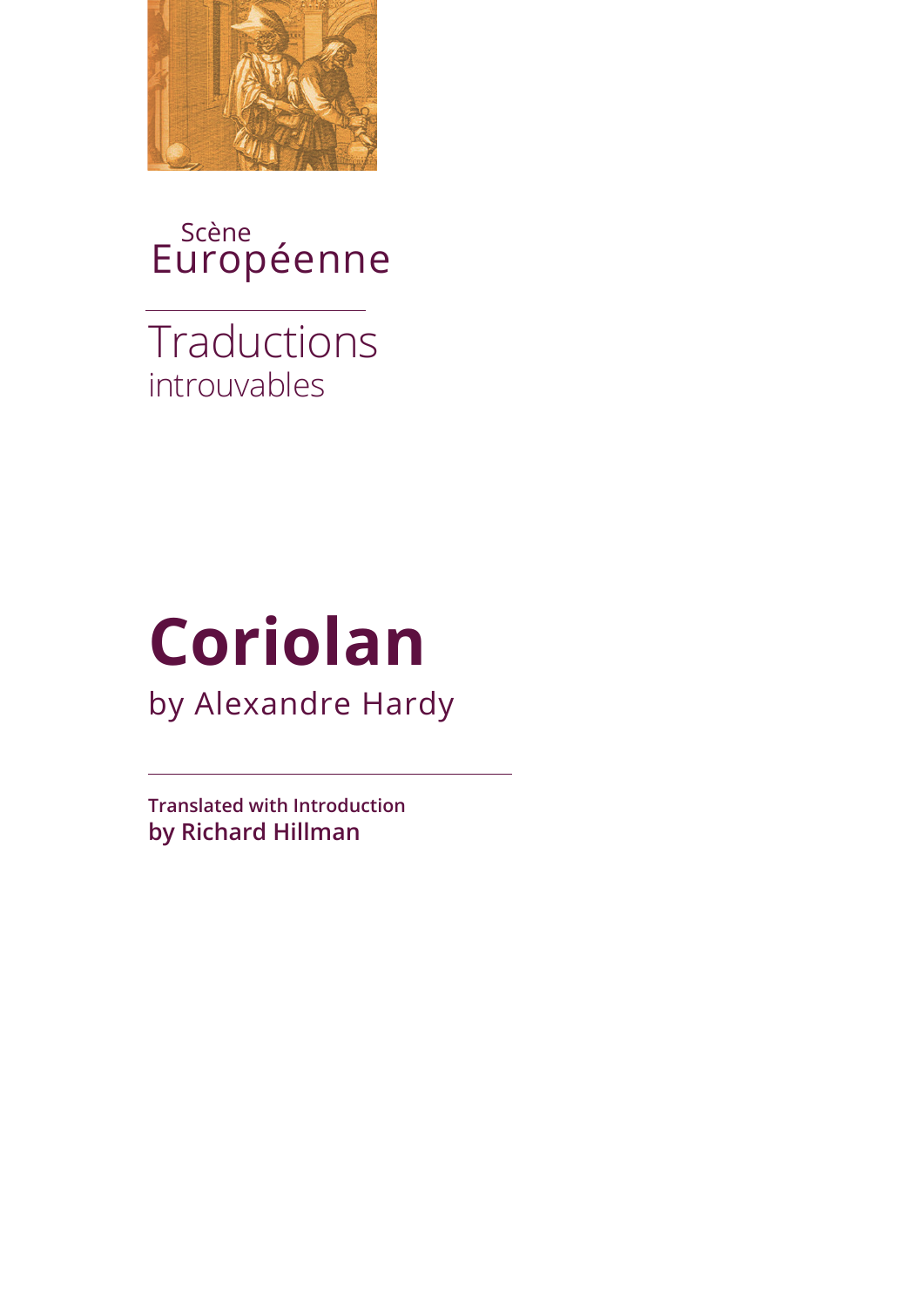#### **Référence électronique**

 $\sim$ 

Translation to *Coriolan* by Alexandre Hardy [En ligne], éd. par R. Hillman, 2018, mis en ligne le 09-07-2018,

URL : https://sceneeuropeenne.univ-tours.fr/traductions/coriolan

La collection

## **TRADUCTIONS INTROUVABLES**

est publiée par le Centre d'études supérieures de la Renaissance, (Université de Tours, CNRS/UMR 7323) dirigé par Benoist Pierre

**Responsable scientifique** 

Richard Hillman

**ISSN** 

1760-4745

#### **Mentions légales**

Copyright © 2018—CESR. Tous droits réservés. Les utilisateurs peuvent télécharger et imprimer, pour un usage strictement privé, cette unité documentaire. Reproduction soumise à autorisation.

Contact : alice.loffredonue@univ-tours.fr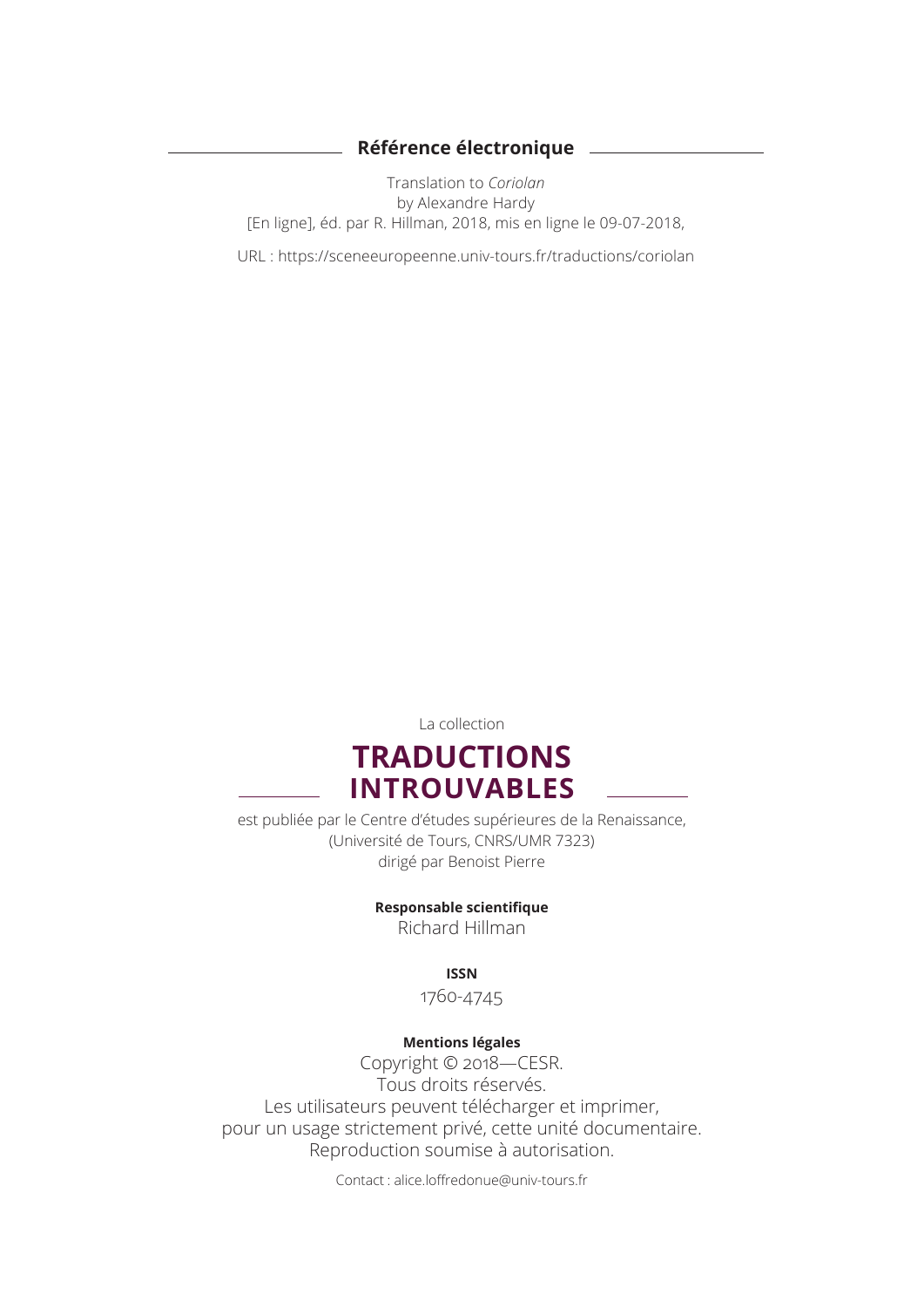

**Richard Hillman** CESR - Université de Tours

## *CORIOLAN*

*TRAGEDY* By ALEXANDRE HARDY, Parisian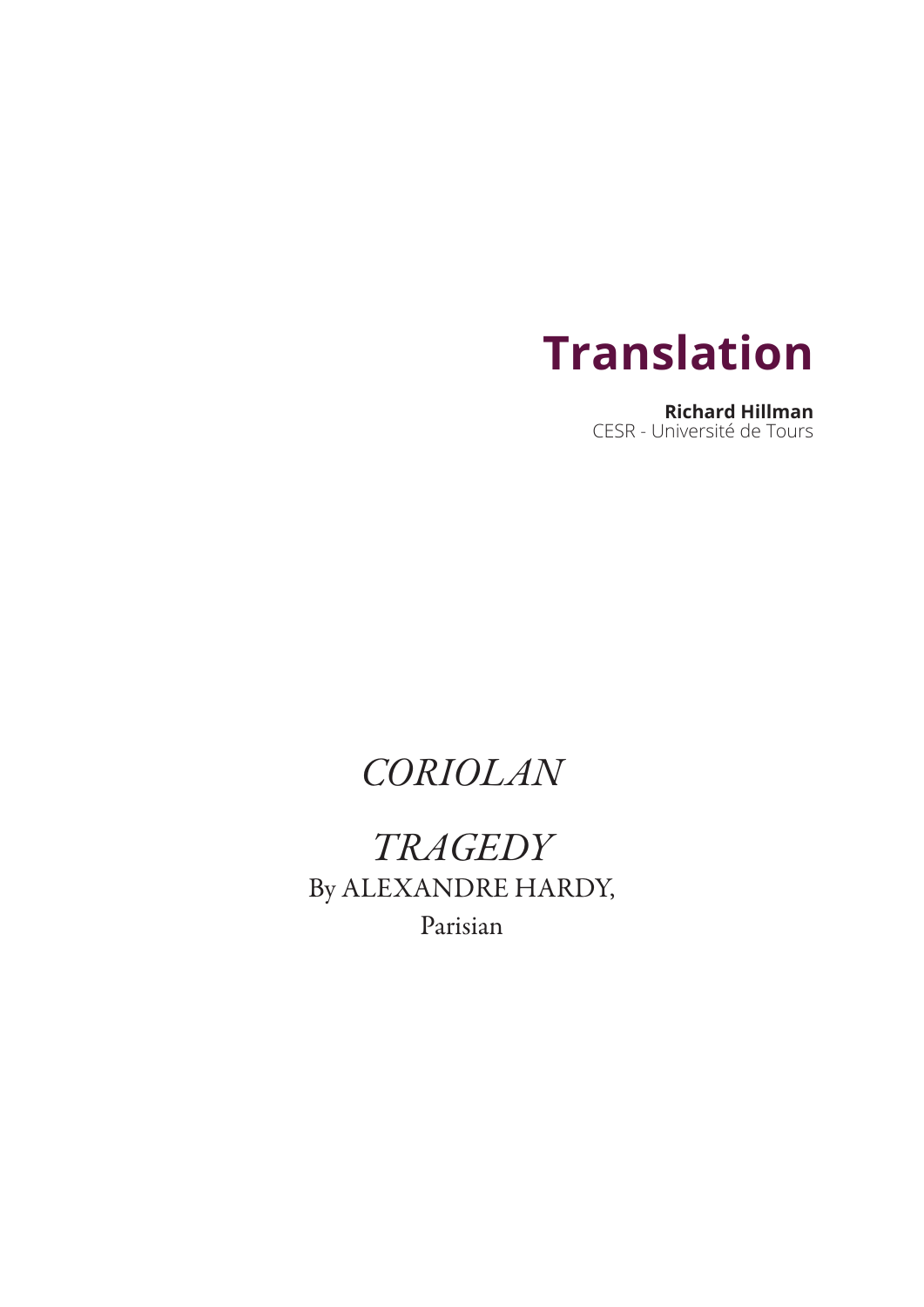CORIOLAN RICHARD HILLMAN

#### **Argument**

Three words will summarise this subject, so well treated and set forth in all its particulars by Plutarch in the life of this great personage, which I would unhesitatingly recommend the reader to consult as its true source. And it will suffice to say that Coriolan, after many notable services rendered to his country, is finally constrained to yield to the envy of the Roman people, who, for supposed crimes, condemn him to perpetual exile. The injury is so keenly felt and so incompatible with his great spirit that he resolves on vengeance at whatever cost. With this design he resorts to Amfidie, the military leader of the Volscian people, a strong nation, and the chief enemy of the Romans, who had taken many towns from them. Amfidie receives him with the utmost courtesy, has him in full assembly elected their field commander against the Romans, whom, with a strong arm, he reduces to defending themselves in the city of Rome, under siege from all sides. The Romans, after some resistance, and assaulted by famine and by dissensions within, as by enemies from without, send to him one embassy after another. But his irreconcilable hatred leads him to propose to them conditions of peace so unequal, shameful, and impossible to imagine that, when they return unsuccessfully, the priests are dispatched in solemn pomp, so that piety might move him with greater pity for his wretched country, deprived of good fortune by his exile. But this was fruitless effort as far as he was concerned, for he seemed to live and breathe only for the total destruction of his own people. In the midst of the general despair, at the persuasion and sole initiative of Valerie, a virtuous Roman lady of the race of Publicola, his mother, his wife, and his children went to seek him out in his camp, to such an effect that their prayers struck home, and that, natural instinct having prevailed over that inflexible constancy, he caused the siege to be raised by the Volsciens. The latter killed him at his return at the instigation of Amfidie, his rival for glory, as a traitor to their nation and one who, when he could have taken Rome, forfeited the occasion to gratify a mother. Few subjects will be found in Roman history more worthy of the theatre than this one.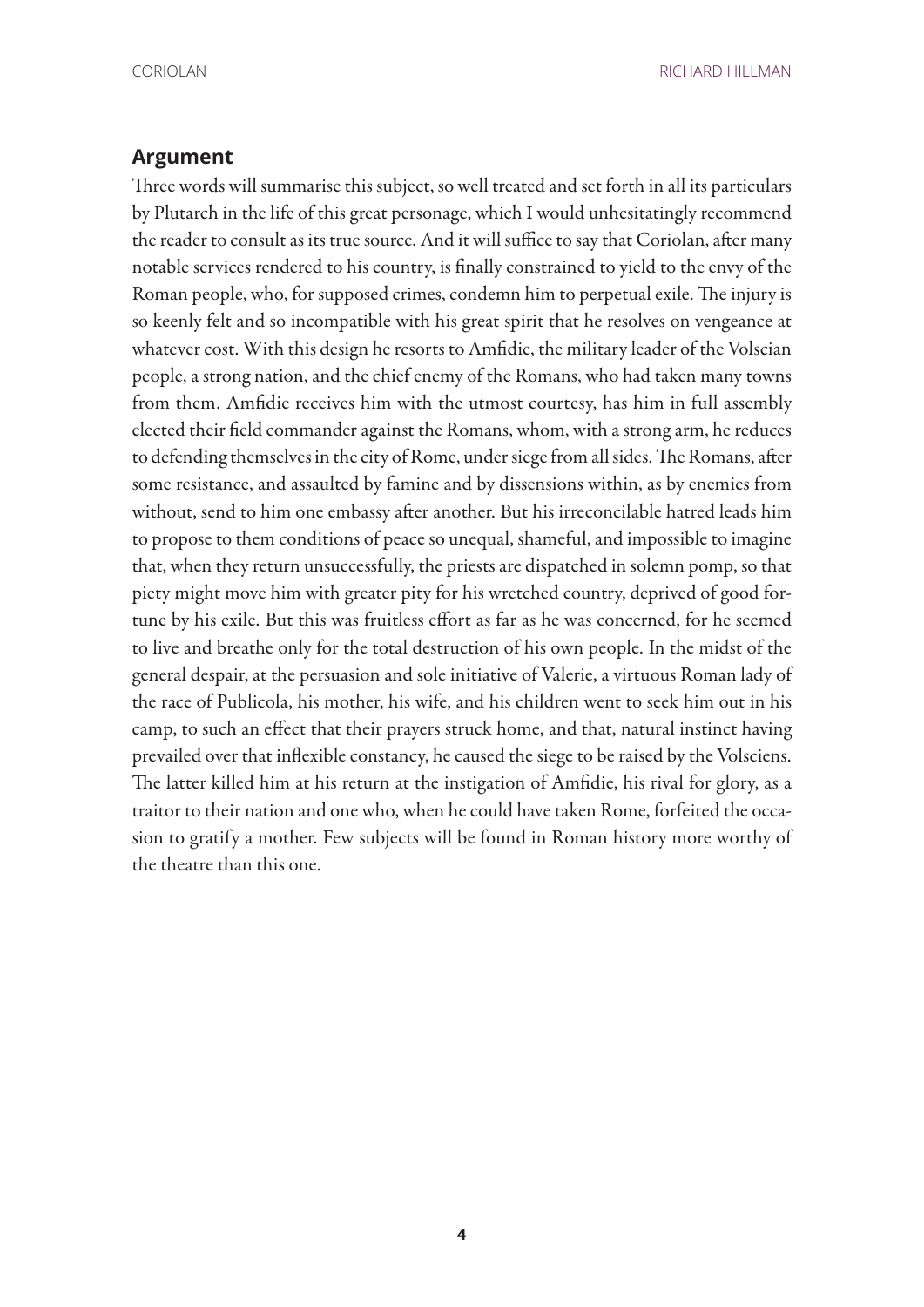### *Characters*<sup>1</sup>

Coriolan Volomnie, mother of Coriolan Ædiles Licinie, tribune of the people Chorus of Romans The Senate Amfidie Page Ambassadors Council of the Volscians Valerie Troupe of Roman women Verginie, wife of Coriolan (non-speaking) Chorus of Volscians Messenger

**<sup>1</sup>** Coriolan's son is missing from this list and was probably represented on stage by a doll; see below, ll. 935-36, and Cavaillé, ed., n. 134. This is obviously a very different (and differently coded) use of the figure from that found in *Coriolanus*, although Shakespeare likewise gives Coriolanus a single son, not children, as in Plutarch. (Cf., however, Hardy's Argument and below, l. 816.)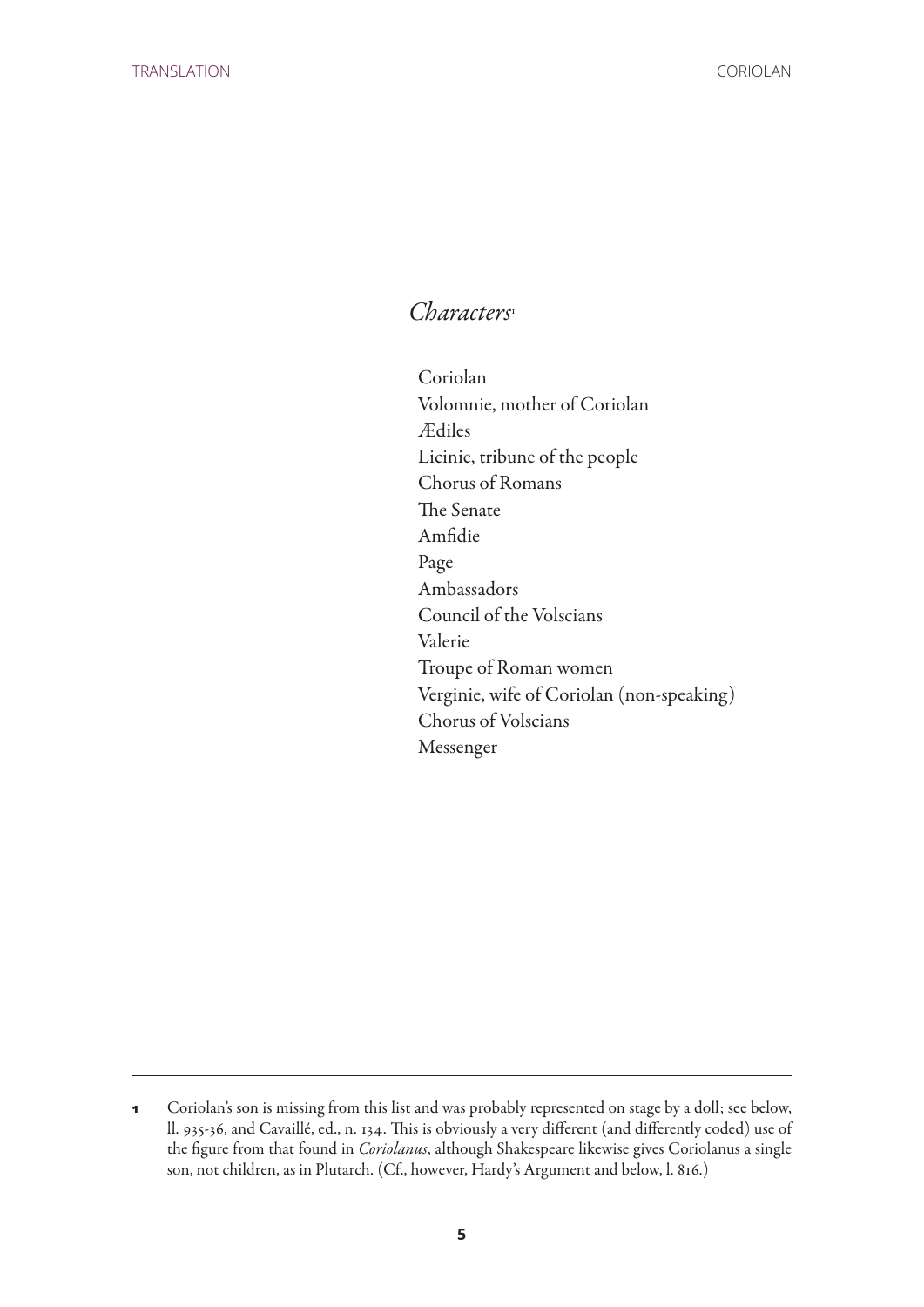## Act I

## Scene i

(Coriolan, Volomnie)

### Coriolan

| I              | If truly, Jupiter, your punishing right hand             |
|----------------|----------------------------------------------------------|
| $\mathbf{2}$   | Deals dreadful justice no wrongdoer can withstand,       |
| 3              | If lightning-bolts you wield to avenge the offence       |
| $\overline{4}$ | A mob of ingrates commits against innocence,             |
| 5              | If always in quarrels you take the righteous part,       |
| 6              | Will you not punish the criminal boldness, upstart       |
| $\overline{7}$ | Insolence, the gross and irreparable wrong               |
| 8              | Whose imprint on my heart and brow is still so strong?   |
| 9              | Those that I preserved at the peril of my life,          |
| IO             | A revolted rabble of plebeian slaves, rife               |
| 11             | With rebellion, the scum of the earth, which profusion   |
| I <sub>2</sub> | Of liberty provokes to propagate confusion-              |
| 13             | Those who have served in armies under my command,        |
| 14             | Who know my victories dispersed in every land,           |
| 15             | Who thanks to me alone dwell in grandeur and peace,      |
| 16             | With ardent hostility conspire my decease,               |
| 17             | Dare with words and with deeds to do me injuries,        |
| 18             | Slight that name which at the walls of Corioles          |
| 19             | My valour gained for itself, when all in one day,        |
| 20             | That town subdued, back to the camp I made my way,       |
| 2I             | Which, from the city under siege a certain distance,     |
| 22             | Prepared to offer the relieving force resistance.        |
| 23             | There my right hand, unflagging in the acts of Mars,     |
| 24             | Could not be content to venture on common jars,          |
| 25             | Obtained the Consul's order to take on in the fight      |
| 26             | The one who had best hope of countering his might,       |
| 27             | Antium's brave warrior—whom that hand struck home,       |
| 28             | Thus rescuing from death a citizen of Rome               |
| 29             | In the sight of all, who, enraptured by the marvel,      |
| 30             | Judged at that moment that my valour had no equal,       |
| 3I             | Saw me out of breath, with my bloody wounds all stained, |
| 32             | So many foes defeated, with such travail pained,         |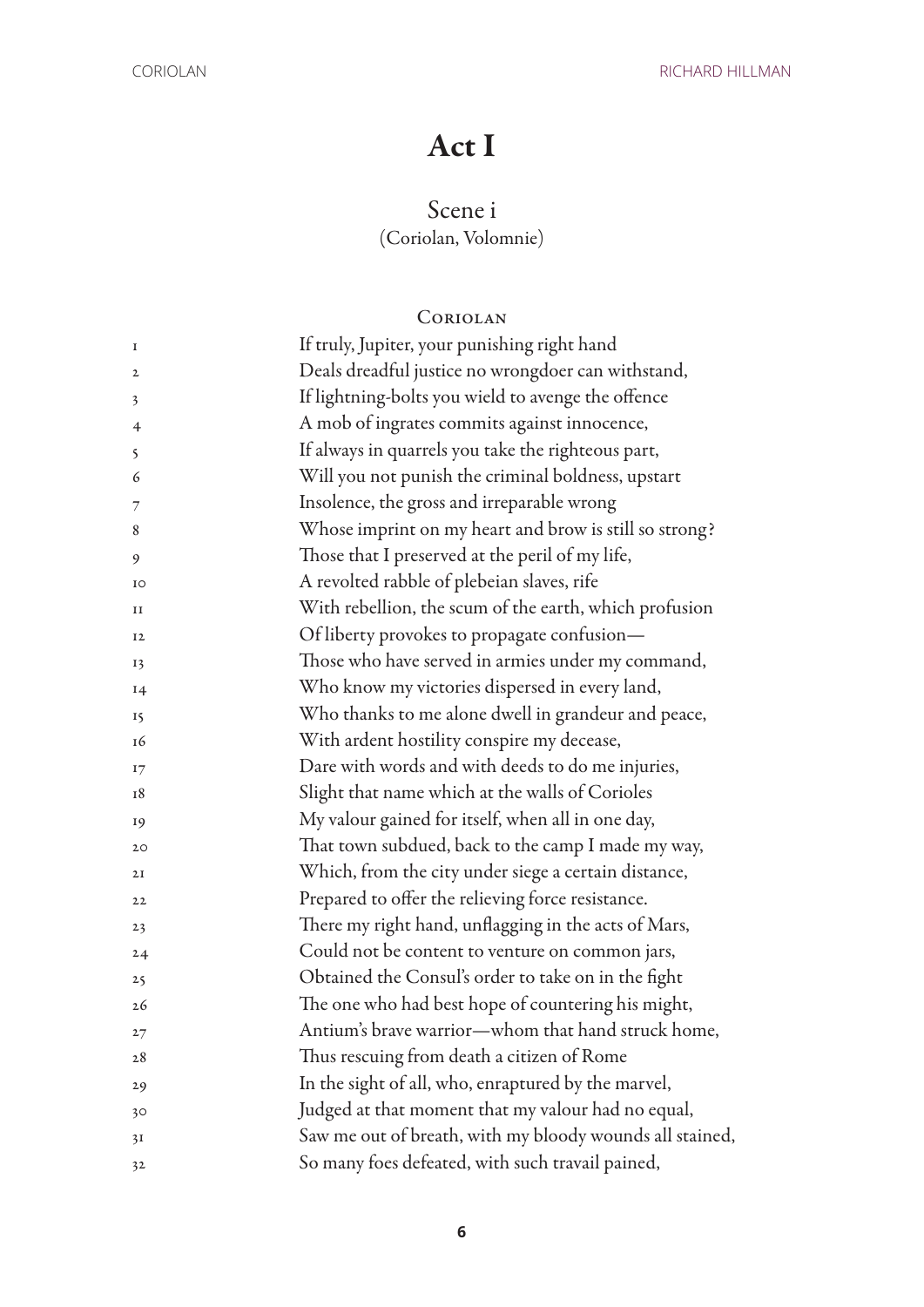| 33             | Pursuing nonetheless their army in full flight,              |
|----------------|--------------------------------------------------------------|
| 34             | A human flood dispersed by a cowardly fright,                |
| 35             | Pursuing as does the furious charging bull                   |
| 36             | In a grassy pasture his unfortunate rival;                   |
| 37             | So did I perform, seeking the glory alone                    |
| 38             | Of public acknowledgement, <sup>2</sup> for my virtue known, |
| 39             | More content to see my garlanded head surrounded             |
| 40             | With leaves of Dodona, where Oracles abounded,3              |
| 4I             | My praises, chanted by the common mouth, to hear,            |
| 4 <sup>2</sup> | Than with treasures confined beneath the lunar sphere-       |
| 43             | More content to bring my mother in victory                   |
| 44             | An unspoken joy, my heart exulting within me,                |
| 45             | To receive her praise, in her sweet embrace sustained,       |
| 46             | Than to enrich my greed with heaps by pillage gained.        |
| 47             | But what good have I gleaned from all the blood I shed?      |
| 48             | Why by an honour now proved vain was I so led?               |
| 49             | That was where the serpent of Envy took its birth,           |
| 50             | And as my glory increased, so it grew in girth.              |
| 51             | Envy has since incited against me the hate                   |
| 5 <sup>2</sup> | Of the idle commons in our city called "great"-              |
| 53             | Hate that has carried to this point of insolence:            |
| 54             | But that the Senate rendered their rage less intense,        |
| 55             | Condemned to death with no formality of trial,               |
| 56             | All hopes of curbing their excess met with denial,           |
| 57             | My head from the Tarpeian rock precipitated                  |
| 58             | Would have slaked their fury bloodthirsty and frustrated.    |
| 59             | Yes, and one more time again I must be exposed               |
| 60             | To whatever concocted lies may be imposed:                   |
| 61             | I must, it seems, submit. I, come of such a race-            |
|                |                                                              |

 Orig.: "n'affectant que la gloire / D'un salaire public". The context strongly suggests that "salaire" is used in its well-established figurative sense.

 "Plus content de me voir le chef environné / De l'arbre de Dodone aux Oracles donné". The allusion is to the *corona civica*, composed of oak leaves, betowed for saving the life of a Roman citizen. The detail, with explanation, comes from Plutarch; see *The Life of Caius Martius Coriolanus*, *Plutarch's Lives of the Noble Grecians and Romanes* (1579), trans. Thomas North, *Narrative and Dramatic Sources of Shakespeare*, ed. Geoffrey Bullough, 8 vols., vol. 5: The Roman Plays: *Julius Caesar*, *Antony and Cleopatra*, *Coriolanus* (London: Routledge; New York: Columbia University Press, 1977, p. 507).(This edition is used for subsequent citations.) The image, however, is enfolded into the rustling leaves of the oaks at Dodona, in which the voices of the gods were heard.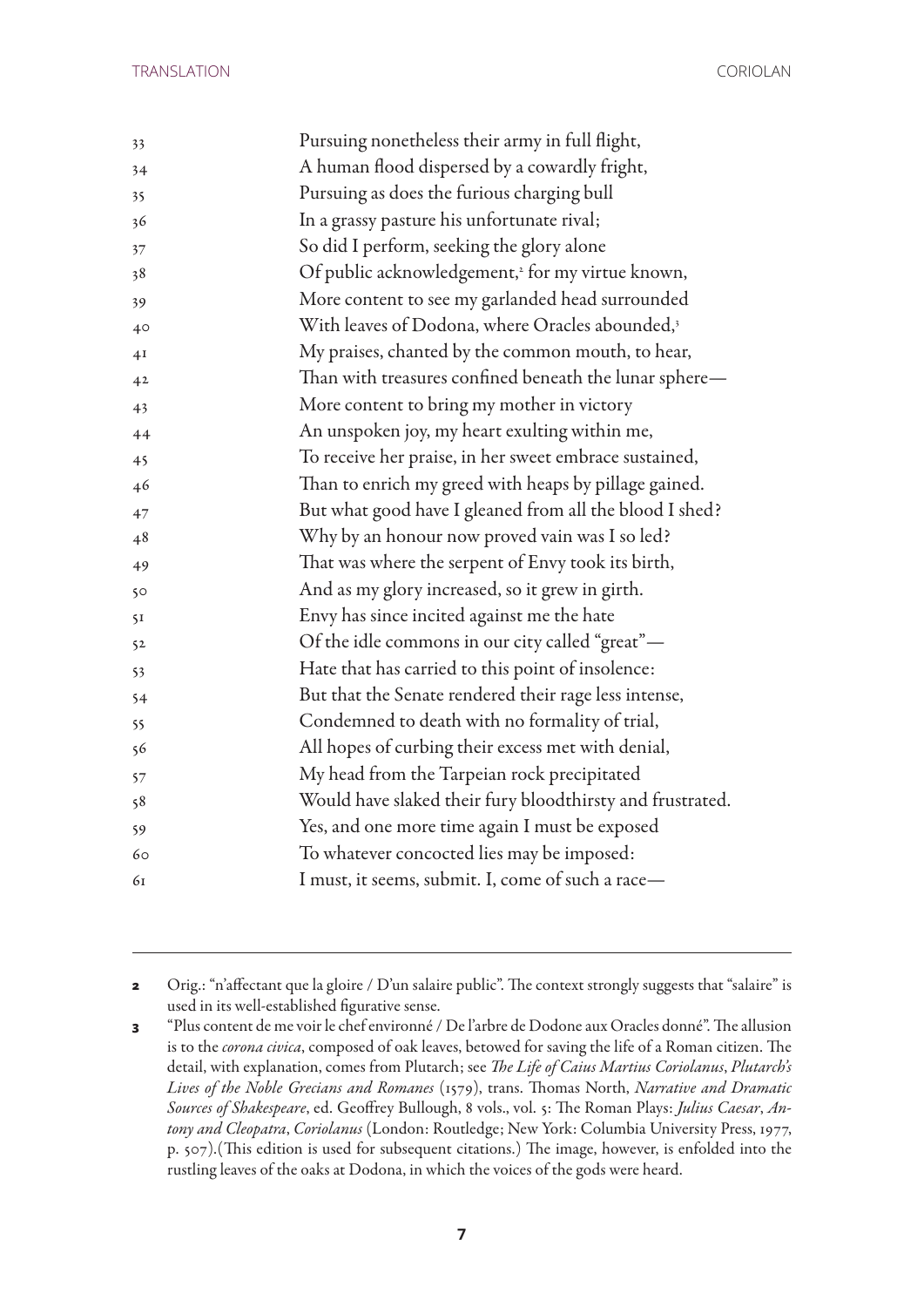CORIOLAN RICHARD HILLMAN

| 62 | To go before the Tribunes, of that populace                     |
|----|-----------------------------------------------------------------|
| 63 | Abide the good judgement? O you heavens! I blush                |
| 64 | At the thought! I should have hurtled into the crush,           |
| 65 | Dying with my sword in hand, magnanimously,                     |
| 66 | Purging with its blood such crass criminality.                  |
| 67 | Be sure, you hydra with the hundred heads, be sure,             |
| 68 | Vessel that changing winds blow in endless detour,              |
| 69 | For so I see it—that is no slanderous wrong—                    |
| 70 | The insult will not remain unpunished for long.                 |
| 7I | Your potency usurped I will render so slight                    |
| 72 | That nevermore between us will be any fight,                    |
| 73 | And I shall wholly extinguish your raging madness-              |
| 74 | But my mother comes to meet me in anxious sadness. <sup>4</sup> |

#### Volomnie

| 75             | This is the fateful day that will grant you, my son, |
|----------------|------------------------------------------------------|
| 76             | Your enemies by your humility undone:                |
| 77             | You shall crush, by bearing, the fierce ingratitude  |
| 78             | And the malignant rancour of that multitude;         |
| 79             | You charm its angry rage the instant you give way.   |
| 80             | Alas! Do not, therefore, let your passion hold sway. |
| 81             | Yield but for a moment, and they will be content,    |
| 82             | And so you will pacify a horrible torment            |
| 83             | Causing divided Rome to tremble in your name:        |
| 84             | Piety could not have any worthier aim                |
| 8 <sub>5</sub> | Or be shown, towards a mother, more becomingly-      |
| 86             | Or towards the country-than in heeding my plea.      |

#### Coriolan

| 87 | Madam, a thousand deaths you will see me endure      |
|----|------------------------------------------------------|
| 88 | Rather than supplicate its pardon to procure,        |
| 89 | Rather than give a vile people reason to vaunt       |
| 90 | That by imprinting fear my spirit they could daunt,  |
| 9I | That those who as their lord ought to acknowledge me |
|    |                                                      |

 In Plutarch's account Volumnia plays no part in trying to persuade Coriolanus to moderation, in contrast, of course, with Shakespeare's play (esp. in III.ii). References to the latter are based on William Shakespeare, *Coriolanus*, ed. R. Brian Parker, The Oxford Shakespeare (Oxford: Clarendon Press, 1994).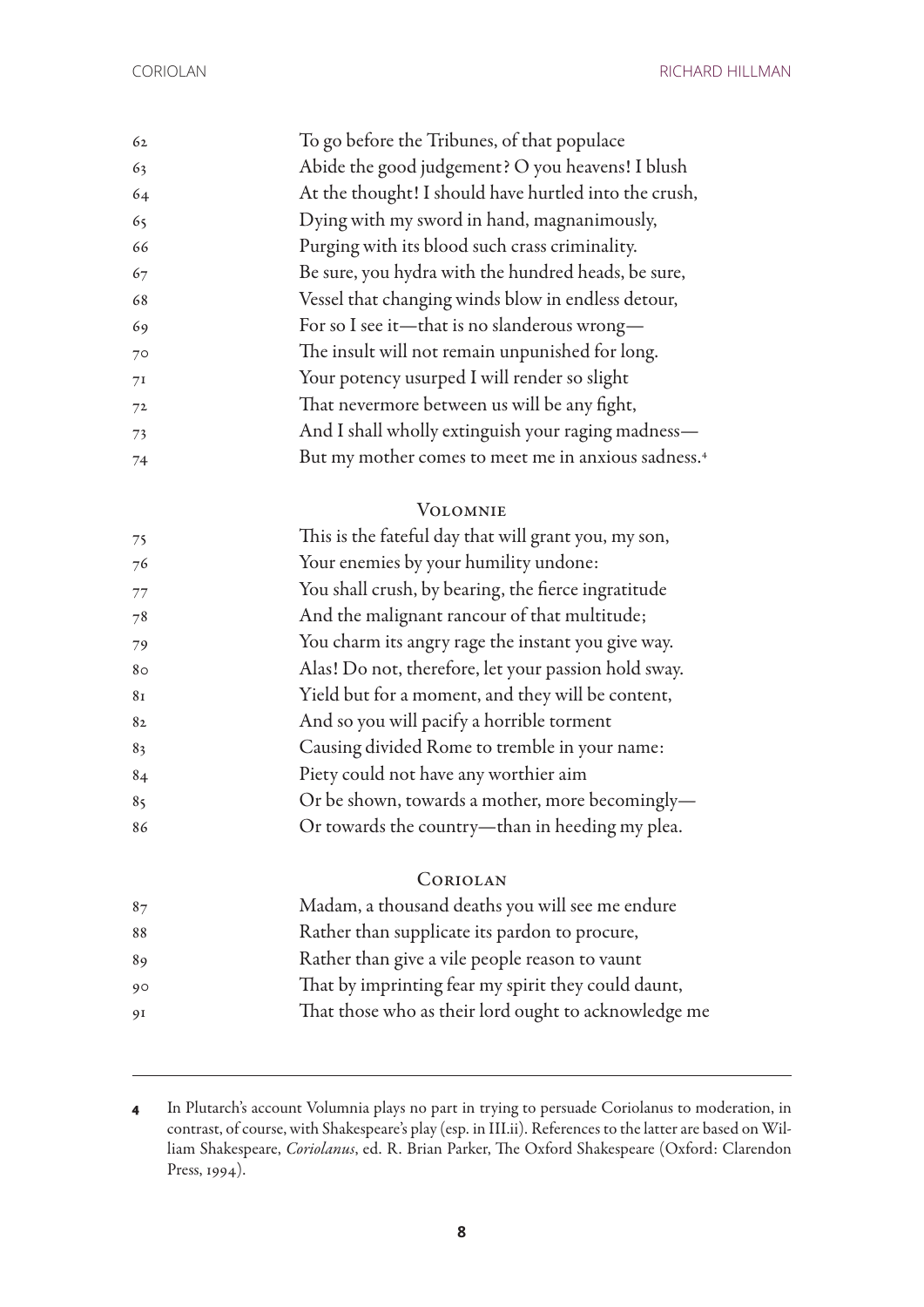| Should prevail in honour to the smallest degree;                 |
|------------------------------------------------------------------|
| What, me go before the commons on bended knee?                   |
| No, I will not do it, and I fear not their fury.                 |
| <b>VOLOMNIE</b>                                                  |
| Yet you are accused—before them you must respond.                |
| CORIOLAN                                                         |
| My innocence is for me, the Senate my bond.                      |
| <b>VOLOMNIE</b>                                                  |
| Innocence often yields when faced with calumny.                  |
| These Tribunes made you suspected of tyranny,                    |
| A crime whose mere name in each and every nation                 |
| Was, and always in Rome will be, abomination—                    |
| Capable of killing, all forms of law aside,                      |
| Anyone at all with such foul suspicion dyed.                     |
| CORIOLAN                                                         |
| Willful suspicion-to refute it will be easy;                     |
| No detriment whatever can such slander do me.                    |
| <b>VOLOMNIE</b>                                                  |
| If only you humble yourself, I do not doubt                      |
| Your peaceful discharge: the people will hear you out.           |
| CORIOLAN                                                         |
| It shall never happen that my humility                           |
| Shall increase their credit, and their temerity.                 |
| <b>VOLOMNIE</b>                                                  |
| Wretched Volomnie! O mother unfortunate!                         |
| You see yourself disdained, your offspring obstinate.            |
| Your counsel, your reasons, your prayers, your tears' full flood |
| Cannot moderate these hot outbursts of his blood,                |
| Nor bring him from that storm-cloud to withdraw his head         |
| Which from afar you perceive beginning to spread.                |
| Yet again, my child, as my only comfort cherished,               |
| By the sacred spirit of your father long-perished,               |
|                                                                  |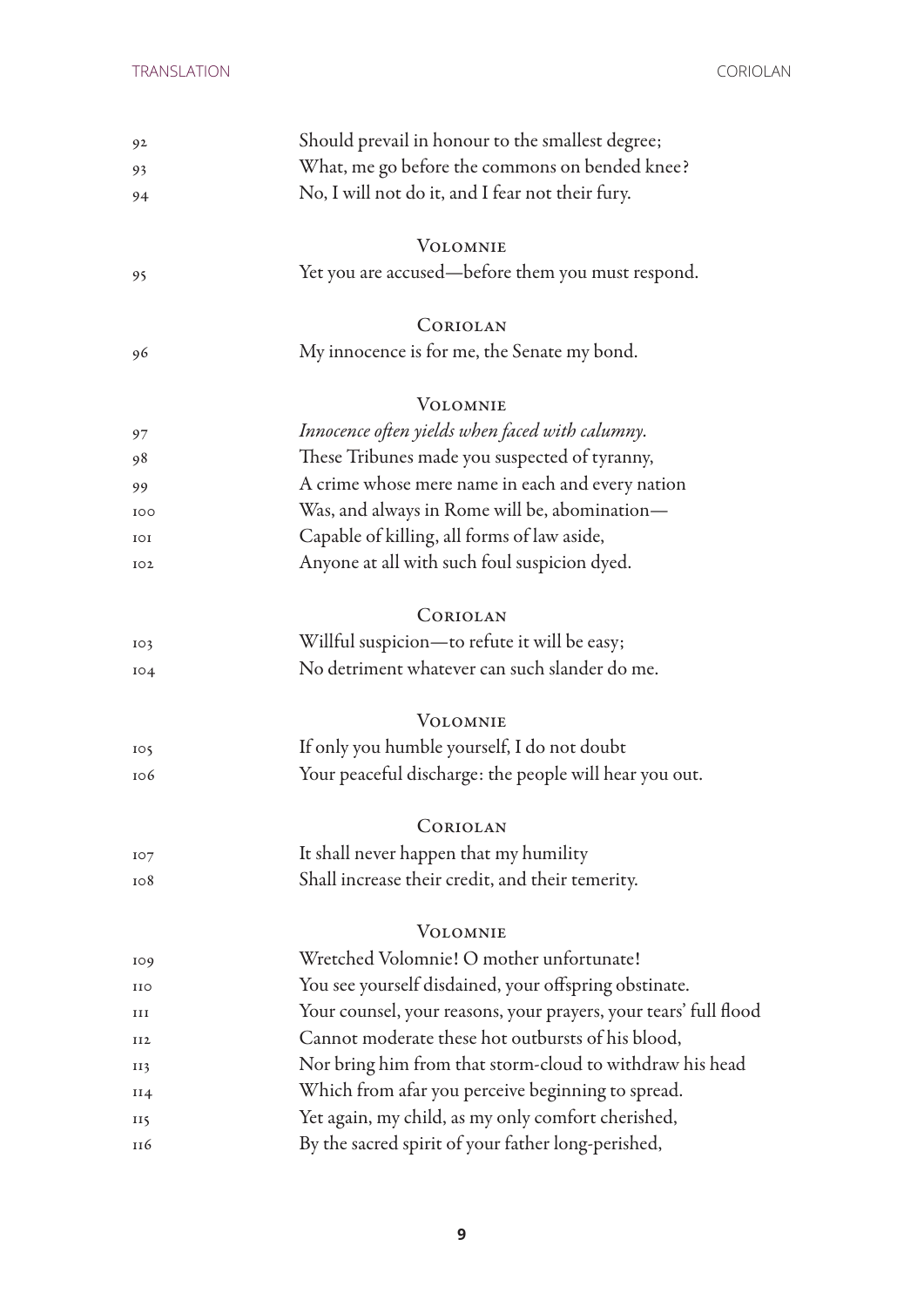CORIOLAN RICHARD HILLMAN

| II7        | By these hands that embrace your warlike countenance,    |
|------------|----------------------------------------------------------|
| 118        | By piety, once yours in any circumstance,                |
| 119        | By these grey hairs, these breasts which in your infancy |
| 120        | Once nourished you, by this profound anxiety             |
| 12I        | Which for your sake devours my fear-stricken soul,       |
| <b>I22</b> | In this danger keep your anger under control;            |
| 123        | Out of pure pity let my appeal overrule,                 |
| 124        | Let me turn your frail barque away from this whirlpool.  |
| 125        | Consider my salutary words in your heart;                |
| 126        | Reflect that pride ever dwells alone and apart,          |
| 127        | That in regions far from this people who are free,       |
| 128        | Sometimes a king will swerve from rigid monarchy,        |
| 129        | Yields to the will of one who holds the upper hand,      |
| 130        | Hides his losses and, prudent, fails to reprimand.       |
| 131        | Patience prevails-it overcomes everywhere;               |
| 132        | No road so arduous that patience falters there.          |
| 133        | Here is another point worthy consideration:              |
| 134        | With the peace it desires enjoyed by our nation,         |
| 135        | Men such as you are bound to be the most neglected,      |
| 136        | Most wronged by plebeians with insolence infected.       |
| 137        | Their leaders are treated as the plane-tree is used—     |
| 138        | In tranquil weather by the traveller abused,             |
| 139        | Who strips its foliage, which is later regretted         |
| 140        | When by a vengeful cloud he is thoroughly wetted.        |
| I4I        | Just so we see cast high and dry upon the shore          |
| 142        | A ship the ravages of time in pieces tore,               |
| 143        | Which the thankless merchant has often dispossessed      |
| 144        | Of the Indies' coveted treasures, East and West-         |
| 145        | A ship that built his fortune, kept his life in safety.  |
| 146        | Such, even such, are the daily effects of envy,          |
| 147        | Examples to make you yield with a softened air,          |
| 148        | Withdraw yourself from trouble and free me from care.    |
|            |                                                          |
|            | CORIOLAN                                                 |
| 149        | Madam, my honour safe, I will do anything.               |
|            |                                                          |
|            | <b>VOLOMNIE</b>                                          |
| 150        | Listen, there's someone at the door, it's opening        |
| 151        | Gods! An Aedile! My senses have never so trembled.       |
|            |                                                          |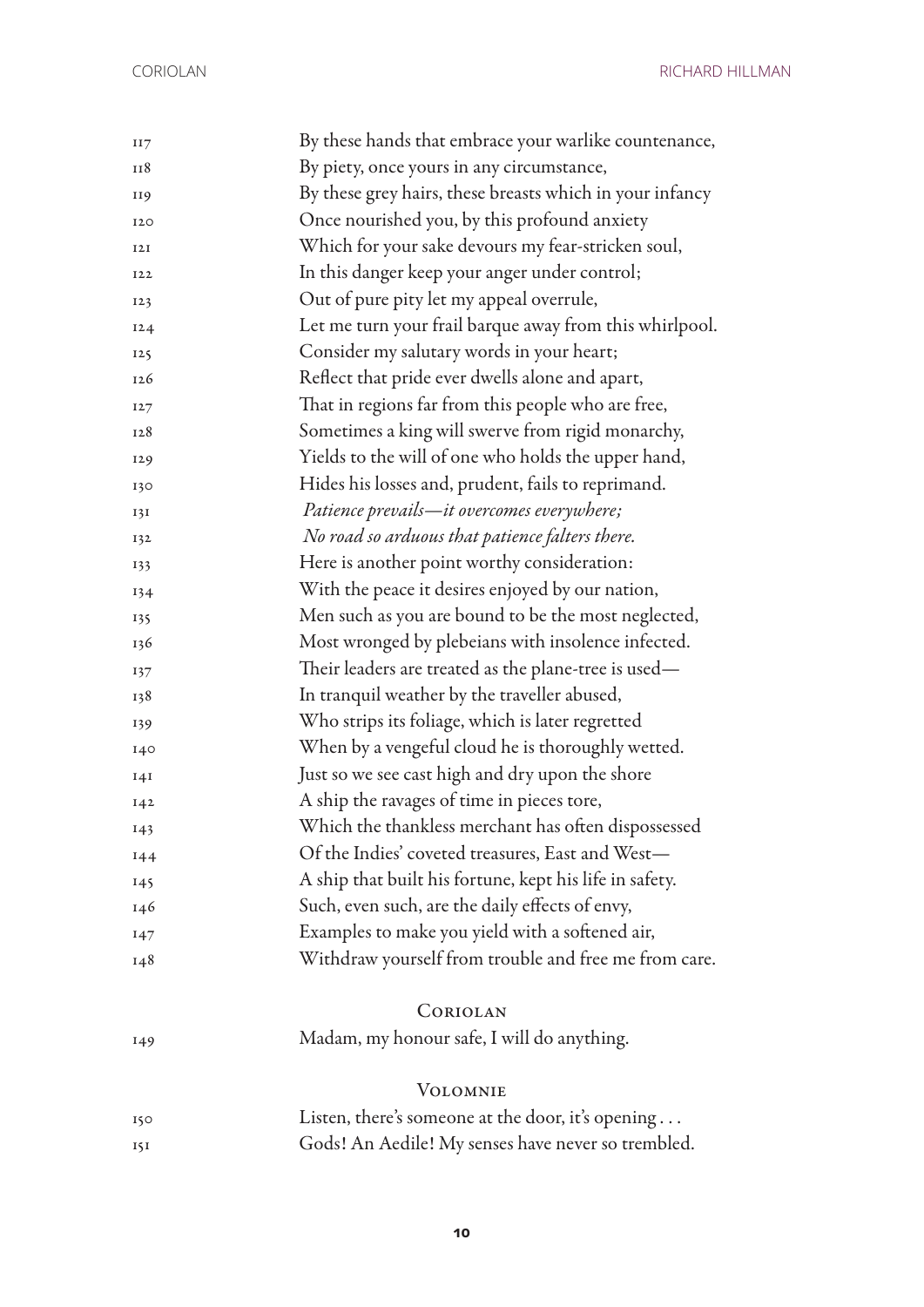#### Scene ii

(Aedile, Coriolan, Volomnie, Licinie, Chorus of Romains, the Senate)

#### **AEDILE**

| 152 | The Senate, the Tribunes, and the people assembled |
|-----|----------------------------------------------------|
| 153 | Summon you, resolved to settle your case at once;  |
| 154 | Therefore do not delay in obeying their summons.   |

#### **CORIOLAN**

- Let us go, since the course of unjust destiny
- Hands us over to that hydra of mutiny;
- Let us go put its gross imposture to the test
- And call on the gods the injury to attest.

#### **VOLOMNIE**

| 159 | Jupiter! Divine protector of our whole nation,        |
|-----|-------------------------------------------------------|
| 160 | May you protect my son—that is my supplication:       |
| 161 | Inspire his heart <sup>5</sup> and restore to harmony |
| 162 | This country divided, by your pitiful mercy.          |

#### **LICINIE**

| 163 | That you may purge yourself of crimes laid to your charge,       |
|-----|------------------------------------------------------------------|
| 164 | Attempted crimes against the commonwealth at large,              |
| 165 | The people by me, their Tribune, command that you                |
| 166 | Respond to my question; the answer is now due.                   |
| 167 | For what reason, in the first place, have you prevented          |
| 168 | That to which the rest of the Senate had consented               |
| 169 | For the Sicilian wheat donation: the free                        |
| 170 | Gift of part, the remainder sold reasonably $\overset{\circ}{-}$ |
| 171 | A recompense our needy citizens have earned                      |
| 172 | Long since for brave and tiring feats, who, now returned         |
|     |                                                                  |

- "[H]eart": orig. "courage". Here, as often in the period—and even in Coriolanus' own previous use of "courage" (l. 90)—it would be misguided to translate by English "courage," which the hero hardly lacks. Volomnie does not wish for greater boldness on her son's part but, on the contrary, for greater depth and breadth of understanding.
- Hardy's condensed lines simplify the situation as presented by Plutarch and conflate two lots of grain; see Alexandre Hardy, *Coriolan*, ed. Terence Allott, Textes Littéraires, 28 (Exeter: University of Exeter Press, 1978), n. to l. 169.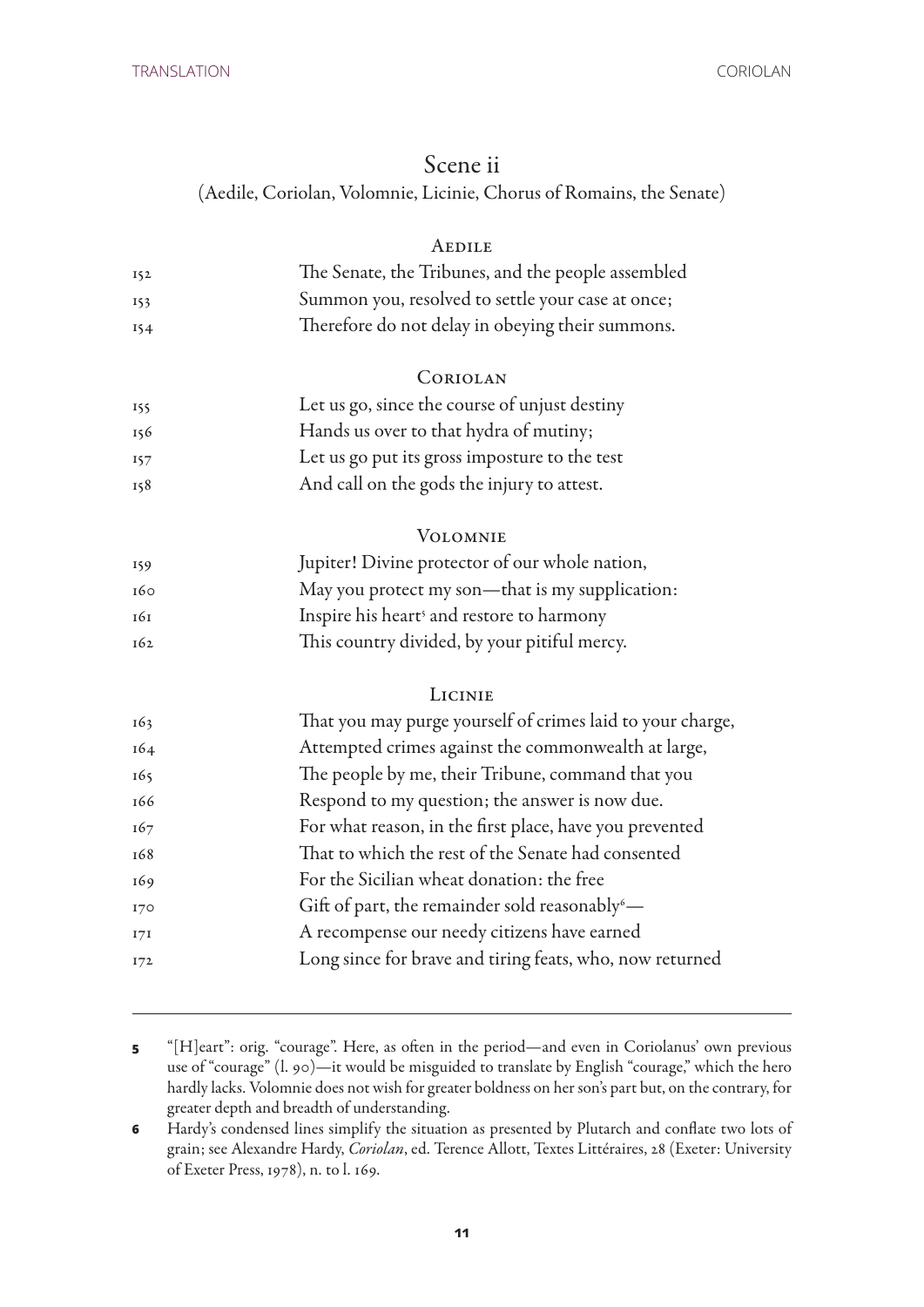| 173        | To their lands, the burdens borne of many campaigns,           |
|------------|----------------------------------------------------------------|
| 174        | Bear nothing more than blows to pay them for their pains.      |
| 175        | Can you deny it—that brutal enormity                           |
| 176        | Of injustice, greater still of impiety?                        |
| <b>177</b> | Can you deny it that your soul, replete with hate,             |
| 178        | Of the furies of Enyo <sup>7</sup> has broached the floodgate- |
| 179        | That being thus a troubler of the public peace,                |
| 180        | Fomenting sedition when all conflict should cease,             |
| 181        | You have well merited capital punishment?                      |
| 182        | Besides which, we know your treacherous thirst and bent        |
| 183        | For tyranny, your ardent striving for that goal,               |
| 184        | Which our laws' restraint was unable to control,               |
| 185        | Which, the people's enemy, weakens their position,             |
| 186        | Purports to bring about their absolute submission              |
| 187        | To you, so haughty that addressing you wastes breath;          |
| 188        | For these reasons I am the first to vote for death,            |
| 189        | If to the charges levelled, as one may suppose,                |
| 190        | Inadequate are the defences you oppose.                        |
|            |                                                                |

### Coriolan

| 191 | Although I might seek revenge, being so aggrieved,    |
|-----|-------------------------------------------------------|
| 192 | And so return an injury for one received,             |
| 193 | I, refused the people's voice—ungrateful refusal      |
| 194 | That shamefully denied me the honour of Consul—       |
| 195 | I, who cannot bring myself with cunning intent        |
| 196 | To show them this scarred body, that they may relent, |
| 197 | To cause them to remember in how many battles         |
| 198 | I made camps of foes overflow with funerals;          |
| 199 | Invincible, more grandeur on Rome I bestowed,         |
| 200 | Enriched with experience, by good fortune followed.   |
| 2OI | Though rejected, yet no motive of spite provoked      |
| 202 | My argument against the subsidy revoked,              |
| 203 | But only fear that, treated so generously,            |
| 204 | The vulgar should swell their arrogance monstrously   |
| 205 | And make a rule of the custom thus acquired           |
| 206 | Of forcing the Senate to do what they desired.        |
|     |                                                       |

This may be a case where Enyo, a Greek goddess of war, is conflated with Eris, goddess of discord.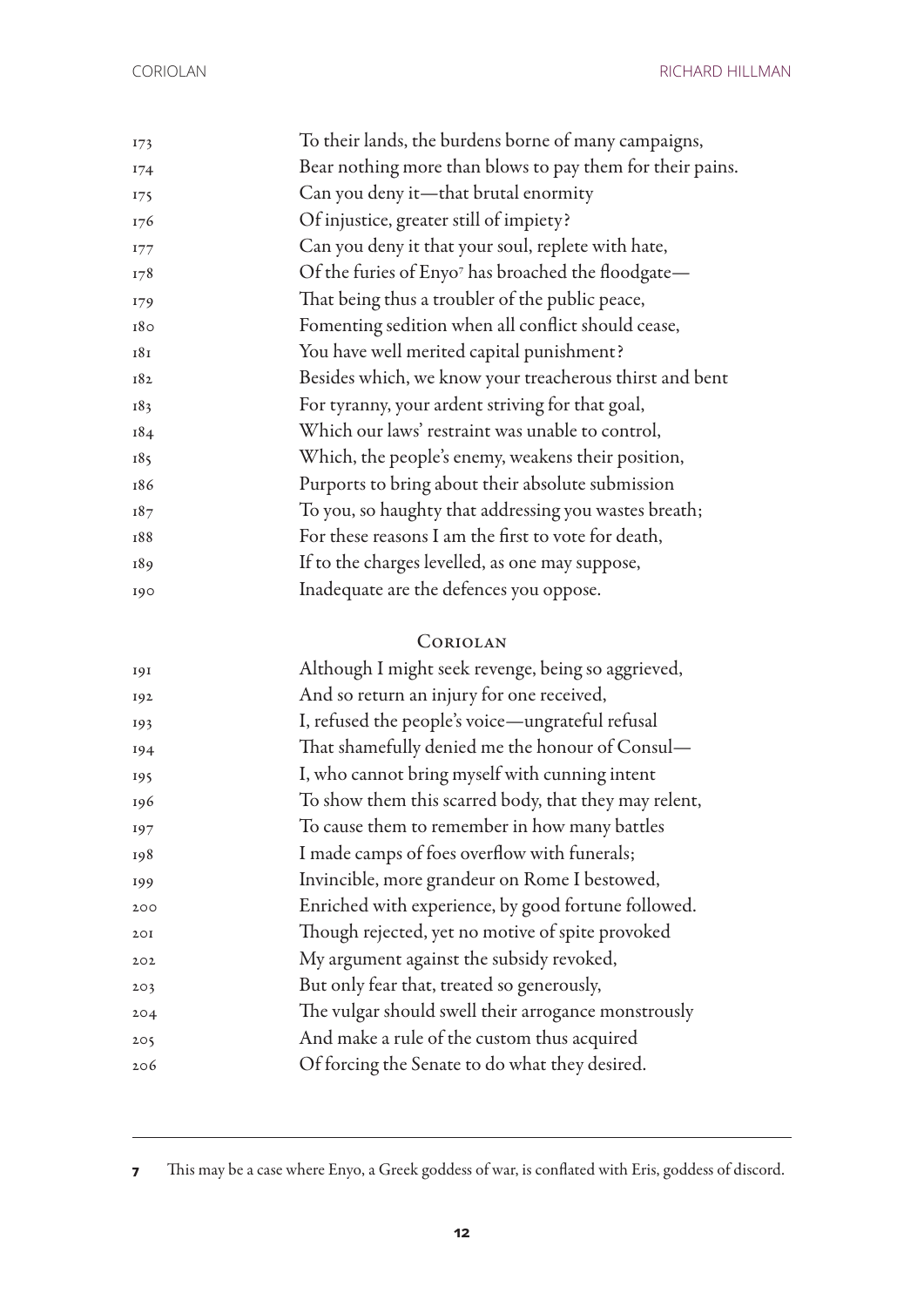| 207             | As for the last crime cited of affecting power,       |
|-----------------|-------------------------------------------------------|
| 208             | If that plague has tainted my soul at any hour,       |
| 209             | If it can be proven against my innocence,             |
| 2IO             | Let the people's vengeance be extreme and intense,    |
| 2II             | Let them destroy my body, no agony sparing,           |
| 2I2             | Torment me with dismemberment, burning and tearing:   |
| 2I3             | You know it, great gods, spectators of human thought- |
| 2I <sub>4</sub> | But, then, no surprise to find such ambushes wrought, |
| 2I5             | Against all appearance and far from verity,           |
| 216             | By you, fire-brands of the commons' mutiny!           |

## LICINIE<br>distances de

| 217 | This you cannot disprove, deny it as you please,           |
|-----|------------------------------------------------------------|
| 218 | That of the booty won from the Antietes,                   |
| 219 | By unfair distribution, partiality,                        |
| 220 | On your own initiative, and by your decree,                |
| 22I | Those who remained behind to guard the town for you,       |
| 222 | Whose heedful services were hardly without value,          |
| 223 | Have nevertheless been cheated out of their share,         |
| 224 | A crime to which infinite witnesses will swear,            |
| 225 | Who here—the worse for you—seek vengeance in this presence |
| 226 | If not for tyranny, at least for negligence.               |
|     |                                                            |

#### Coriolan

| 227 | O perverse deception! Wicked malignity!                |
|-----|--------------------------------------------------------|
| 228 | How far will you go in your effort to destroy me?      |
| 229 | Whatever do you have in your heads? And what blot      |
| 230 | Upon faith was ever more cursed, what fouler plot?     |
| 23I | Purveyors of falsehood, you had given your word        |
| 232 | Not to pursue me, that never more would be heard       |
| 233 | This term of tyranny, and now, those declarations      |
| 234 | Dead as your faith, you spring on me new fabrications. |
| 235 | I call to witness Quirinus,8 and you, my father;       |
| 236 | You, Mars, held my guardian more than any other;       |
| 237 | You also I call to witness, O hardy band,              |

 Quirinus: an ancient Sabine god, presumably of war, whose name become an addition of Romulus after his death; see Allott, ed., n.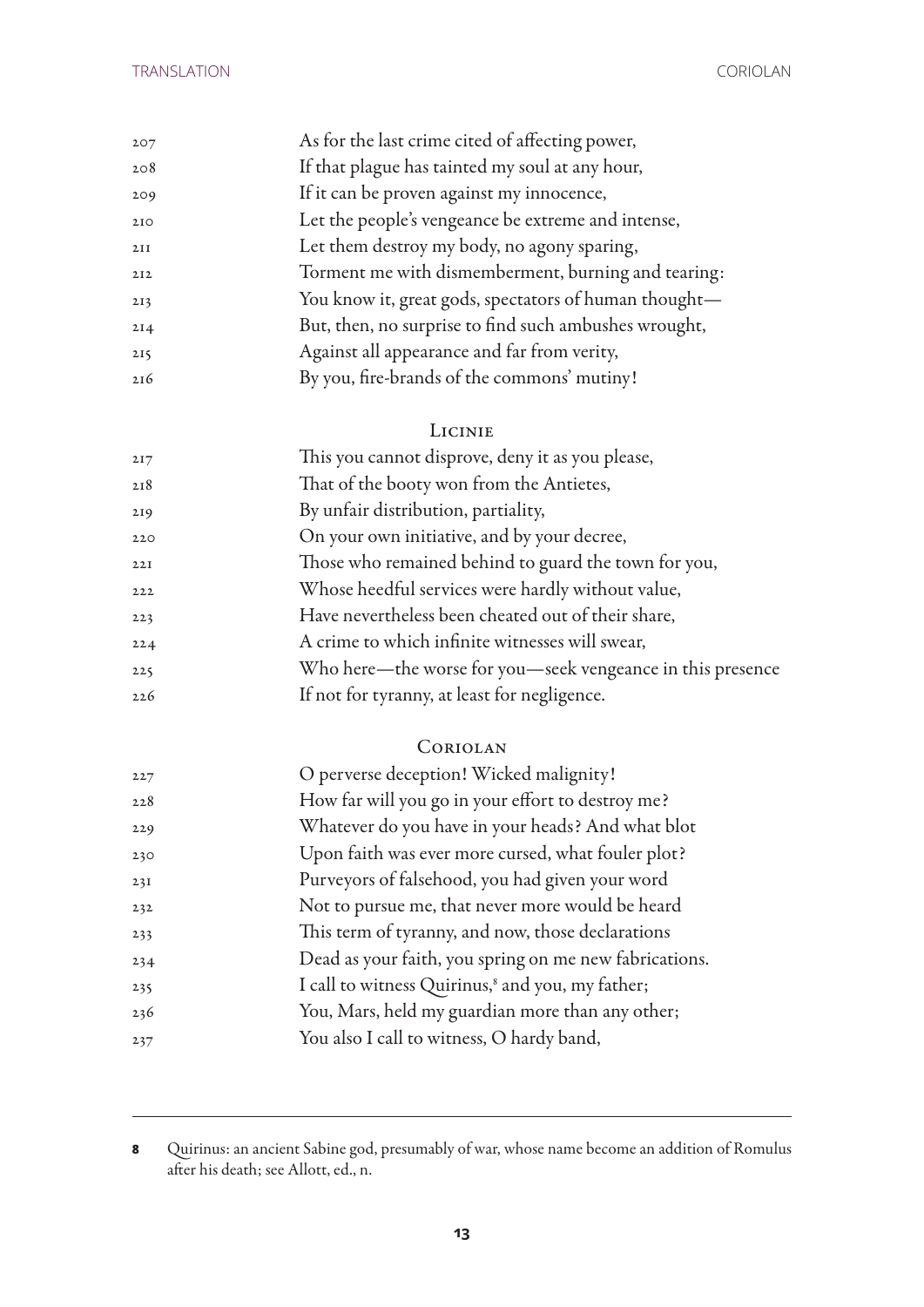| 238 | Who graced the risk I took propitiously in hand,              |
|-----|---------------------------------------------------------------|
| 239 | Noble upholders of the mighty Roman sword,                    |
| 240 | Deserving rather heaven than such a reward-                   |
| 24I | See, see, how they now hold your leader up to scorn,          |
| 242 | How from manly virtue my destruction is born;                 |
| 243 | See how they prefer you in reclusive repose,                  |
| 244 | How payment of those wages they wrongly oppose                |
| 245 | That you acquired sword in hand, your lives laid on the line; |
| 246 | Behold my justice tainted with thievish design                |
| 247 | For dispensing only to you who followed me                    |
| 248 | The spoil of those dispatched in our victory.                 |
| 249 | Ha! Their mere numbers impose a chill restraint:              |
| 250 | My plea to you is futile, in vain my complaint.               |
|     |                                                               |

#### CHORUS OF ROMANS

| 25I | He begins, our rogue lion, to sink to the ground;        |
|-----|----------------------------------------------------------|
| 252 | Let's make sure he never has the strength to rebound;    |
| 253 | May we be left untouched by his compelled submission,    |
| 254 | For equally affected is our own position.                |
| 255 | It remains that the votes of all should be collected,    |
| 256 | So as to condemn him or have his guilt rejected.         |
| 257 | Aedile, lose no time, let them tribe by tribe be polled, |
| 258 | That the fate of this haughty man may be enrolled.       |
|     |                                                          |

### The Senate

| 259 | Shall we be cowards and permit unbridled chaos? |
|-----|-------------------------------------------------|
| 260 | Plebeians in a fury, blinded, envious,          |
| 26I | To weigh the fortunes of the Senate's champion? |
| 262 | To let ourselves in him be wildly trampled on?  |
| 263 | We should, if need be, die together as one man, |
| 264 | All die at his feet—but save him if we can.     |
|     |                                                 |

## Coriolan

| 265 | Wretched Coriolan! See yourself then the prey      |
|-----|----------------------------------------------------|
| 266 | Of the people, apt again to be cast away.          |
| 267 | At their untender mercy, see your life in turmoil. |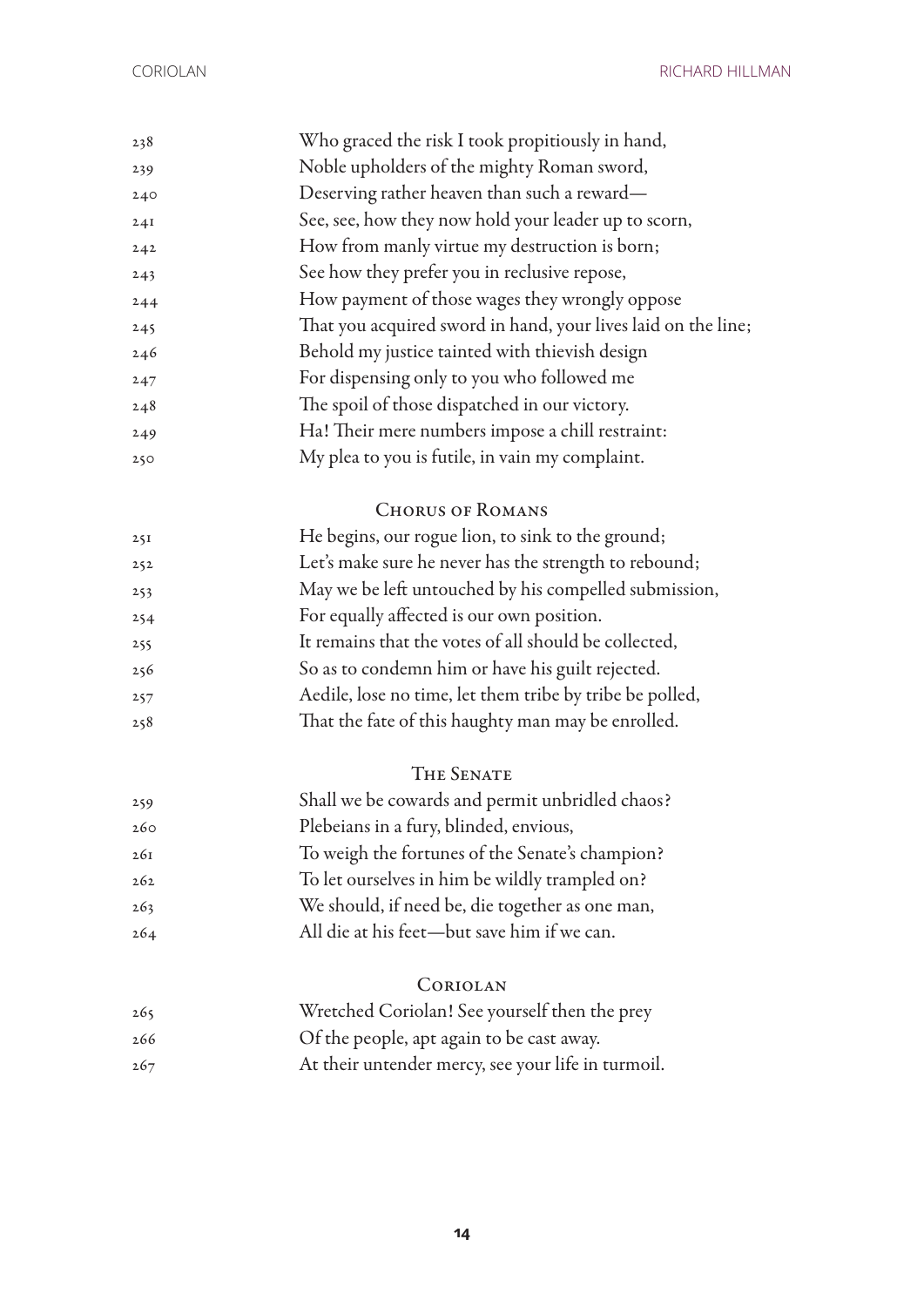| 268 | Why have you not yet, O Clotho, <sup>9</sup> unwound my coil?         |
|-----|-----------------------------------------------------------------------|
| 269 | Why did you not prevent, by cutting short my thread,                  |
| 270 | This second calumny, a fate unmerited?                                |
|     | LICINIE                                                               |
| 27I | Following ancient prescripts, spelled out legally,                    |
| 272 | You have been convicted by a margin of three;                         |
| 273 | The people of Rome have tempered your punishment                      |
| 274 | To exile for life-a judgement too lenient;                            |
| 275 | Return to Rome is forever prohibited,                                 |
| 276 | And if found here tomorrow, you shall lose your head.                 |
| 277 | You would be well advised to show obedience,                          |
| 278 | Given the stakes for you, to the terms of the sentence.               |
|     | CORIOLAN                                                              |
| 279 | I will obey it-yes, yes, surely with all speed                        |
| 280 | I'll leave behind these ingrates before they have need. <sup>10</sup> |
|     | CHORUS OF ROMANS <sup>II</sup>                                        |
| 28I | Go, go, monster of pride, seek a home elsewhere now-                  |
| 282 | Find some fearful people your threatening can cow.                    |
| 283 | Yea, what people, except of the dark forest lands,                    |
| 284 | Or those whom Africa holds on its golden sands,                       |
| 285 | Or whom Hydaspes conceals on its desert shore,                        |
| 286 | Would suit the brutal savagery of your demeanour? <sup>12</sup>       |
| 287 | Never has Rome witnessed a day of more delight                        |
| 288 | Than this at hand, which must divide it from your sight;              |
| 289 | And never have we brought back from an enemy                          |
| 290 | A trophy more glorious, useful, salutary.                             |
|     |                                                                       |

 Clotho: the one of the three Fates (Parcae) who held the spindle on which the thread of life was wound. She was often confused with Atropos, who cut it.

 "[B]efore they have need": orig. "plustost qu'ils n'ont besoin". The French is likewise cryptic, but the implication is clear: before they have need to act. Cf. Shakespeare, *Coriolanus*, III.iii.124: "I banish you!"

Cf. the ignorant boasting of the Citizens in Shakespeare's play (III.iii.137-44).

 The battle of the Hydaspes river (326 B.C.E.) marked the farthest extent of Alexander's advance into India. The Chorus is defining the most distant boundaries of the world as known to Romans.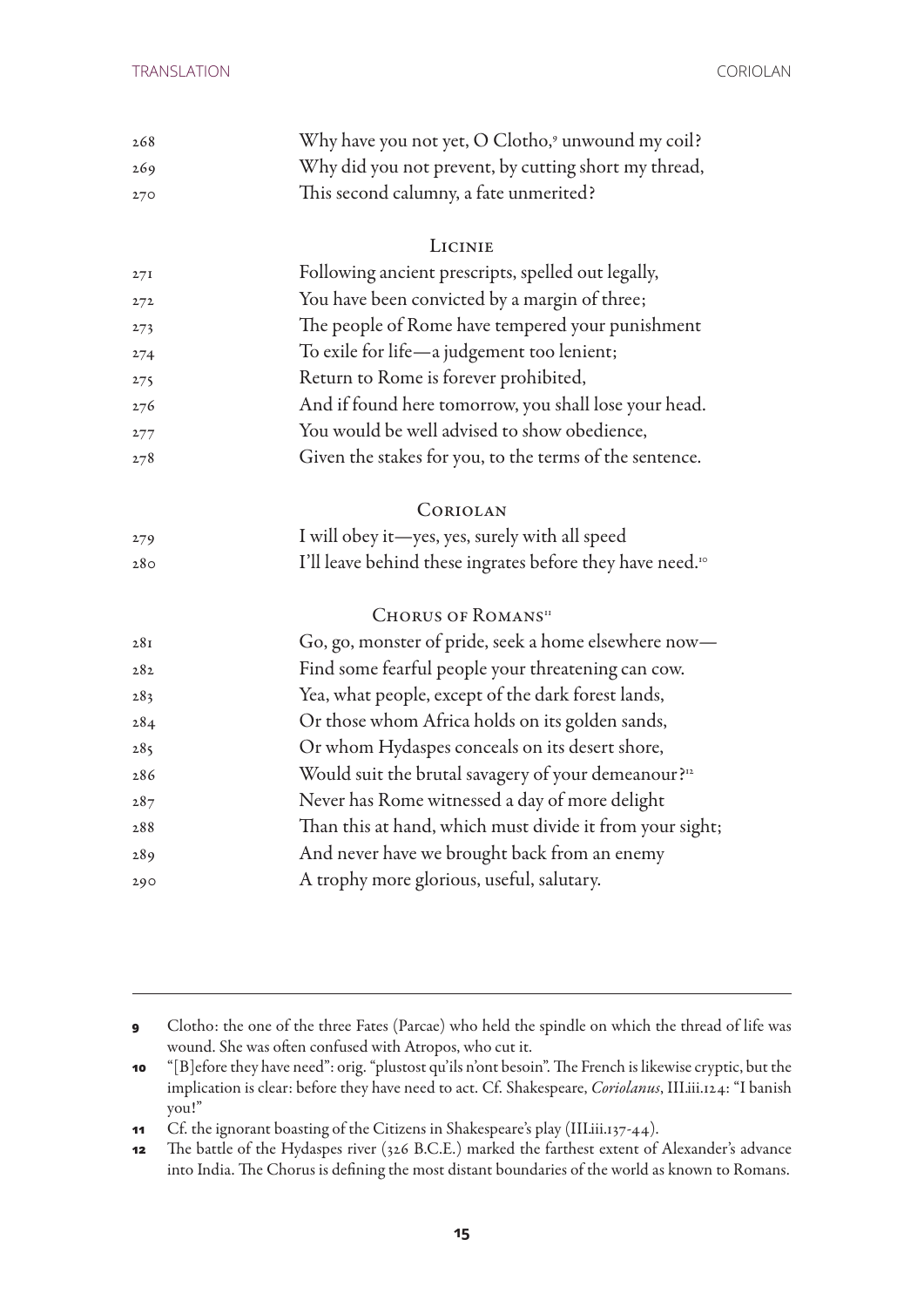| 29I | Ah, gods! Whoever would have thought it? Our indulgence |
|-----|---------------------------------------------------------|
| 292 | Has been our downfall, brought to light this insolence, |
| 293 | Spurred the commons to this act of temerity,            |
| 294 | The outrage done us all by this last injury.            |
| 295 | Henceforth, henceforth no point in clinging to the hope |
| 296 | That our authority may serve to curb their scope.       |
| 297 | Henceforth we shall wear the collar of servitude        |
| 298 | Because we have allowed—O base ingratitude!—            |
| 299 | The light of the Senate, its glory, its mainstay,       |
| 300 | By plebeians with votes to be driven away.              |
|     |                                                         |

### The Senate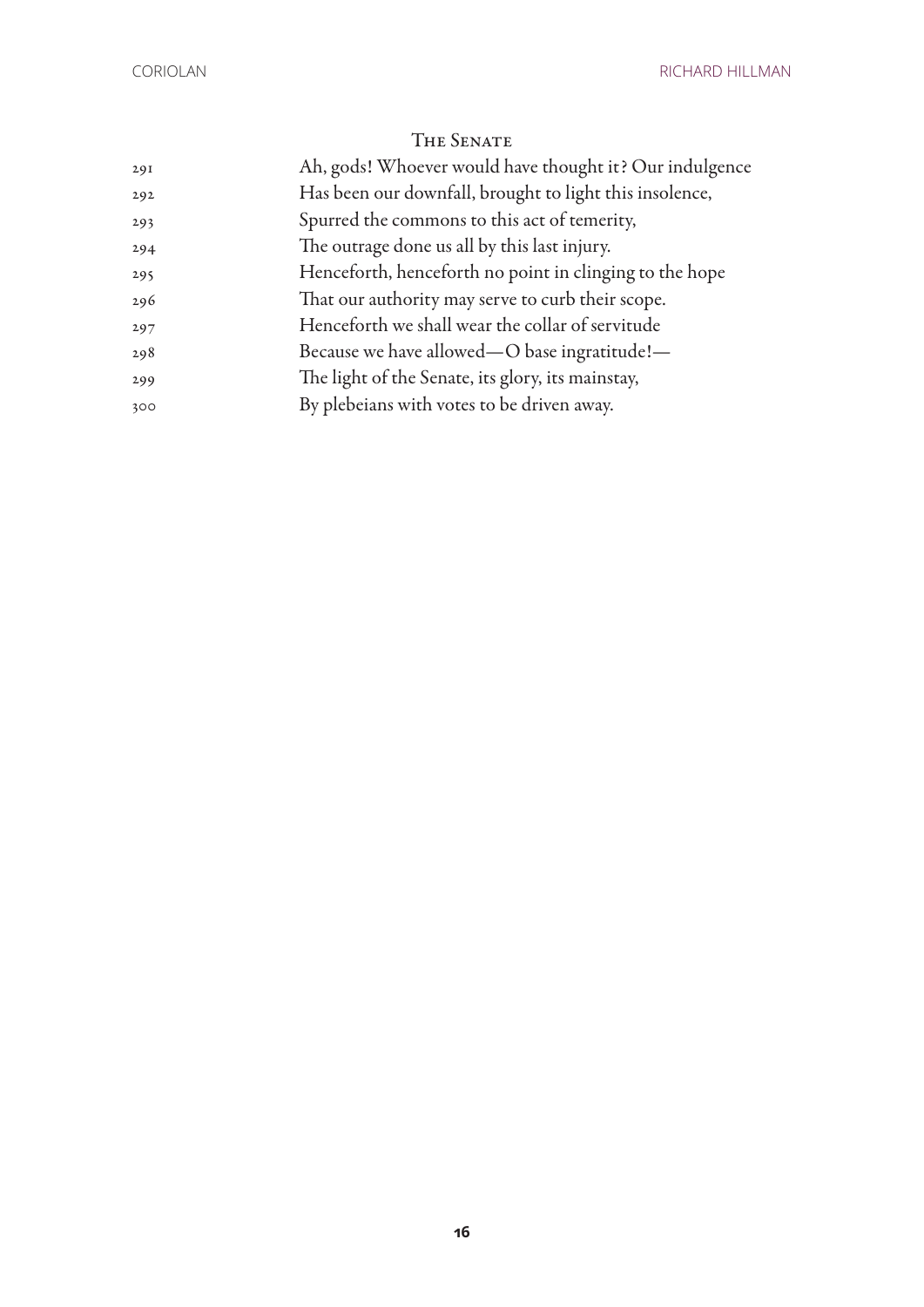## Act II

## Scene i

## Coriolan *[alone]*

| 30I | Devoured by my thoughts, offended in my soul,                |
|-----|--------------------------------------------------------------|
| 302 | From one plan to another recklessly I roll,                  |
| 303 | Frustrated by the fury that boils in my brain,               |
| 304 | Like one who wants water his writing to retain,              |
| 305 | Arrest the rapid swirl of a whirlpool in motion              |
| 306 | Or force the flooding tide to return to the ocean.           |
| 307 | Come now, let us settle on a scheme well designed,           |
| 308 | A project that will hold in growing from my mind,            |
| 309 | One up to bringing down the haughty Roman state,             |
| 310 | Though that will be a trifle, compared with my hate-         |
| 3II | A trifle to create a mournful wilderness,                    |
| 312 | Where spirits for eternity stray in distress;                |
| 313 | Revenged, to make of that town, with pride overblown,        |
| 314 | A tomb strewn over with stones, with grass overgrown;        |
| 315 | Playing no favourites, both its parties to destroy-          |
| 316 | Matched with the wrong I've had, that's nothing, a mere toy. |
| 317 | That slime of a populace ignoble and vile                    |
| 318 | Had the strength and audacity to force my exile              |
| 319 | In full view of the Senate, which I thought to keep          |
| 320 | As my last refuge—wrongly, for those timid sheep             |
| 32I | Offered for my rescue mere womanish complaining,             |
| 322 | Their silence seeming to accept my honour's staining.        |
| 323 | Friendship makes itself known in trying situations:          |
| 324 | It is not much to melt in mournful lamentations,             |
| 325 | With words to pity one supposedly held dear                  |
| 326 | And at the same time let his honour disappear,               |
| 327 | Permit him to be hounded from his native clime:              |
| 328 | One is just a greater, the other less a crime;               |
| 329 | But they appear no different to my angry eyes:               |
| 330 | Gods of vengeance, favour, favour my enterprise!             |
| 33I | Grant me that I may, whatever the cost to me                 |
| 332 | (Never does one avenged receive an injury),                  |
| 333 | Enkindle fatal war, whose flames shall hurtle down           |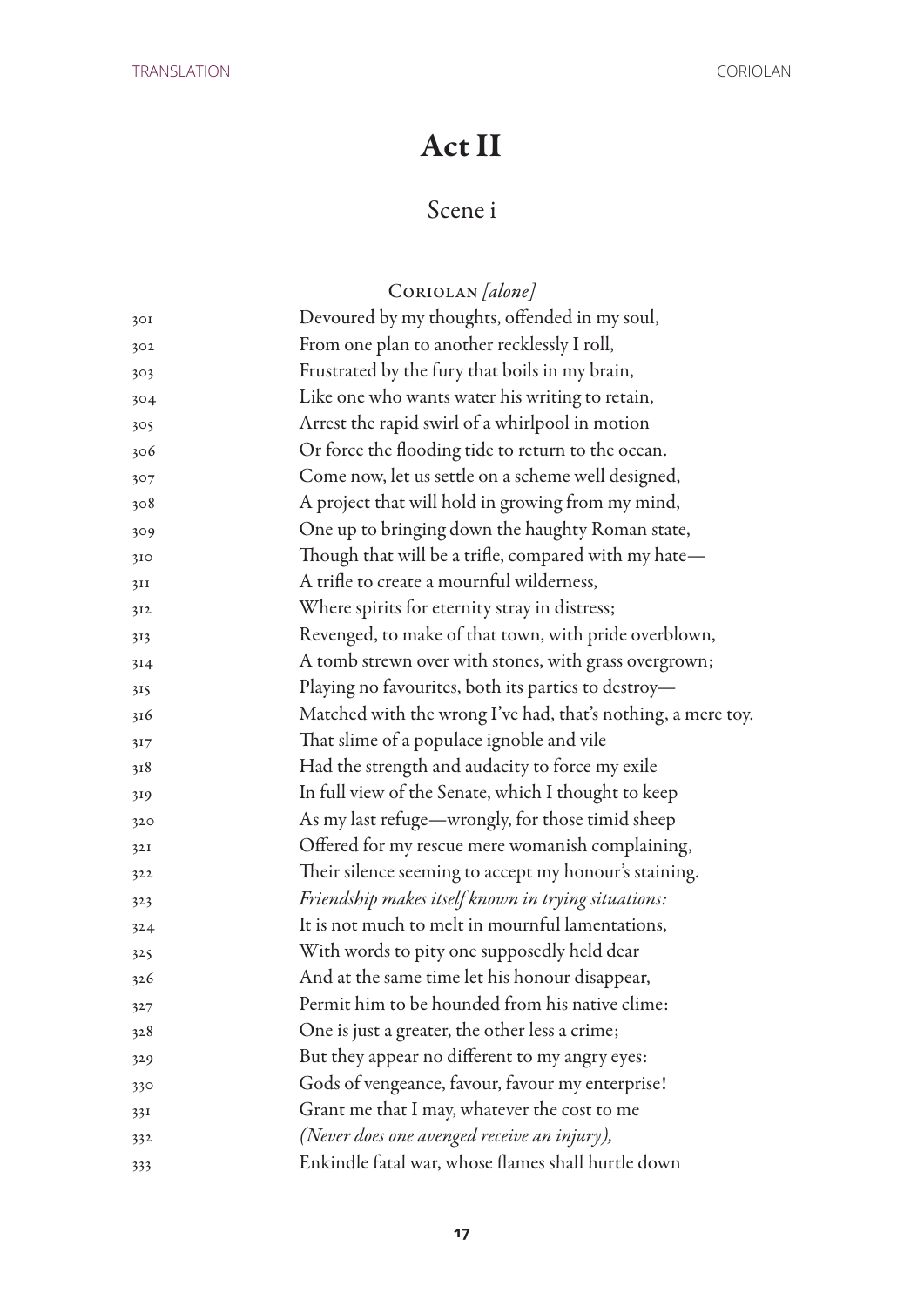| 334 | Upon the enemies within my native town-                               |
|-----|-----------------------------------------------------------------------|
| 335 | War crueller than the Theban conflict, where each brother             |
| 336 | Coloured crimson his hands with the blood of the other. <sup>13</sup> |
| 337 | Grant me that, since I'm by the same ruin oppressed,                  |
| 338 | We may free all Latin peoples with fear distressed. <sup>14</sup>     |
| 339 | Equity obliges: it cannot, cannot be                                  |
| 340 | That such a base foundation should tower so grandly,                  |
| 34I | That the simple shepherds who founded our race                        |
| 342 | In their grandsons spurn the proudest in highest place;               |
| 343 | By violence in mortal actions is foretold                             |
| 344 | An early ending"-well, theirs clearly fit the mould.                  |
| 345 | Elect me, therefore, the instrument of your ire,                      |
| 346 | So that, as it was hatched, I may snuff out their empire.             |
| 347 | Among infinite nearby states to war inclined,                         |
| 348 | The Volsces are potent; they alone, to my mind,                       |
| 349 | Have good hope of confronting my ungrateful country.                  |
| 350 | My valour, backed by their tried assiduity,                           |
| 35I | A noted leader at their head, one who the foes'                       |
| 352 | Essential secrets already thoroughly knows,                           |
| 353 | Being versed in their tricks by long experience,                      |
| 354 | One for whom Mars has been the study, the sole science;               |
| 355 | Certainly, then-for I have not the slightest doubt-                   |
| 356 | I will get the state of Rome utterly wiped out.                       |
| 357 | True enough, that nation some losses has sustained—                   |
| 358 | But light ones, such as in a wink may be regained;                    |
| 359 | Losses that have rather doubled its hostile urge                      |
| 360 | Than overwhelmed with hopelessness a troubled courage-                |
| 361 | Losses, in sum, that have only increased its hate,                    |
|     |                                                                       |

 The reference is to the sons of Oedipus, Eteocles and Polynices, who were supposed to rule alternately in Thebes; instead, the former banished the latter, who instigated the bloody war known as the Seven against Thebes, in which the two brothers killed each other. Indirectly evoked is also the founding myth of Rome itself, which included the fratricide perpetrated by Romulus upon Remus.

 Ll. 338-39: orig. "Donnez-moy, qu'accablé de sa mesme ruine, / Nous delivrions de peur toute la gent Latine": the original thus shifts, as in the translation, from singular to plural -somewhat confusingly, although the sense is clear enough. "We" is conceivably the "royal we" ("nous de majesté"), but Coriolan may rather be envisaging the forces he will lead.

 A not uncommon application to the political sphere of a principle from Aristotle's *Physics*. Cf. N. W. Bawcutt, ed., *The Jew of Malta*, by Christopher Marlowe, The Revels Plays (Manchester: Manchester University Press; Baltimore, MD: Johns Hopkins University Press, 1978), n. to I.i.131-32.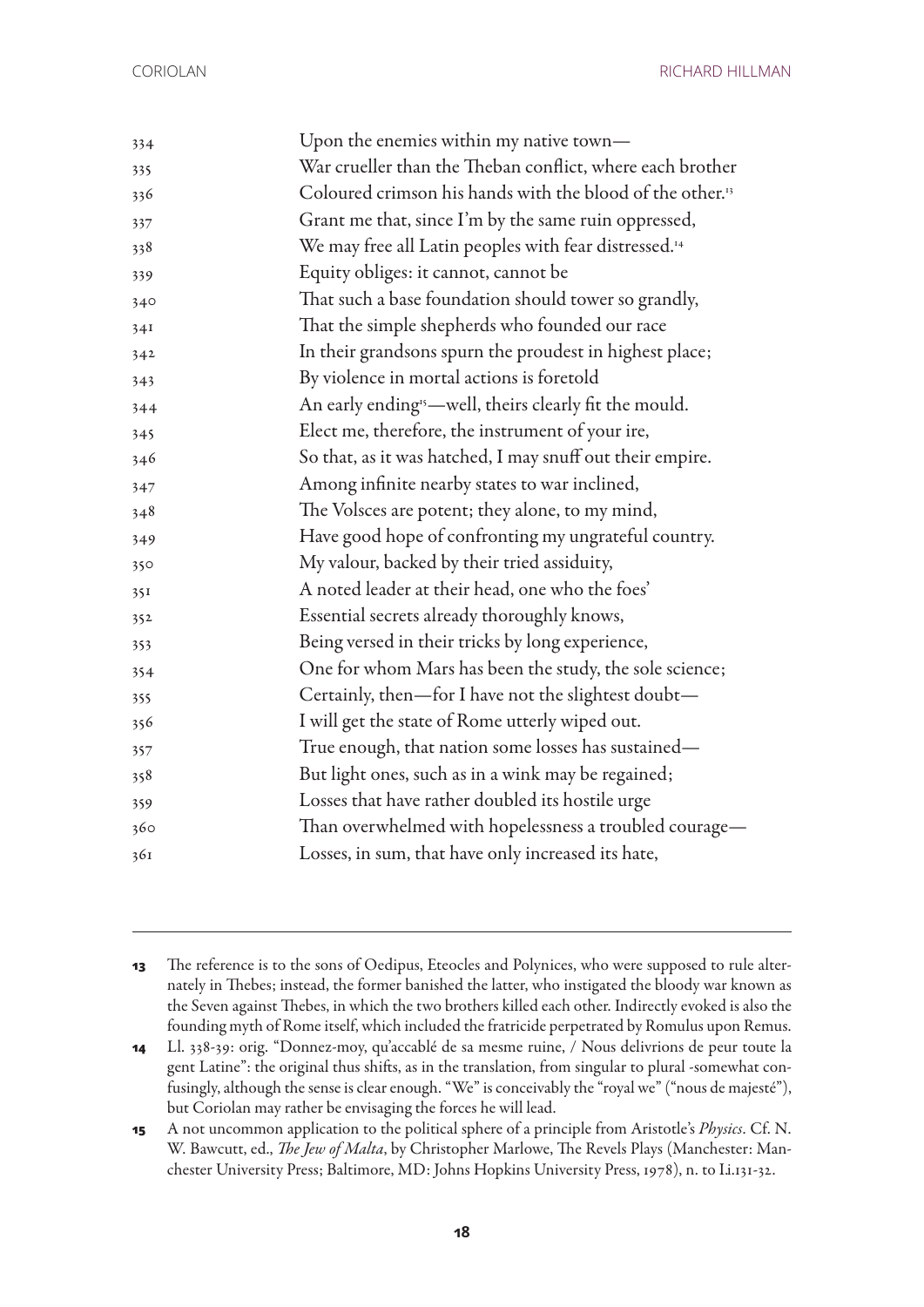| 362 | But meant that revenge for opportunity must wait,                 |
|-----|-------------------------------------------------------------------|
| 363 | Such as now I offer by my intervention.                           |
| 364 | But wait now: <sup>16</sup> with him alone I am in contention     |
| 365 | For glory-he who holds their great republic's reins;              |
| 366 | It is on him that I must first expend my pains.                   |
| 367 | A hundred times we have been, by honour induced,                  |
| 368 | Blind with fury, to the extremity reduced                         |
| 369 | Of challenging each other in our armies' sight                    |
| 370 | To death or total fame of conquest in the fight.                  |
| 37I | You are wrong: for his magnanimous spirit, new                    |
| 372 | Moved with compassion, will hold out its hand to you,             |
| 373 | Allow itself to give way to your gentle prayer,                   |
| 374 | If reverent intensity is brought to bear.                         |
| 375 | I will disguise myself in a garment unknown,                      |
| 376 | By which the loss I've suffered may be frankly shown,             |
| 377 | And in that attire his dwelling penetrate;                        |
| 378 | The most barbarous tribes respect that sacred gate; <sup>17</sup> |
| 379 | But let us proceed, whom nothing worse could betide:              |
| 380 | In extreme misfortune, everything must be tried.                  |

## Scene ii

#### (Amphidie, Page)

#### **AMPHIDIE**

| 381 | So, it seems to me, you heavenly gods intend  |
|-----|-----------------------------------------------|
| 382 | The conquests of Rome without limit to extend |

 The syntax of ll. 364-66 is doubtful. I prefer to take the initial "Comment" of l. 364 as a self-interruption parallel to "Tu t'abuses" in l. 371, hence as imparting a conventional "wavering" dynamic to the soliloquy: Coriolan is giving full weight to the possibility that Amphidie will give him a hostile reception. (The soliloquy thus corresponds to the hero's pondering as recorded by Plutarch (Bullough, ed., pp. 526-27; cf. Shakespeare, IV.iv.12 ff.). Alternatively, however, "comment" may be understood as "because" (the solution preferred by Cavaillé), in which case the sentence would not end with l. 366 and the period there should be a comma. (The original punctuation is, as often, of limited use in determining the meaning.)

The original specifies "Lares", i.e., the household divinities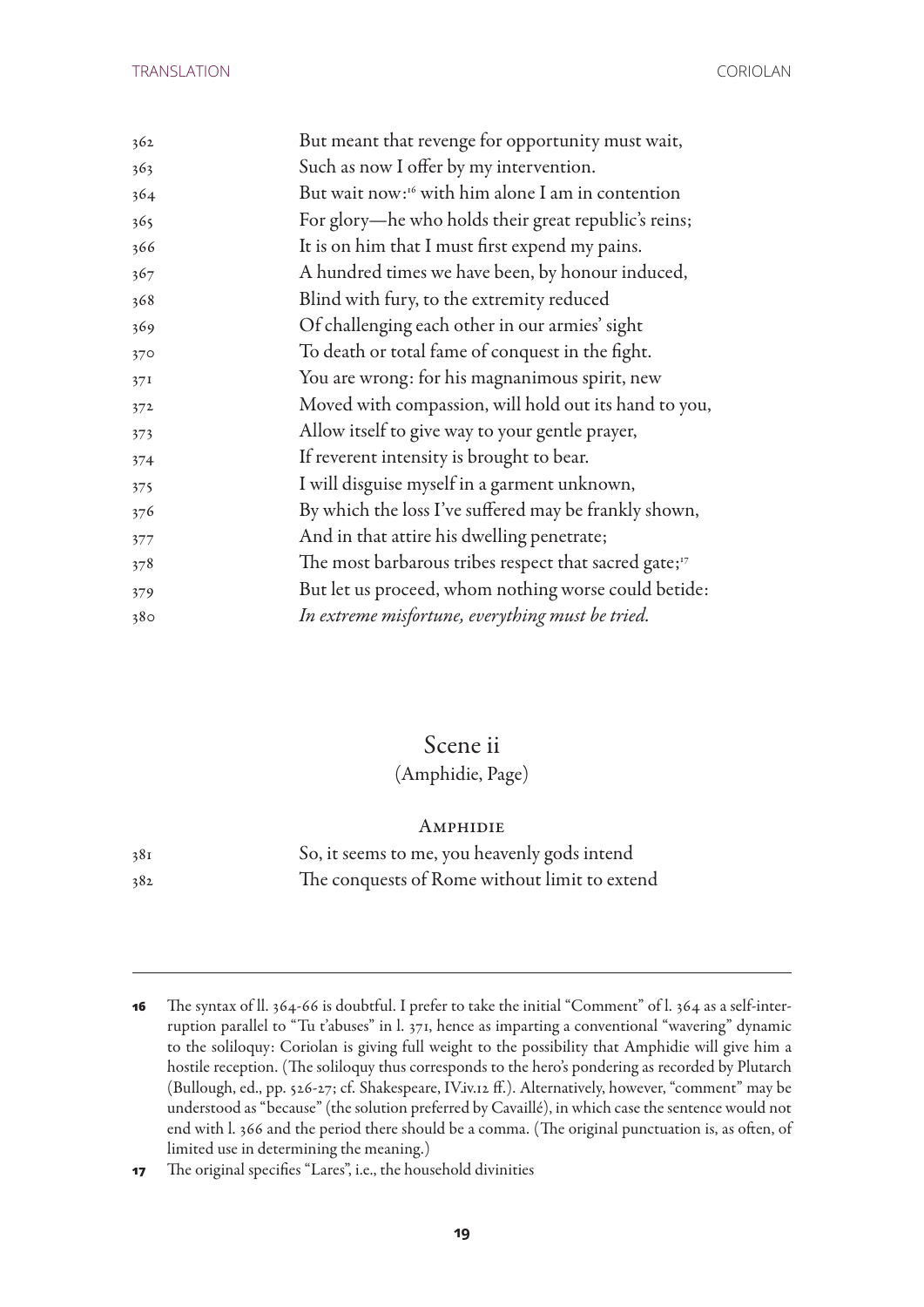CORIOLAN RICHARD HILLMAN

| 383             | To the edge of the world; by decree of the Sisters, <sup>18</sup>  |
|-----------------|--------------------------------------------------------------------|
| 384             | They must be the universe's peaceful possessors;                   |
| 385             | Their arms pushing further, which no one can withstand,            |
| 386             | Must range from the west as far as the icy strand,                 |
| 387             | From the east to the south, despite all opposition,                |
| 388             | The hindrance of neighbours in the strongest position;             |
| 389             | An edict of destiny has granted their boon                         |
| 390             | To vanquish this whole round of earth circled by Neptune.          |
| 391             | And have you no fear that later they may be tempted                |
| 392             | To remount the monstrous feats the Titans <sup>19</sup> attempted— |
| 393             | That they, the earth's obscure abortive spawn—no more—             |
| 394             | May send to you in heaven to declare a war,                        |
| 395             | That they, not meeting with resistance here below,                 |
| 396             | May seek to deal Jupiter a usurping blow?                          |
| 397             | No, no, you do your prescience a great disservice                  |
| 398             | If such a fearful prospect does not make you nervous-              |
| 399             | If you dream that that people, for conquest on fire,               |
| 400             | The world once subjugated, should not then aim higher.             |
| 40I             | You do yourselves great wrong-and us, abjectly under               |
| 402             | The thumb of these wretched slaves, nothing but their plunder:     |
| 403             | Slaves born of brigands gathered at Romulus' call-                 |
| 404             | He who sullied with his brother's blood the wall                   |
| 405             | He built, <sup>20</sup> established his rule with a parricide      |
| 406             | Worthy of the wheel to which Ixion was tied. <sup>21</sup>         |
| 407             | Yet gradually this impious man gained strength,                    |
| 408             | As one sees from a spark a great blaze grow at length,             |
| 409             | Or as from a breeze a storm blows up fierce and mighty             |
| 4I <sub>O</sub> | Which strikes with fear the denizens of Amphitrite <sup>22</sup> — |
| 4II             | An accident, truth to tell, strange in the extreme,                |
| 4I <sub>2</sub> | An accident resembling a deceptive dream,                          |
| 413             | And which would make me in the end acknowledge                     |
|                 |                                                                    |

I.e., the three Fates (Parcae).

Titans: the Giants who rebelled against the Olympian gods.

 Because Remus leaped over it (see *The Oxford Classical Dictionary*, ed. N. G. L. Hammond and H. H. Scullard,, 2nd ed. (Oxford: Clarendon Press, 1970), *s.v.* Romulus and Remus. (Hereafter *OCD*.)

 Ixion, punished on the eternally rolling wheel, was the first man to murder one of his kin (*OCD*, *s.v.*).

 That is, the fish, Amphitrite, wife of Poseidon, being the metonymic queen of the sea (*OED*, *s.v.* Poseidon).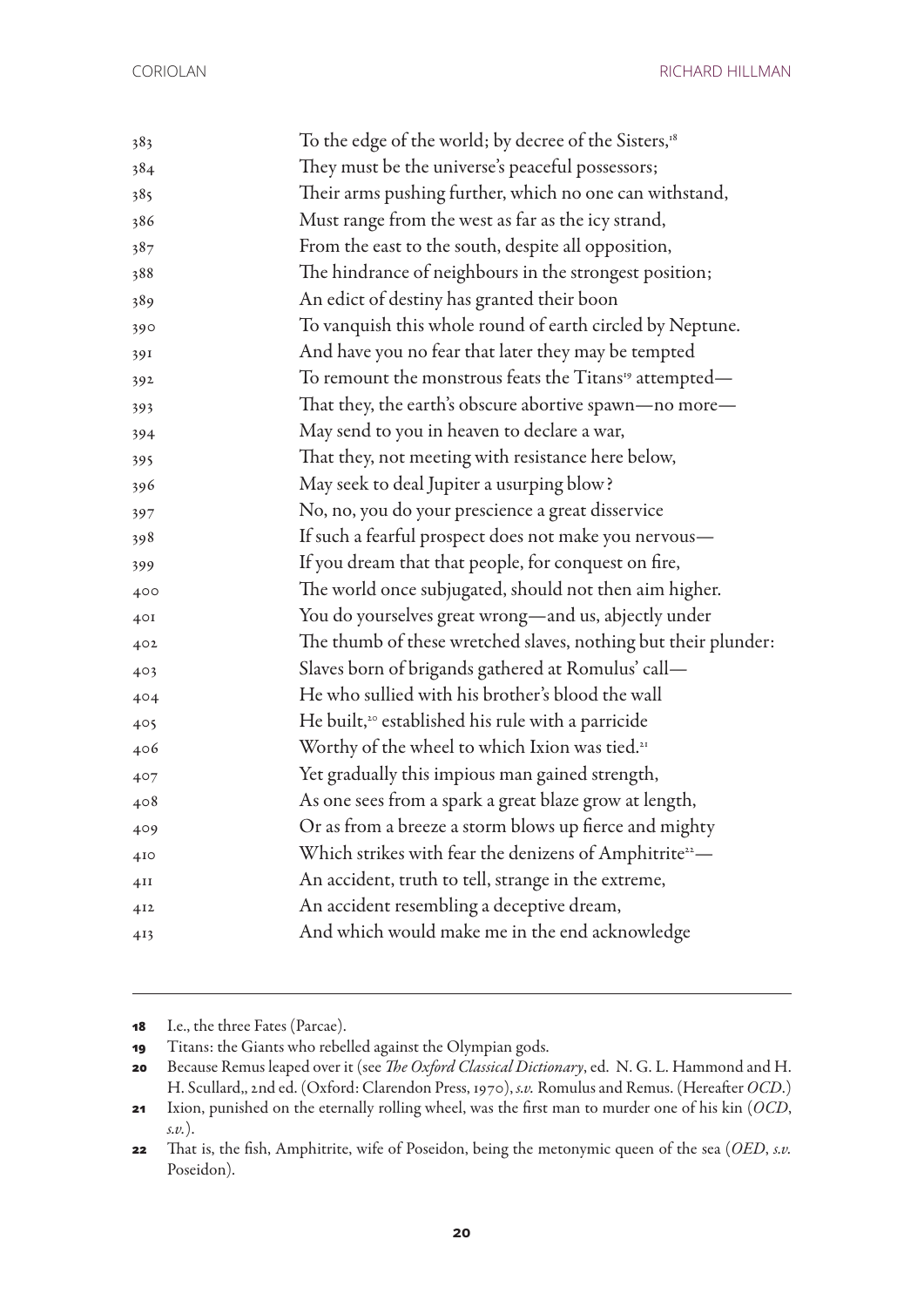| 4I4 | The glory of power as Fortune's privilege, <sup>23</sup>               |
|-----|------------------------------------------------------------------------|
| 415 | That unjust marks of greatness she alone distributes,                  |
| 416 | Regarding neither good nor evil attributes.                            |
| 417 | Ah, that doubt is killing, to gnaw me never spares,                    |
| 418 | Plunges me into a gulf of troubles and cares:                          |
| 419 | That I could not yet stop them feels like my death-blow. <sup>24</sup> |
| 420 | But a servant comes running. What transports you so?                   |

#### Page

| 42I | A stranger who entered your house just recently      |
|-----|------------------------------------------------------|
| 422 | By sleight, deceiving our vigilance cleverly,        |
| 423 | Grave of countenance and with a supplicant's air     |
| 424 | (For we have done our utmost to send him elsewhere), |
| 425 | Desires, my lord, to speak with you, and reveals     |
| 426 | Extreme assurance by following at my heels.          |
|     |                                                      |

## Scene iii (Amphidie, Coriolan)

#### **AMFIDIE**

| 427 | Who are you? What brings you here? What was your intention     |
|-----|----------------------------------------------------------------|
| 428 | In seeking this meeting, contrived with such invention,        |
| 429 | So deviously, brazenness with fear combined-                   |
| 430 | As well as with a sad, imploring, downcast mind; <sup>25</sup> |
| 43I | Speak out freely, then, holding nothing in reserve:            |
| 432 | My aid is accessible to those who deserve.                     |
|     |                                                                |

#### Coriolan

On that assurance I disclose myself to you:

- Hardy's development of Amphidie into an envy-driven murderer thus begins with representing him as melancholic—a commonplace Renaissance association, not alien to Shakespeare's depiction of Aufidius.
- L. 430 effectively adds the effect of observation to the qualities merely inferred in line 429.

 Orig.: "Que du monde regi fortune auroit la gloire". My translation of this line preserves the ambiguity as to whether the glory of ruling the world is Fortune's or something she bestows; the following line seems to confirm the latter sense, but the gist is the same.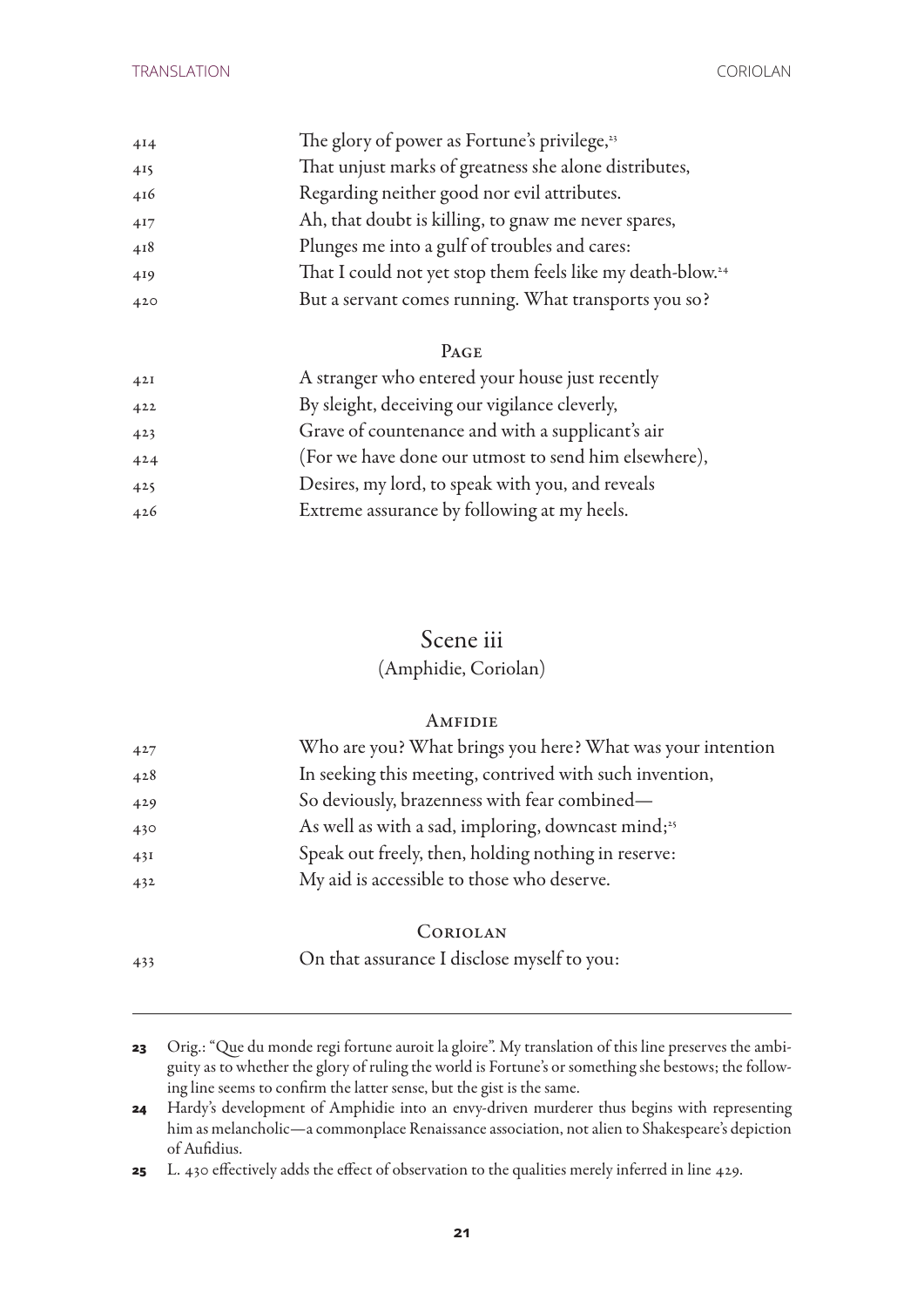CORIOLAN RICHARD HILLMAN

| 434 | My name comprises that hate I strove to pursue                    |
|-----|-------------------------------------------------------------------|
| 435 | By killing Volsces on many a battlefield;                         |
| 436 | Corioles knows it, which my strength forced to yield;             |
| 437 | From it I took my name: it is I, Amfidie,                         |
| 438 | Whom my own people, by ungrateful perfidy                         |
| 439 | Possessed—traitors!—reward with shameful banishment.              |
| 440 | Make use, then, of this offence, back upon them bent;             |
| 44I | Your foes thus make return with honourable interest:              |
| 442 | Use me, to vengeance of our common wrong addressed                |
| 443 | And thwarting of Rome's pride, which all restraint withstands;    |
| 444 | I have the same spirit, as well as the same hands.                |
| 445 | Same spirit, did I say?—no, of another kind:                      |
| 446 | My right hand stronger still, and more subtle my mind;            |
| 447 | They, inspired by rancour, will find greater fame                 |
| 448 | For deeds done against Rome than for those in its name.           |
| 449 | But if by your lordship I am to be refused,                       |
| 450 | Let me as a victim of your fury be used,                          |
| 45I | Both joyful and content to cease all resistance,                  |
| 452 | My days thereby severed from the sweet hope of vengeance—         |
| 453 | My hope being fixed on it, which, if it should fail,              |
| 454 | Would render life to me at once cruel and stale,                  |
| 455 | Obliging me to have recourse to my right hand                     |
| 456 | And plead with Acheron, <sup>26</sup> since men won't understand. |
|     | AMFIDIE                                                           |
| 457 | Pluck up your courage, you captain unconquered still!             |
| 458 | You will certainly obtain the Volsces' good will,                 |
| 459 | Into their protection will be, I pledge, received;                |
| 460 | As for the rancorous rivalry we conceived                         |
| 46I | For glory between us, leaders of enemies,                         |
| 462 | Henceforth I abjure it, touched by your miseries,                 |

 "[P]lead with Acheron": orig. "flechir l'Acheron". Hardy personifies the underworld river. The idea of suicide (as opposed to mere willingness to die) is added by Hardy to Plutarch and seems significant in view of the suicidal element in Shakespeare's character. See Richard Hillman, "Tragedy as a Crying Shame in Coriolanus and Alexandre Hardy's Coriolan: The 'Boy of Tears' and the Hardy Boys", *Coriolan de William Shakespeare: Langages, Interprétations, Politique(s)*, Actes du Colloque international organisé à l'Université François-Rabelais les 3-4 novembre 2006 sous les auspices de la Société Française Shakespeare, ed. Richard Hillman (Tours: Presses Universitaires François-Rabelais, 2007), pp. 187-90.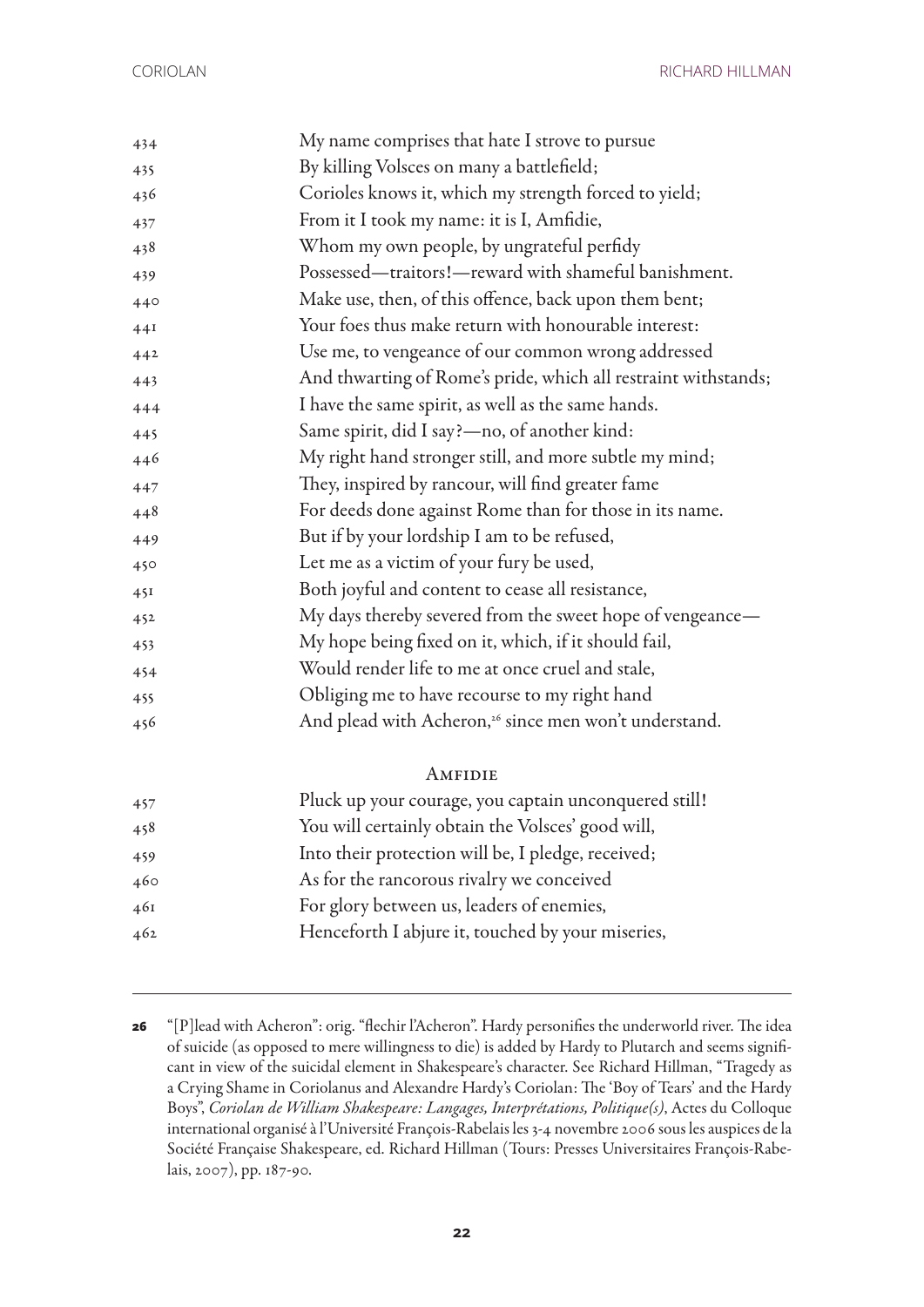| 463 | Examples to me who, from the inconstancy                           |
|-----|--------------------------------------------------------------------|
| 464 | Of spiteful commoners may suffer equally.                          |
| 465 | Through you, then, let them know a man can do them harm,           |
| 466 | Though slighted—how far they must fear his wrathful arm.           |
| 467 | Let them learn to cherish and grace in his position                |
| 468 | One able to bring down their exalted condition,                    |
| 469 | One-I will not mince words in stating it before you-               |
| 470 | Whose right arm served their power as the nerve and sinew,         |
| 47I | As a basis for pride, a rampart and a shield.                      |
| 472 | But what malignant spirit has their eyes so sealed <sup>27</sup> - |
| 473 | So favourably for us-has dazzled their prudence                    |
| 474 | That they dare as far as yourself extend their licence,            |
| 475 | Attack your glory with insults unjust, directed                    |
| 476 | Against one to whom altars should have been erected?               |
| 477 | The crime's enormity, the size of the injury-                      |
| 478 | Such an occurrence fills me with perplexity.                       |
|     |                                                                    |

## Coriolan

| 479 | Alas, do you wonder that the envious biting               |
|-----|-----------------------------------------------------------|
| 480 | Of popular enmity can cause such a slighting?             |
| 481 | Have you from such biting been exempted thus far?         |
| 482 | Yes, you were born beneath a more fortunate star,         |
| 483 | Of innocent lambs the unperturbed governor,               |
| 484 | While I, poor man, was cursed with those lions that roar, |
| 485 | Barbarians adept in fraud, in treachery,                  |
| 486 | Who sought to make me suspected of tyranny-               |
| 487 | Falsely accused, the gods I summon to attest,             |
| 488 | Of that very crime which above all I detest-              |
| 489 | With them both judge and witness; wretched, in the end    |
| 490 | I was forced to come implore you to stand my friend.      |
|     | AMFIDIE                                                   |
| 49I | Why did not the Senators, drawn up on your side,          |
| 492 | With their authority turn the assault aside,              |
| 493 | Repress the mad excesses of a mob confused,               |

 "Sealed": orig. "siller" (for "ciller"): the term used in falconry for blinding birds by sewing their eyelids shut; cf. English "sill".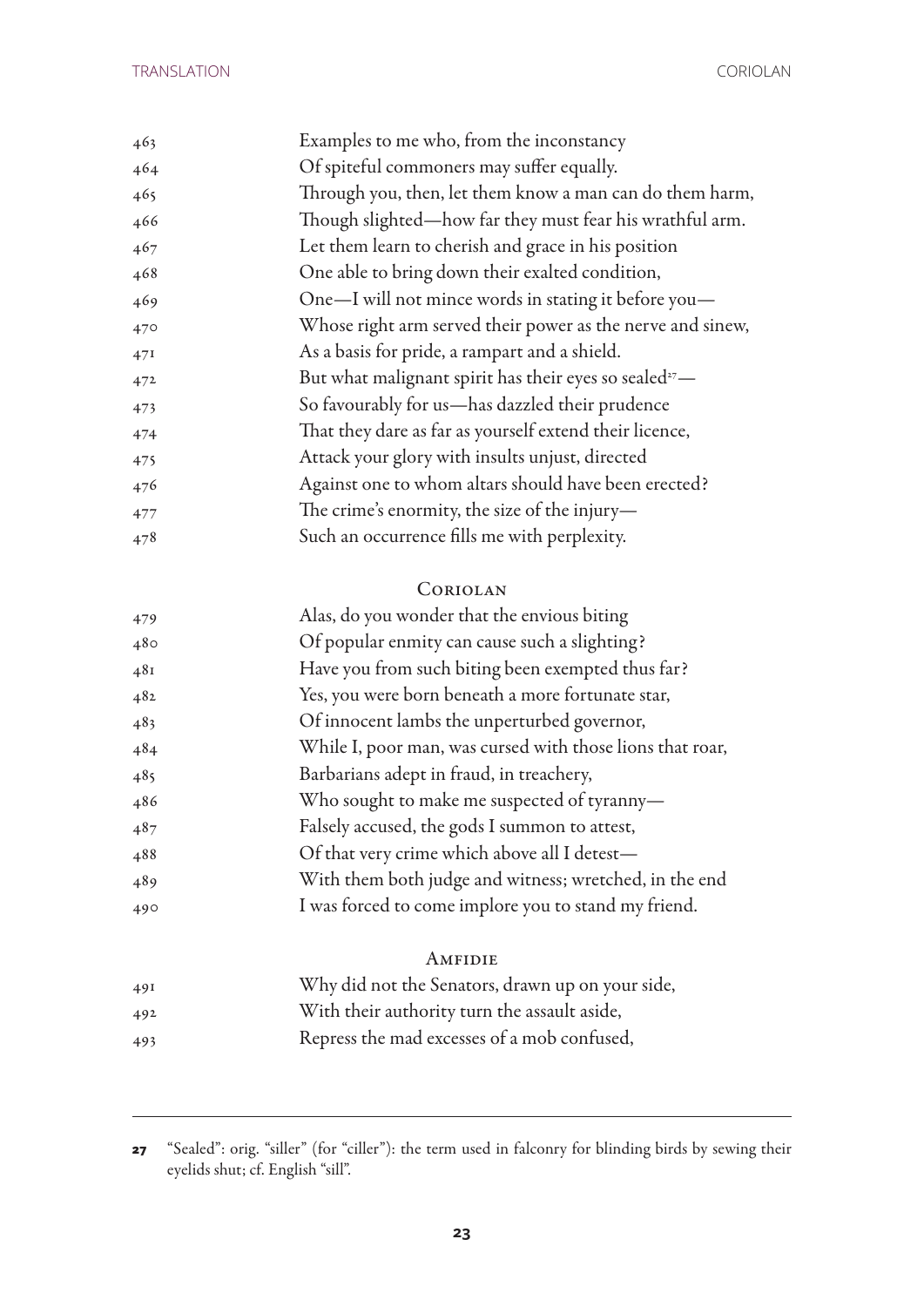CORIOLAN RICHARD HILLMAN

| 494 | Which, the more strength it gets, the more that is abused? |
|-----|------------------------------------------------------------|
| 495 | (It tries, little by little, to acquire stature)           |
| 496 | And a rank forbidden by Heaven and by nature.)             |
| 497 | Could they not have boldly, by plausible pretence,         |
| 498 | Reversed, if they were resolute, your cruel sentence?      |

#### Coriolan

| 499 | The timid Senate quailed when my need was extreme;      |
|-----|---------------------------------------------------------|
| 500 | The hope I founded on it proved a mocking dream.        |
| 50I | They have seen-O shame!- the armed rabble of the town   |
| 502 | Mount an attack against my life, and my renown,         |
| 503 | Opposing it with words alone, with the intent           |
| 504 | To save me from death by accepting banishment;          |
| 505 | They think me grateful for the shameful life they buy,  |
| 506 | A life at the mercy of the first passer-by.             |
| 507 | They have no feeling for the slight they've done to me; |
| 508 | My soul, already furious, would like to see             |
| 509 | Them gathered in the open, both at the same time,       |
| 510 | And punish all together tainted by that crime.          |
| 5II | I will do it, provided your community                   |
| 512 | Is willing to rely upon my loyalty.                     |
|     |                                                         |

#### **AMFIDIE**

| 513             | You need not doubt that on this side we are resolved. |
|-----------------|-------------------------------------------------------|
| 5 <sub>14</sub> | My only wish is that our truce could be dissolved,    |
| 515             | So we might confront the Romans equitably,            |
| 516             | Tangling them anew in nets of hostility;              |
| 517             | Set your mind to pondering some malignant ruse,       |
| 518             | Which a pretence of honesty would let us use.         |

#### Coriolan

| 519 | Given extreme desire, a short while suffices            |
|-----|---------------------------------------------------------|
| 520 | To furnish me baits and hooks, sufficient devices;      |
| 52I | I'll have them drawn despite themselves into the lists. |
| 522 | Dealing with the malicious, no malice exists;           |
|     |                                                         |

*Against someone treacherous to make use of treason,*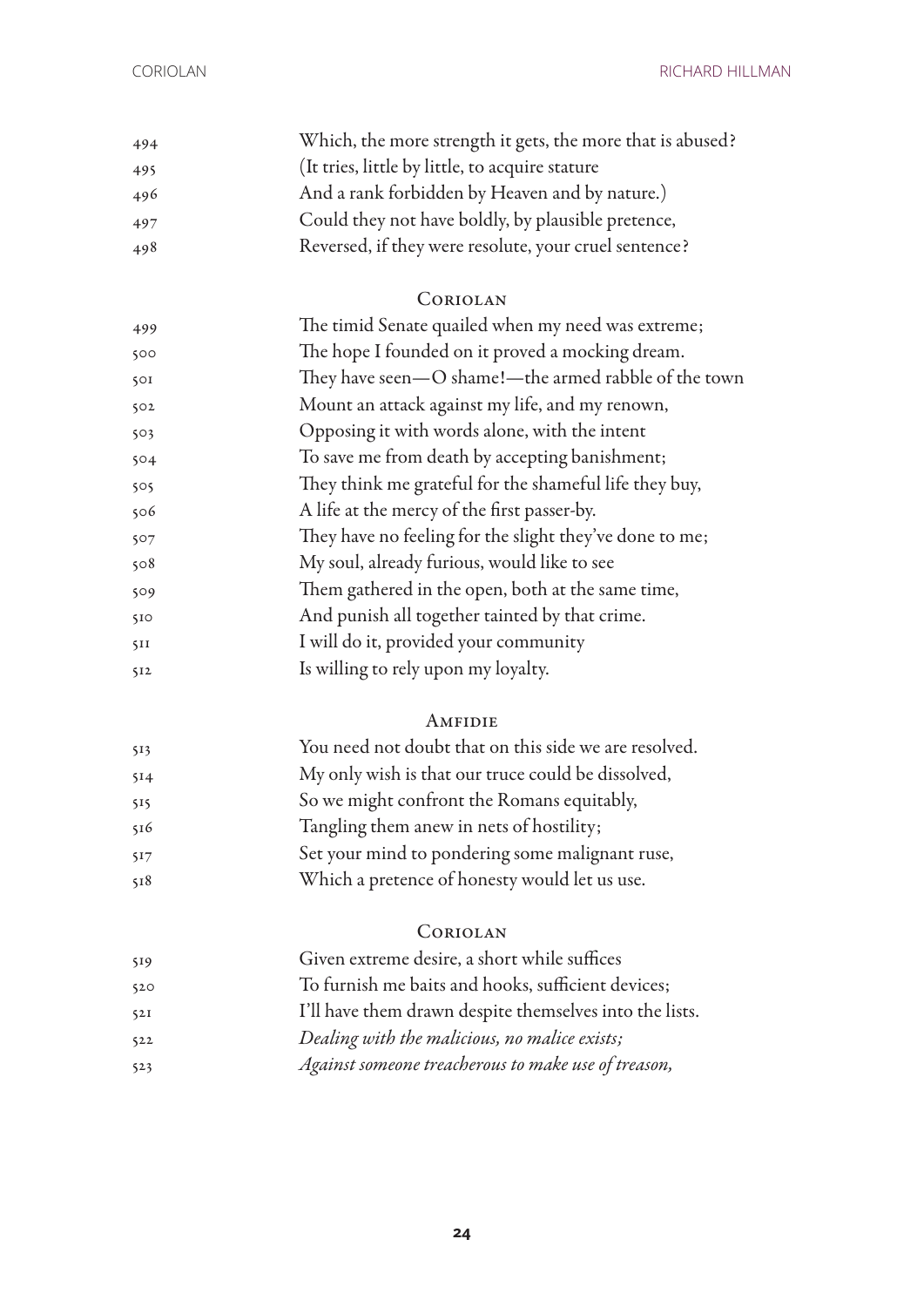| 524 | Lay ambushes for him, is the dictate of reason. $28$    |
|-----|---------------------------------------------------------|
| 525 | Come, whether the helm of the ship of state I'm handed, |
| 526 | Or to try the fortune of Mars I am commanded,           |
| 527 | I hope I shall fulfil my charge in such a sort          |
| 528 | That I shall earn from all a satisfied report.          |

#### **AMFIDIE**

| 529 | May a bolt of lightning exploding from the skies               |
|-----|----------------------------------------------------------------|
| 530 | Into dusty powder my poor head pulverise                       |
| 53I | Before I show such ambition as above you                       |
| 532 | To command in the field. For I have found it true              |
| 533 | That, equal in courage, in fortune I am outpaced:              |
| 534 | You have more help from Fate; by Heaven you are graced;        |
| 535 | Yours the luck of victory that's needed in combat.             |
| 536 | The rank of general—there is no doubt of that,                 |
| 537 | Should new war with Rome be the order of the day,              |
| 538 | While I will take the public weal under my sway. <sup>29</sup> |
| 539 | Let us save this discourse for the Council tomorrow,           |
| 540 | And—the first step of my succour—these signs of sorrow         |
| 54I | Put off at once, so that, transported with elation,            |
| 542 | This evening I may dedicate to celebration                     |
| 543 | Of your coming—a sign of my sincerity,                         |
| 544 | Coriolan, in wishing you prosperity. <sup>30</sup>             |

Coriolan's thirst for revenge is given a distinct Machiavellian quality.

 Cf. Plutarch, ed. Bullough, p. 532: "himselfe would keepe home, to provide for the safety of the citties and of his countrie".

 The personal element and the festive ambiance are developed from a slight hint in Plutarch ("he feasted him for that time" [Bullough, ed., p. 528]) and are notably in keeping with the end of the scene in *Coriolanus* (IV.v.196-222).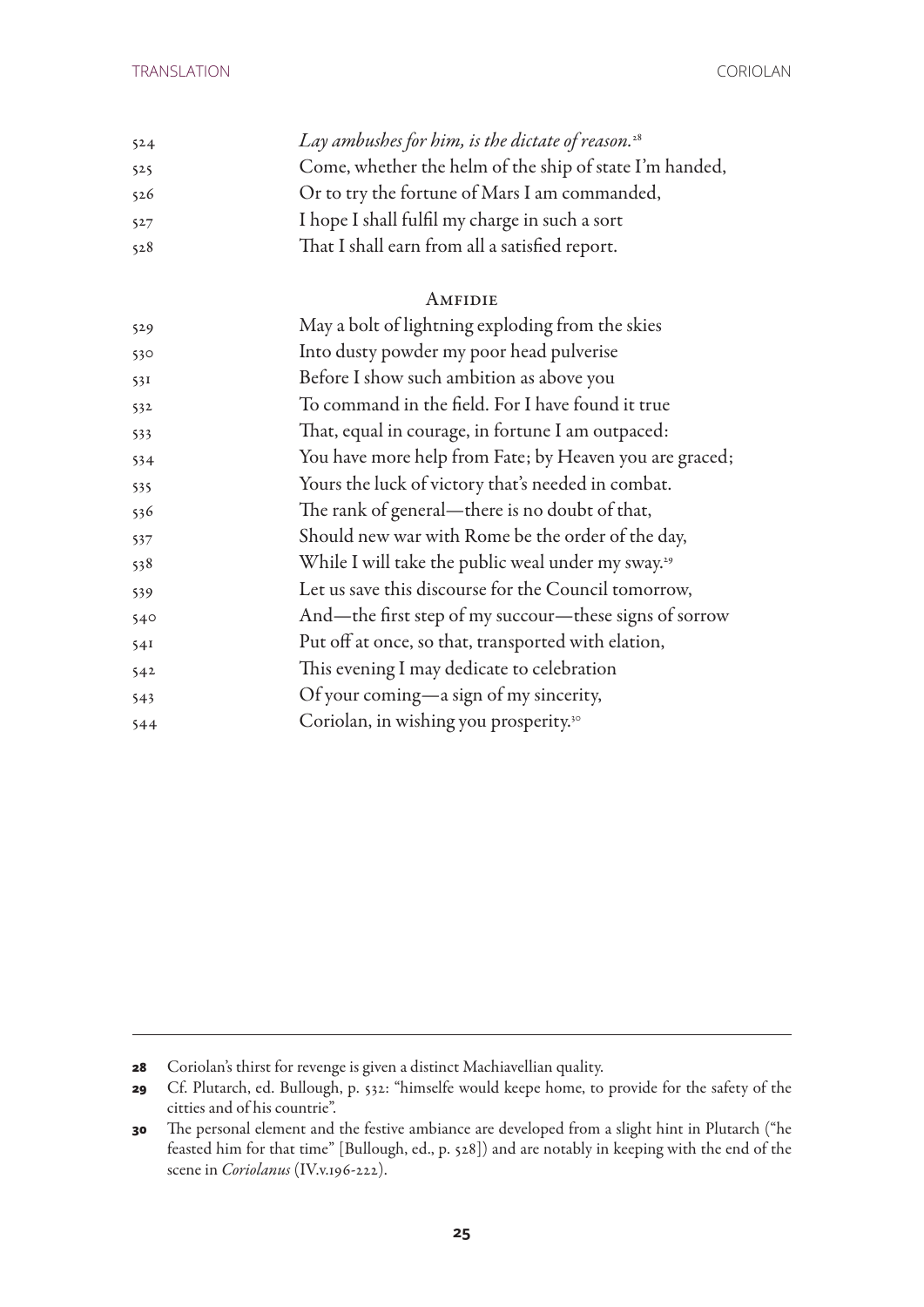## Act III

### Scene i

(Chorus of Romans, the Senate, Ambassadors)

#### Chorus of Romans

| 545 | Will you permit, great gods, one man leaving the city              |
|-----|--------------------------------------------------------------------|
| 546 | To carry off Rome's fortune and felicity?                          |
| 547 | Freeze those huddled within its walls with fear of harms,          |
| 548 | When they were rather used to frightening in arms                  |
| 549 | The rest of Italy's inhabitants, <sup>31</sup> all regions         |
| 550 | Combined, and with the fearsome show of warlike legions            |
| 551 | Bowing down their cities, imposed on them the yoke-                |
| 552 | And now to forfeit glory at a single stroke?                       |
| 553 | The Volsces, again and again in wars defeated,                     |
| 554 | The Volsces, who back to their own land had retreated-             |
| 555 | Their power Rome now fears, besieged behind its wall.              |
| 556 | Ah, how your hidden judgements may deceive us all,                 |
| 557 | How often hard for us to gauge the likelihood,                     |
| 558 | Alas, of what is harmful, what may do us good—                     |
| 559 | To recognise the source of our prosperity                          |
| 560 | And then preserve it safe in its integrity!                        |
| 561 | He whom we lately banned for the rest of his days,                 |
| 562 | Despised, consumes our city in his anger's blaze.                  |
| 563 | He has changed sides-no more-and all at once                       |
| 564 | Destiny has turned a direful face upon us;                         |
| 565 | Destiny fights for him, graces with gain his army,                 |
| 566 | Threatens with his fetters our ancient liberty.                    |
| 567 | Incredible prodigy! Strange and cruel effects                      |
| 568 | Of Her <sup>32</sup> who so quickly destroys what she erects-      |
| 569 | Who, fickle, delights to stir up trouble galore                    |
| 570 | For people whom her shade had sheltered just before. <sup>33</sup> |
| 57I | Alas, we feel it, in our inmost spirits daunted,                   |
|     |                                                                    |

The original uses the common poeticism "Hespérie" ("the Western land") for Italy.

The reference must be to Fortune, though the phrasing is elliptical.

 Orig.: "A ceux qu'elle couvroit maintenant de son ombre"; "maintenant" here carries the Latinate sense of "recently".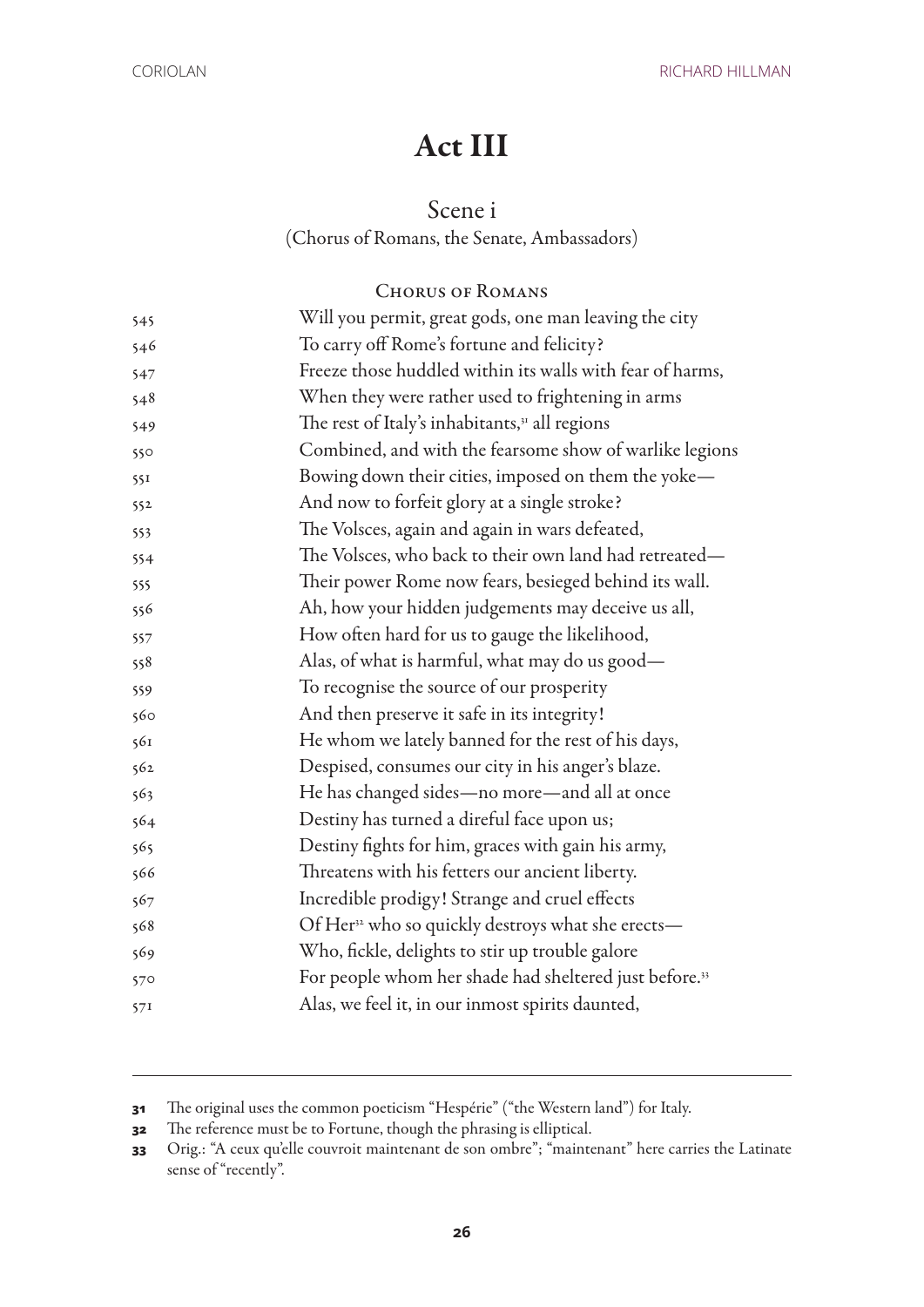| 572 | Those virtues wholly lost that our ancestors vaunted,             |
|-----|-------------------------------------------------------------------|
| 573 | Devoid of counsel, all defenceless and forlorn,                   |
| 574 | Helpless as the infant in its cradle new-born;                    |
| 575 | We are stopped dead, as is the vessel in its course               |
| 576 | By that fish endowed by nature with wondrous force, <sup>34</sup> |
| 577 | And are constrained to ask his pardon for our error.              |
| 578 | Ah, for all of us I inwardly quake with terror                    |
| 579 | Lest his arrogance, at our pleas increased in pride,              |
| 580 | May not by our ambassadors be mollified,                          |
| 581 | Lest he pursue his revenge with obstinacy                         |
| 582 | And not from a fatal siege deliver our city-                      |
| 583 | As fatal as that siege which for ten years oppressed              |
| 584 | Ilium, once by our forefathers possessed.                         |

#### The Senate

| 585 | The madman rarely calms himself and turns more wise     |
|-----|---------------------------------------------------------|
| 586 | Until he has received a disastrous surprise;            |
| 587 | He persists in the error of his vain delusion           |
| 588 | To the point of producing his utter confusion.          |
| 589 | So you in your frenzy ever turned a deaf ear            |
| 590 | To well-intentioned warnings not to persevere,          |
| 591 | Refusing in due time wholesome counsel to swallow,      |
| 592 | For which now—but too late—in repentance you wallow.    |
| 593 | To no avail the Senate pointed out to you               |
| 594 | The harm to his former town such a man would do-        |
| 595 | That one day he might avenge his wrong, to the peril    |
| 596 | Both of the state itself and of the common people.      |
| 597 | We were not believed; no, you gloried in great style    |
| 598 | For vanquishing the Senate by forcing his exile-        |
| 599 | A victory absurd, which still smacks of the one         |
| 600 | Accomplished by the army of Agenor's son, <sup>35</sup> |
| 601 | A victory that remains mournful for the victors,        |
| 602 | Disposing them, not for laurels, but for remorse.       |
| 603 | But what good may be gained from the contrary strife    |
|     |                                                         |

 The remora, according to Pliny the Elder, *Natural History* (bk. IX, chap. 41), whose power to arrest motion was also exploited in magical preparations.

 Agenor's son: Cadmus, founder of Thebes, whose soldiers, sprung from a dragon's teeth, destroyed each other, except for five men.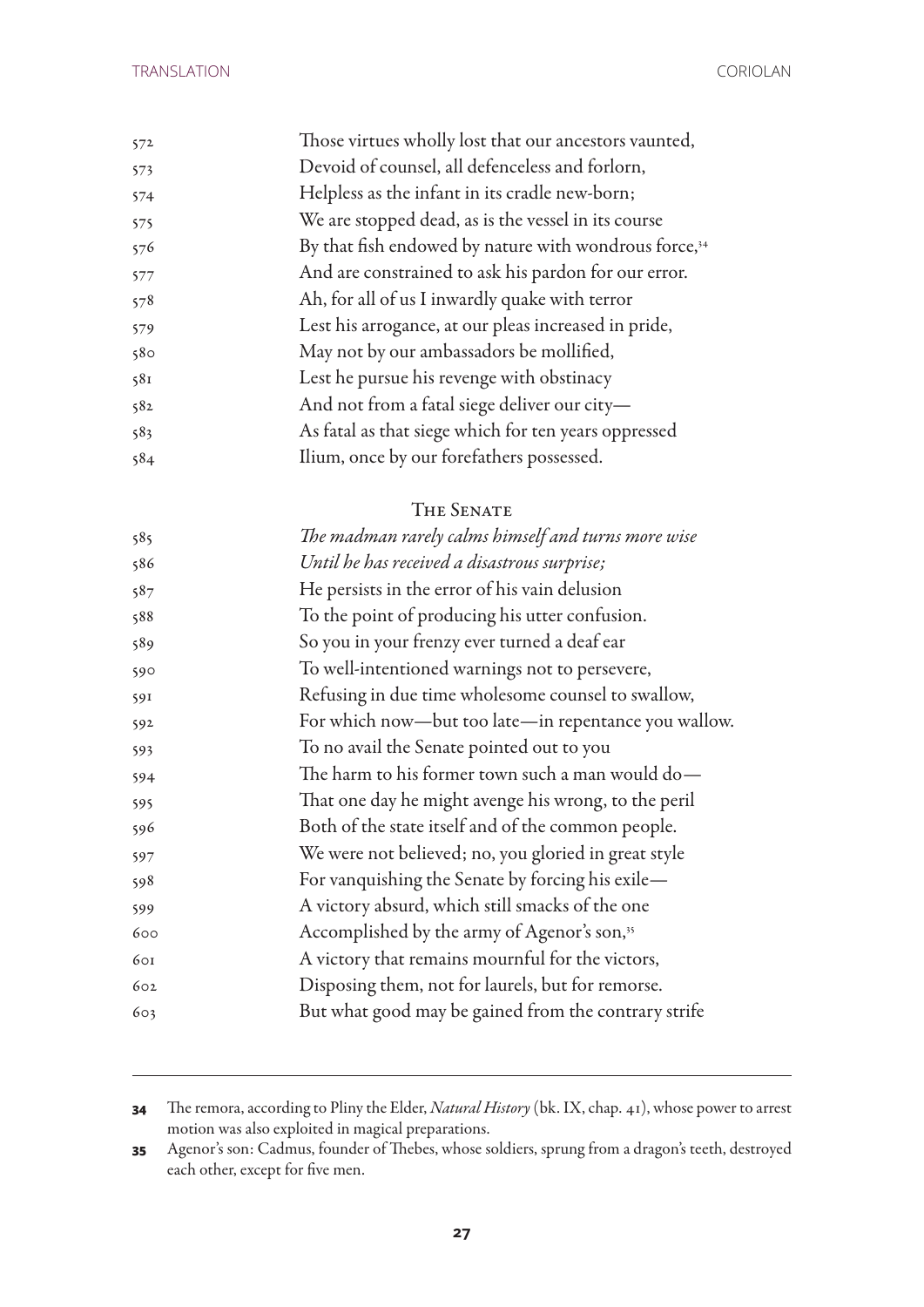| 604 | Of limbs divided when one body gives them life? <sup>36</sup>     |
|-----|-------------------------------------------------------------------|
|     | <b>CHORUS OF ROMANS</b>                                           |
| 605 | Of our affliction you may discourse at your leisure,              |
| 606 | Your goods being safe from his fiery displeasure;                 |
| 607 | In the fields, the traitor has ordered them preserved,            |
| 608 | With soldiers assigned to see his command observed. <sup>37</sup> |
| 609 | If the fault was ours alone, so ours is all the pain,             |
| 610 | We alone the victims of his rage inhumane.                        |
| 611 | Why then reproach us, with such importunity,                      |
| 612 | For an evil from which you have immunity?                         |
| 613 | Why forbid us the attempt to assuage our anguish                  |
| 614 | By lamenting the agony in which we languish?                      |
|     |                                                                   |

#### The Senate

| 615 | O the simplicity, error, and impudence                 |
|-----|--------------------------------------------------------|
| 616 | To think there's no anger towards us in his intents,   |
| 617 | No hidden rancour, bitterness, and enmity,             |
| 618 | That more than the commons' he spares our property,    |
| 619 | Cunning as he is, but for one reason-to sow            |
| 620 | Discord between us, more strongly the flame to blow,   |
| 62I | Now that we face together ruin absolute                |
| 622 | And are bound to pluck out that discord by the root;   |
| 623 | Now that we require a peace between us more-           |
| 624 | To help each other-than we ever did before;            |
| 625 | You remember, blind men, with whom we have to do,      |
| 626 | That he fights with courage, but with subterfuge too,  |
| 627 | That where he knows he faces failure if he uses        |
| 628 | Achilles' strength, too well he wields Ulysses' ruses. |
| 629 | Such, such he is, I promise, and many a deed           |
| 630 | He has done with us is the only proof I need;          |
| 631 | I only seek to liken the past to the present.          |

 Ll. 603-4 contain what little remains, in Hardy's rendering, of the Fable of the Belly recounted by Menenius Agrippa in Plutarch (Bullough, ed., p. 495) and Shakespeare (*Cor*., I.i.93 ff.).

 According to Plutarch (Bullough, ed., p. 531), this was Coriolanus' deliberate tactic for fomenting dissension between the classes in Rome, as the Senate will shrewdly grasp, and it succeeded in much the way dramatised by Hardy. Hardy's Coriolan—in contrast with Shakespeare's Coriolanus—is notably an all-round soldier who combines personal heroics with strategic shrewdness.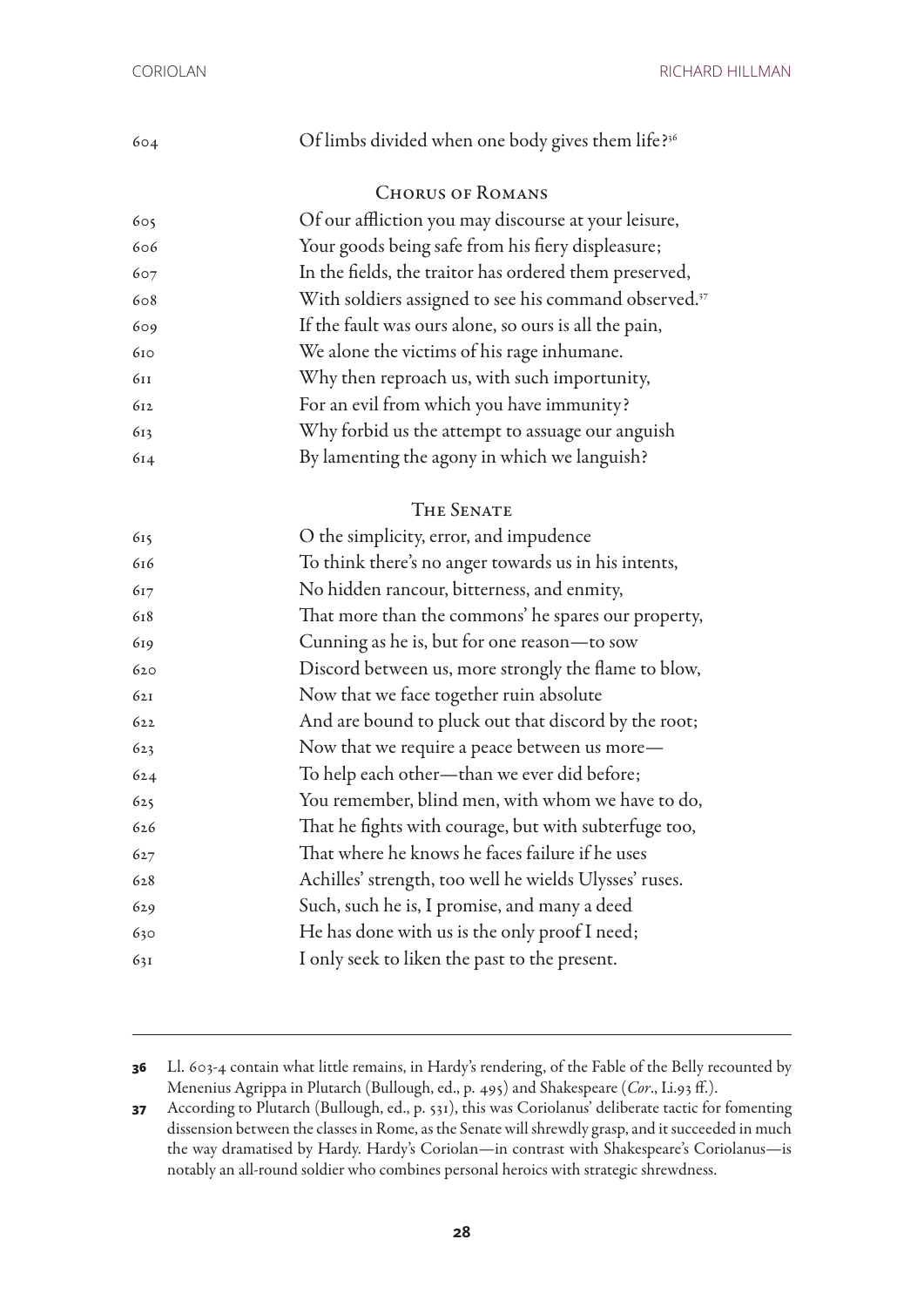| 632 | But now, alas, we have fresh word of his intent:                   |
|-----|--------------------------------------------------------------------|
| 633 | Here come our deputies, whose mournful looks downcast              |
| 634 | Reflect his rancour without bounds, and bound to last.             |
| 635 | Friends, what success have you had? With what disposition          |
| 636 | Has he, that heartless man, responded to our mission?              |
|     | AMBASSADORS                                                        |
| 637 | Worse than the worst barbarian—infinitely;                         |
| 638 | But for sceptre and crown, effusing royalty                        |
| 639 | Just like a king, disdains quite simply to give ear                |
| 640 | To those he used to have as his companions here,                   |
| 641 | Resolved to extirpate his country's very name,                     |
| 642 | And not before to mitigate his fury's flame.                       |
|     | <b>CHORUS OF ROMANS</b>                                            |
| 643 | Wretched citizens of a city facing doom!                           |
|     | AMBASSADORS                                                        |
| 644 | Peace we may hope to find when we are in the tomb.                 |
|     | <b>THE SENATE</b>                                                  |
| 645 | But did he to any settlement close the door?                       |
|     | AMBASSADORS                                                        |
| 646 | The terms he offers are no different from war.                     |
|     | <b>CHORUS OF ROMANS</b>                                            |
| 647 | O heavens, all is lost!                                            |
|     | <b>THE SENATE</b>                                                  |
|     | Briefly now, please relate                                         |
| 648 | The penalty that is exacted by his hate.                           |
|     | AMBASSADORS                                                        |
| 649 | As everybody knows, after the truce expired                        |
| 650 | And he again advanced his troops, which had retired, <sup>38</sup> |
|     |                                                                    |

Cf. Plutarch, ed. Bullough, p. 535: "Wherefore, the time of peace expired, Martius being returned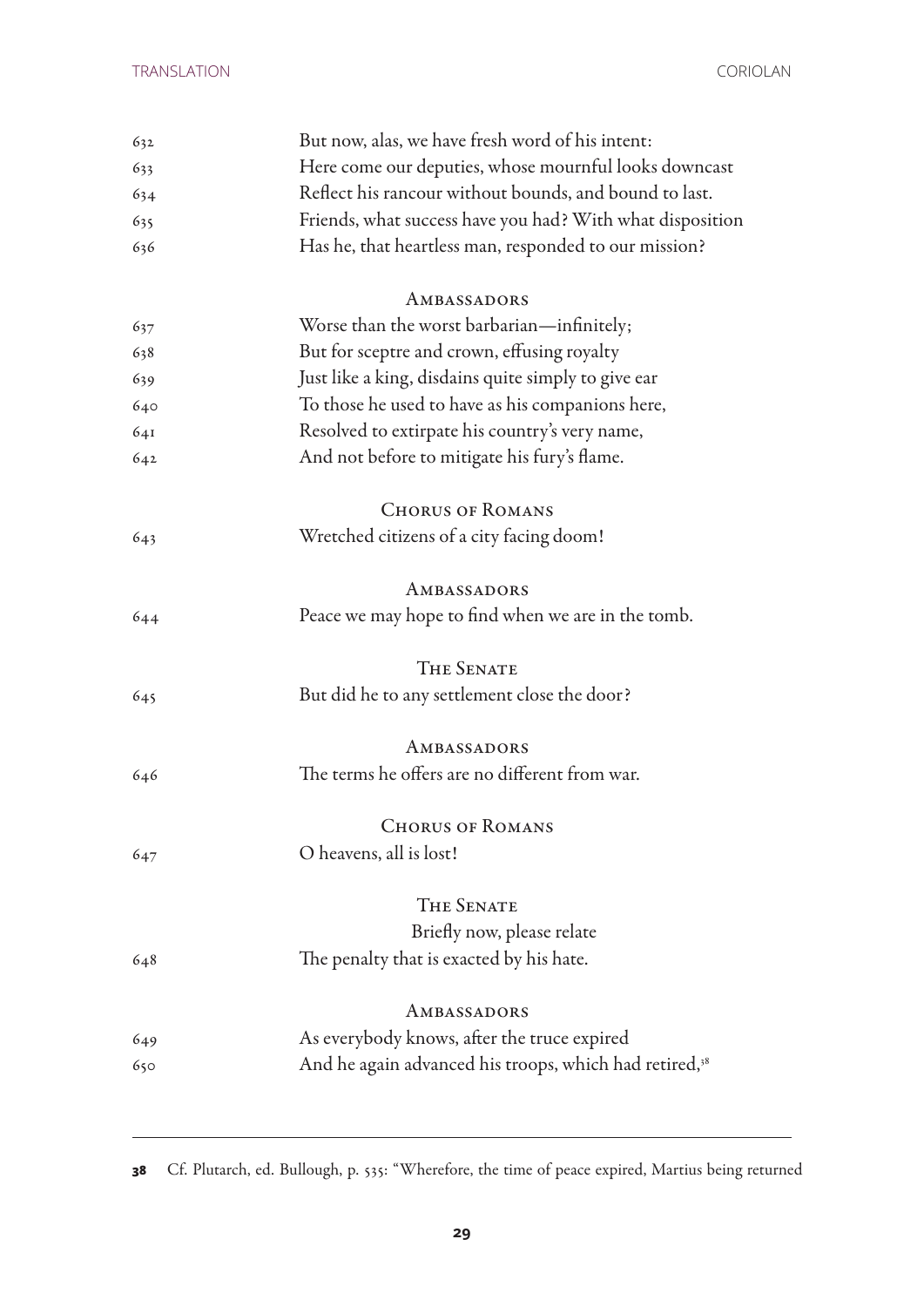CORIOLAN RICHARD HILLMAN

| 651 | We, as the people's and the Senate's good behooved,                  |
|-----|----------------------------------------------------------------------|
| 652 | Beseeched him to command his camp to be removed                      |
| 653 | Beyond the frontiers of Rome, said, <sup>39</sup> if that were done, |
| 654 | That everything within the bounds of right and reason                |
| 655 | Would be conceded with a spirit free and willing.                    |
| 656 | But he, with the turmoil of angry passion thrilling,                 |
| 657 | With rancour breathing deeply, his gaze turned aside,                |
| 658 | Haughtily and curtly your petition denied,                           |
| 659 | Answered that he, as general, did not possess                        |
| 660 | A remedy or solace fitting our distress,                             |
| 661 | But, as a Roman of a patriotic bent,                                 |
| 662 | Foreseeing that Rome's glory is doomed to interment,                 |
| 663 | Since the destinies take umbrage at great ambition,                  |
| 664 | He offered us, dispassionate, this admonition:                       |
| 665 | Render the Volsces, now stronger, the towns we conquered,            |
| 666 | Which we have pillaged of their riches and dishonoured;              |
| 667 | Promise never again to instigate a war;                              |
| 668 | Renounce claims against them pretended heretofore.                   |
| 669 | Thus, he said, would we enjoy the peace so desired;                  |
| 670 | Thus would his favour be assuredly acquired;                         |
| 671 | Thus our ship avoids <sup>40</sup> the close-looming rocks and foam, |
| 672 | And his army would abandon the walls of Rome—                        |
| 673 | Giving us three days only to deliberate                              |
| 674 | (At those words Jupiter, when thundering his hate,                   |
| 675 | Appears less harsh)—moreover, with this stipulation:                 |
| 676 | That then, excluding all further negotiation,                        |
| 677 | To punish us his army would enter the town.                          |
|     | <b>CHORUS OF ROMANS</b>                                              |
| 678 | O city ill-starred, what's become of your renown?                    |
|     | <b>THE SENATE</b>                                                    |
| 679 | More artful in secret to have sounded him out,                       |
| 680 | While plying the Volsces with speeches roundabout.                   |
|     |                                                                      |

into the dominions of the Romaines againe with all his armie, they sent another ambassade unto him…".

I supply the second verb for clarification, since the phrasing of the original is especially elliptical.

The translation follows the original in switching to the more vivid present tense.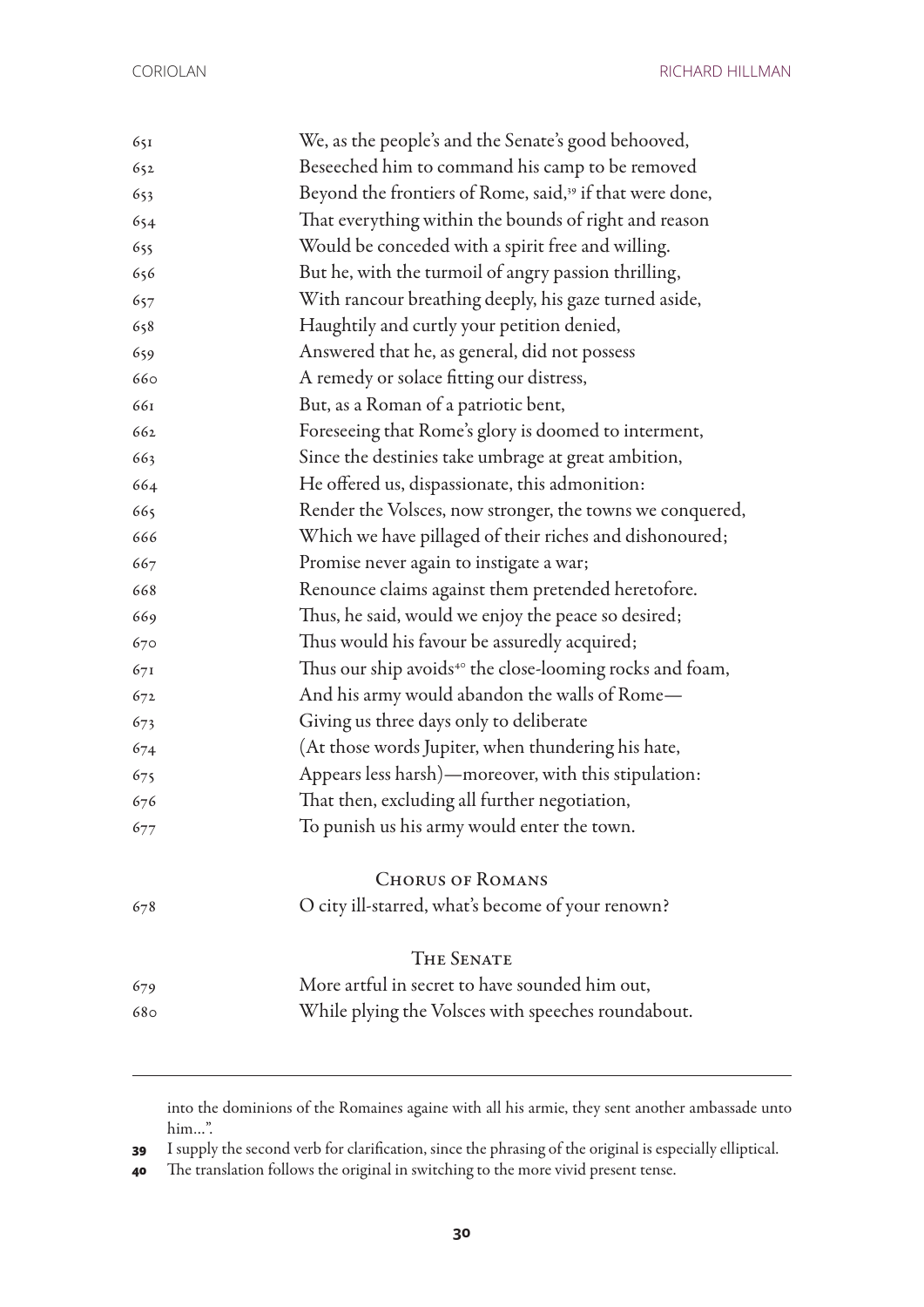## Ambassadors Yes, except that he prevented our clever scheme— After a council, called those highest in esteem To hear the embassy, at once gave us no choice But point by point to declare it in a loud voice. Chorus of Romans Come, let us shed our blood to feed his cruelty, Sooner than submit ourselves again to his mercy; Come, we'll hurl ourselves on his squadrons sword in hand: A noble end at least remains at our command. THE SENATE No, return to him now, reiterate our prayers; The variable sunlight that the same day shares Shows us that a man can equally change his mind, Can alter from severity to being kind. In case of rebuff, there remains a final chance— To send to him our very priests as suppliants, Who, out of piety, will cause him to relent. Make haste, and may our danger make you diligent. **AMBASSADORS**  Although the prospect of success is worse than bleak, We will try to get from him the answer you seek. CHORUS OF ROMANS O bitter destinies! Must our sorrow's flood-tide Serve to swell a tyrant's insufferable pride? Must we on a Busiris41 for pity depend, When saving him brought us to this pitiful end?<sup>42</sup>

 Busiris: legendary King of Egypt, an archetype of cruelty because he sacrificed strangers to Zeus; he was finally killed by Hercules.

 The perspective of the people is obviously distorted, but it is true that they would not be in this predicament had the death sentence been imposed. The repetition "pity"/"pitiful" imitates the original.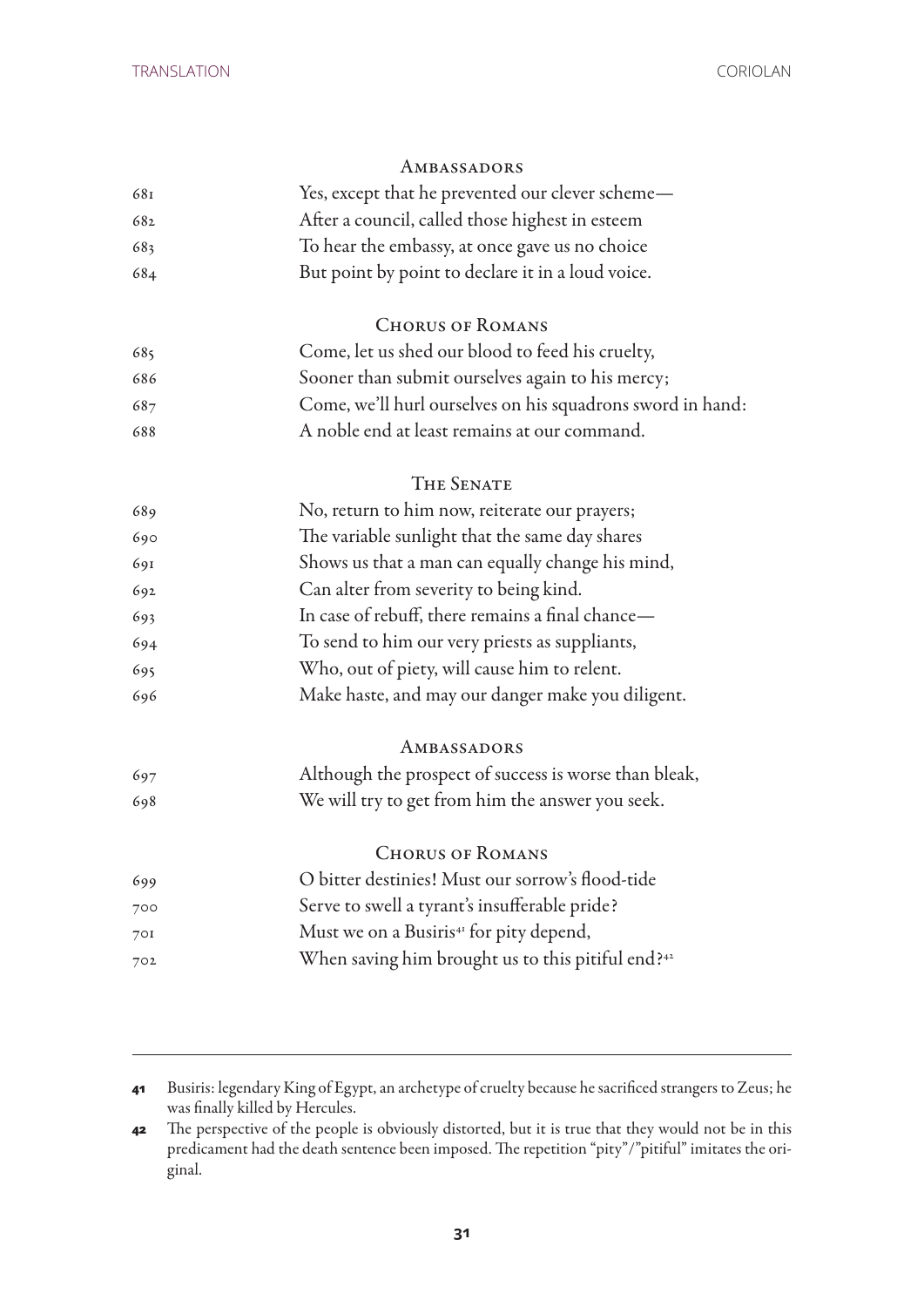## Scene ii

## Coriolan *[alone]*

| 703 | My vengeance almost half achieved, within my reach,      |
|-----|----------------------------------------------------------|
| 704 | The impudent plebs, who dared my fame to impeach,        |
| 705 | Trusting in their numbers and the name of the city,      |
| 706 | Bear, as I see fit, their yoke with servility;           |
| 707 | Twice, through their ambassadors, they have seen refused |
| 708 | The pact they pleaded for, repentant and confused,       |
| 709 | And cannot hope for it, whatever they may do.            |
| 710 | Attempting, now humbled, to gain my grace anew,          |
| 7II | To draw me apart, by corruption to entreat—              |
| 712 | That is no way to moderate my anger's heat,              |
| 713 | Nor will extinguish it, till their glory, supine         |
| 714 | And level with lesser peoples, ceases to shine,          |
| 715 | When, satiated, I've laid their power so low-            |
| 716 | The happiness their luck in combat caused to grow-       |
| 717 | That with impunity each subjugated nation                |
| 718 | Shall compensate their crime, exacting reparation.       |
| 719 | Nothing happens without a cause, and the provident       |
| 720 | Gods, on whom we fallible mortals are dependent,         |
| 72I | Know how to set our arrogance on reason's path,          |
| 722 | Supplied, when they please, with an instrument of wrath, |
| 723 | An instrument like me against the vanity                 |
| 724 | The Romans flaunt, abusing too much liberty.             |
| 725 | O sacred, O most righteous, O terrible justice!          |
| 726 | For Coriolan to carry it out-what bliss! <sup>43</sup>   |
| 727 | Avenged, the summit of your wishes you attain;           |
| 728 | Avenged, a pattern to our children you remain;           |
| 729 | Avenged, you'll have acquired more honour, more glory,   |
| 730 | Than this arm won in any another victory:                |
| 731 | Then stifle once and for all your devouring care.        |
| 732 | But my thoughts and spirit wander I know not where.      |
| 733 | Am I wrong? No, here again their mission they send,      |
|     |                                                          |

 Coriolanus' crowing here carries a touch of the hubris of such Senecan revengers as Thyestes; at the same time, l. 731 hints at mixed feelings. From both perspectives, his downfall is anticipated.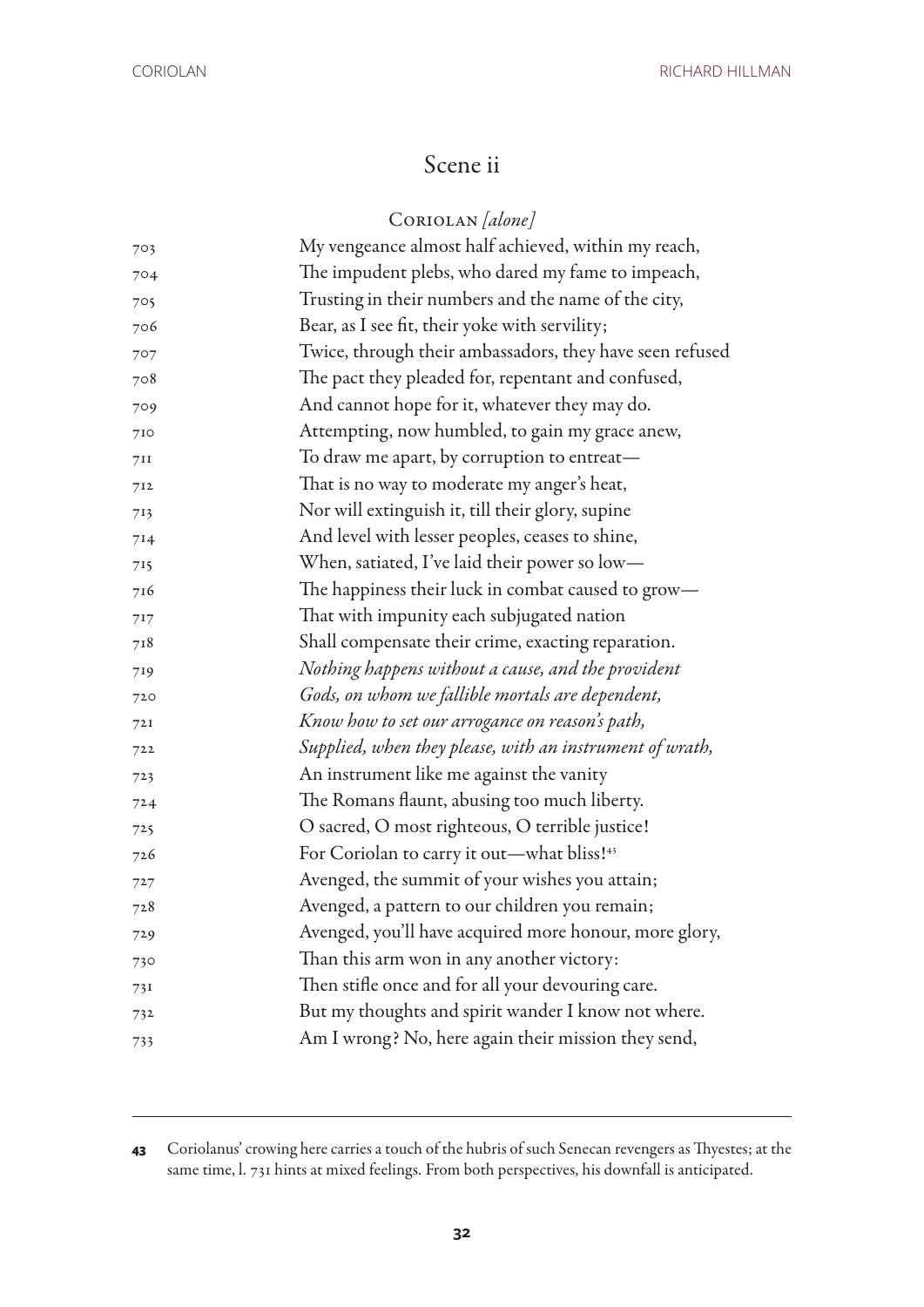Which in a shamefully concluded peace will end.<sup>44</sup>

## Scene iii

## (Ambassadors, Coriolan, Council *[of the Volscians]*)

|     | AMBASSADORS [entering]                                            |
|-----|-------------------------------------------------------------------|
| 735 | Again, one final time, your lamentable city                       |
| 736 | Begs you to use mercy in its adversity.                           |
| 737 | One final time, if your pity may be procured,                     |
| 738 | We say your pardon by the people is assured,                      |
| 739 | A repeal to which all have subscribed their desire,               |
| 740 | Repeal of your exile, which to us was so dire,                    |
| 74I | Praying you, moreover, to give us audience                        |
| 742 | Somewhere in private, and to hear us out with patience.           |
|     | CORIOLAN                                                          |
| 743 | Soldiers, bid the lords of the Council to assemble. <sup>45</sup> |
|     | AMBASSADORS                                                       |
| 744 | At the glance his eye shoots forth, I begin to tremble.           |
|     | CORIOLAN                                                          |
| 745 | Confer with me apart on matters that are public!                  |
| 746 | If you do not desist from such a two-faced trick,                 |
| 747 | By treating you as merely treacherous suborners                   |
| 748 | Who seek to bait me and corrupt me in dark corners,               |
| 749 | We'll have you all taught a lesson! Now, with all present,        |
| 750 | Tell us if the Romans, induced to turn repentant,                 |
| 751 | Are willing to restore those lands where they intrude,            |
| 752 | Thus ending the siege, or prefer it continued.                    |
|     |                                                                   |

 Orig.: "Que la honteuse fin d'une paix viendra clore". The expression is somewhat elliptical but the sense is confirmed by ll. 750-54; Coriolan had forbidden them to return for any other purpose than to accept his shameful conditions.

 The question mark in the original at this point signifies, according to contemporary practice, emphasis rather than interrogation.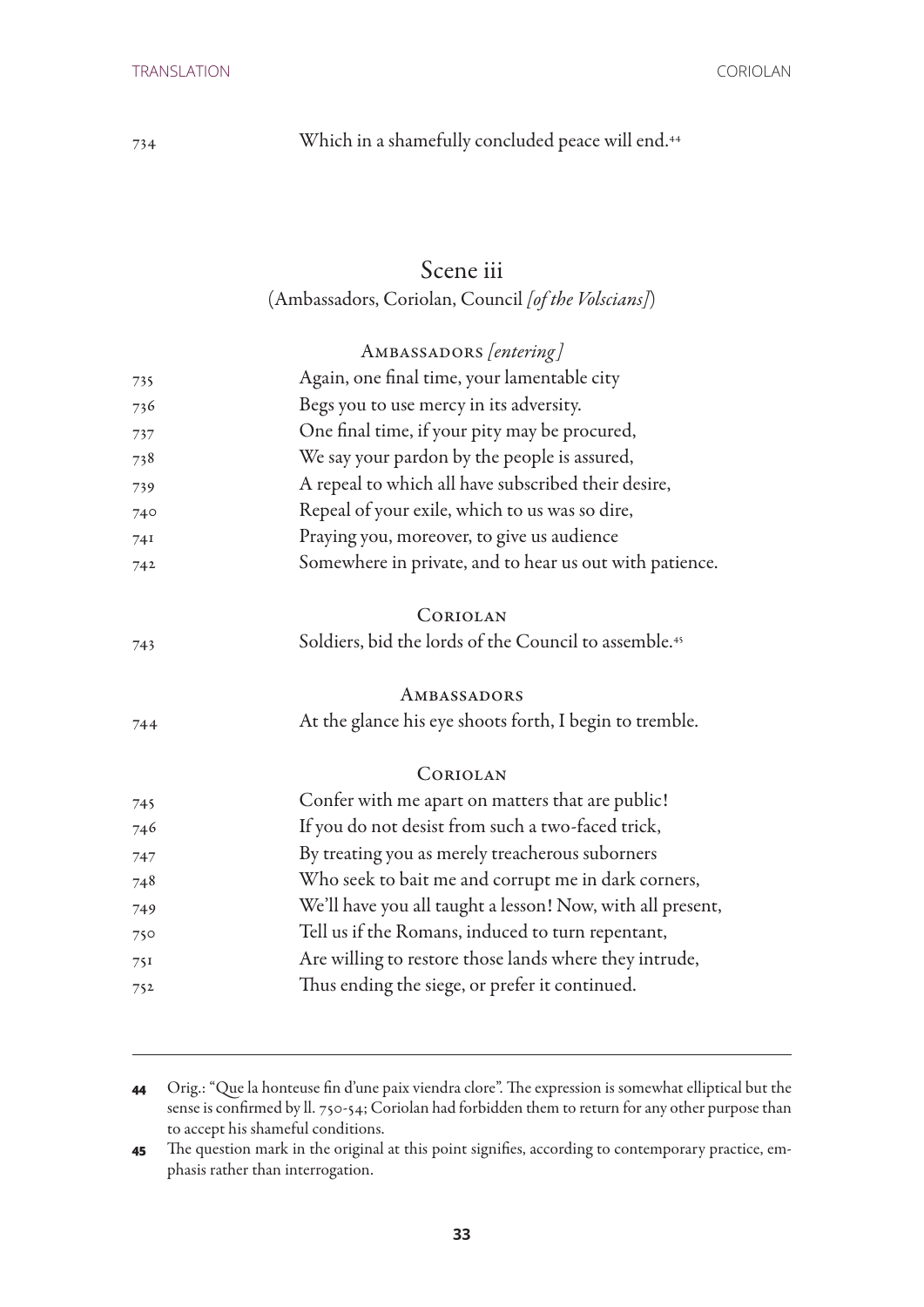| 753 | If you don't bring the peace prescribed on that condition,       |
|-----|------------------------------------------------------------------|
| 754 | Have I not denied you access to our position?                    |
|     |                                                                  |
|     | AMBASSADORS                                                      |
| 755 | May it please you, mollified, those under your sway              |
| 756 | To withdraw from our confines, moving them away,                 |
| 757 | As much as equity permits them to accord,                        |
| 758 | They will accord you, being desirous of concord. <sup>46</sup>   |
|     | CORIOLAN                                                         |
|     |                                                                  |
| 759 | Impudence! Is that the beginning and the end?                    |
|     | AMBASSADORS                                                      |
| 760 | No farther than that does our commission extend.                 |
|     |                                                                  |
|     | CORIOLAN                                                         |
| 761 | Then what now authorises your return to me?                      |
|     |                                                                  |
|     | AMBASSADORS                                                      |
| 762 | All things are permitted for the good of one's country.          |
|     |                                                                  |
|     | CORIOLAN                                                         |
| 763 | You may seek a good but the harm will be your own.               |
|     | AMBASSADORS                                                      |
|     | You might speak without passion, take another tone.              |
| 764 |                                                                  |
|     | CORIOLAN                                                         |
| 765 | No passion moves my soul beyond its normal state.                |
|     |                                                                  |
|     | AMBASSADORS                                                      |
| 766 | Of the temple of Janus, therefore, close the gate. <sup>47</sup> |
|     |                                                                  |
|     | CORIOLAN                                                         |
| 767 | Betraying my party just to gratify you?                          |
|     |                                                                  |
|     |                                                                  |

**<sup>46</sup>** The blandness of this speech is clearly deliberate, and I imitate the effect of double-talk produced by the repetition of "accord" and the rhyme with "concord".

**<sup>47</sup>** The Romans closed the door of this temple in time of peace, as happened very rarely.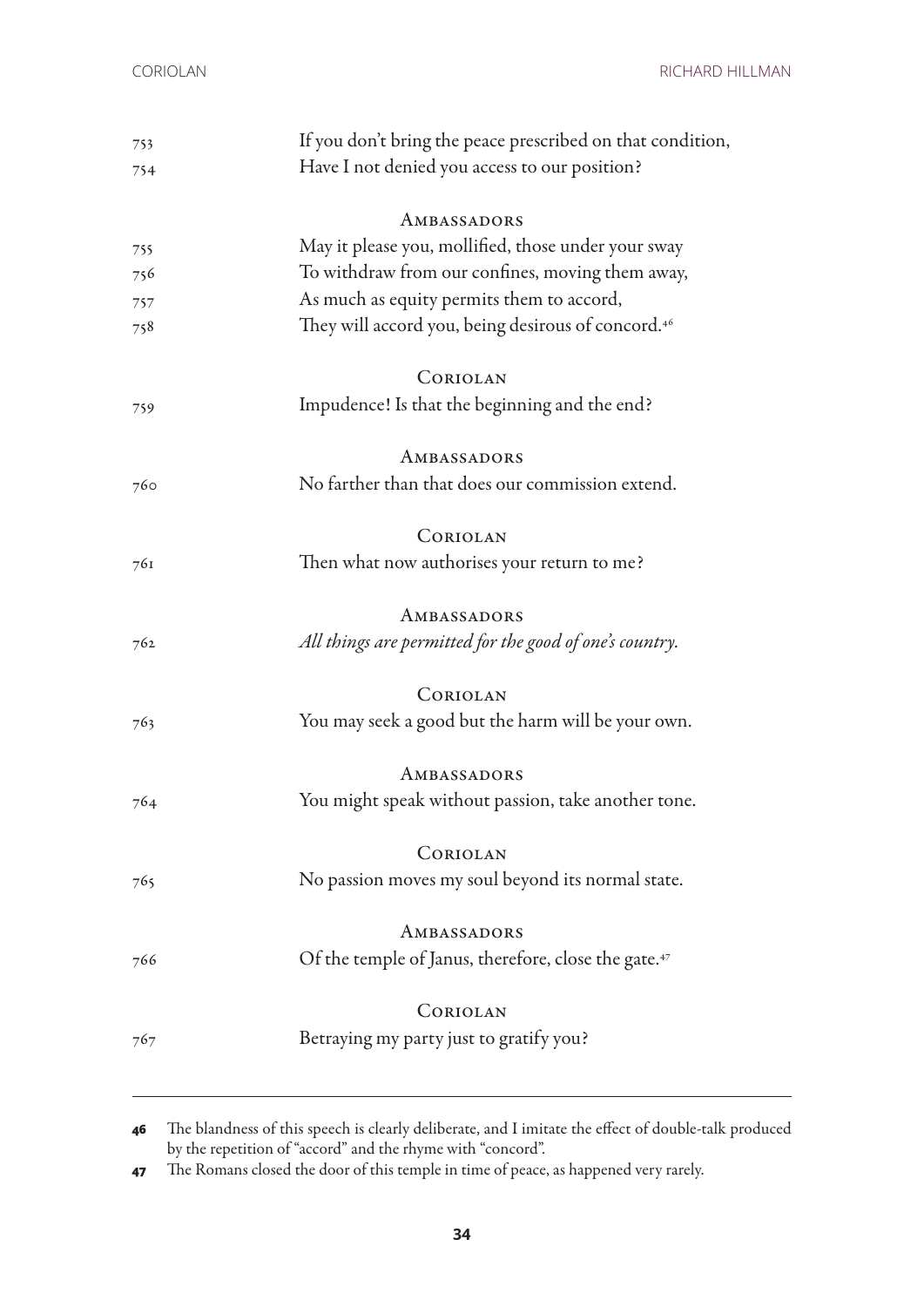|     | AMBASSADORS                                                        |
|-----|--------------------------------------------------------------------|
| 768 | No, deigning by peace to make one people of two.                   |
|     | CORIOLAN                                                           |
| 769 | That is what I wish, on terms of equality.                         |
|     | AMBASSADORS                                                        |
| 770 | Equality, or you decrease your people's glory. <sup>48</sup>       |
|     | CORIOLAN                                                           |
| 77I | Assassins, ingrates—my people, you dare to call them?              |
|     | AMBASSADORS                                                        |
| 772 | You always wished—and must wish—that good may befall them.         |
|     | CORIOLANUS                                                         |
| 773 | They are all guilty, and all I repudiate.                          |
|     | AMBASSADORS                                                        |
| 774 | With milder words, at least, our evils mitigate.                   |
|     | CORIOLAN                                                           |
| 775 | With the first that I spoke their destiny was sealed.              |
|     | AMBASSADORS                                                        |
| 776 | Your own country's honour as a prize will you yield?               |
|     | CORIOLAN                                                           |
| 777 | I have no country but where my fortune may flourish. <sup>49</sup> |
|     |                                                                    |

**<sup>48</sup>** The negotiating game played here seems to depend on different inflections of "equality": Coriolan envisages reducing the Romans to the level of the Volsces; the ambassadors pick up his term to argue that, unless the Romans are treated "equally", that is, with a generosity beyond what their abject position justifies, Coriolan will do himself a disservice as a Roman.

**<sup>49</sup>** Cavaillé points to a parallel with the repudiation by Shakespeare's Coriolanus, equally unanticipated in Plutarch, of all patriotic feeling, coupled with a resolution to "stand / As if a man were author of himself / And knew no other kin" (V.iii.33-35).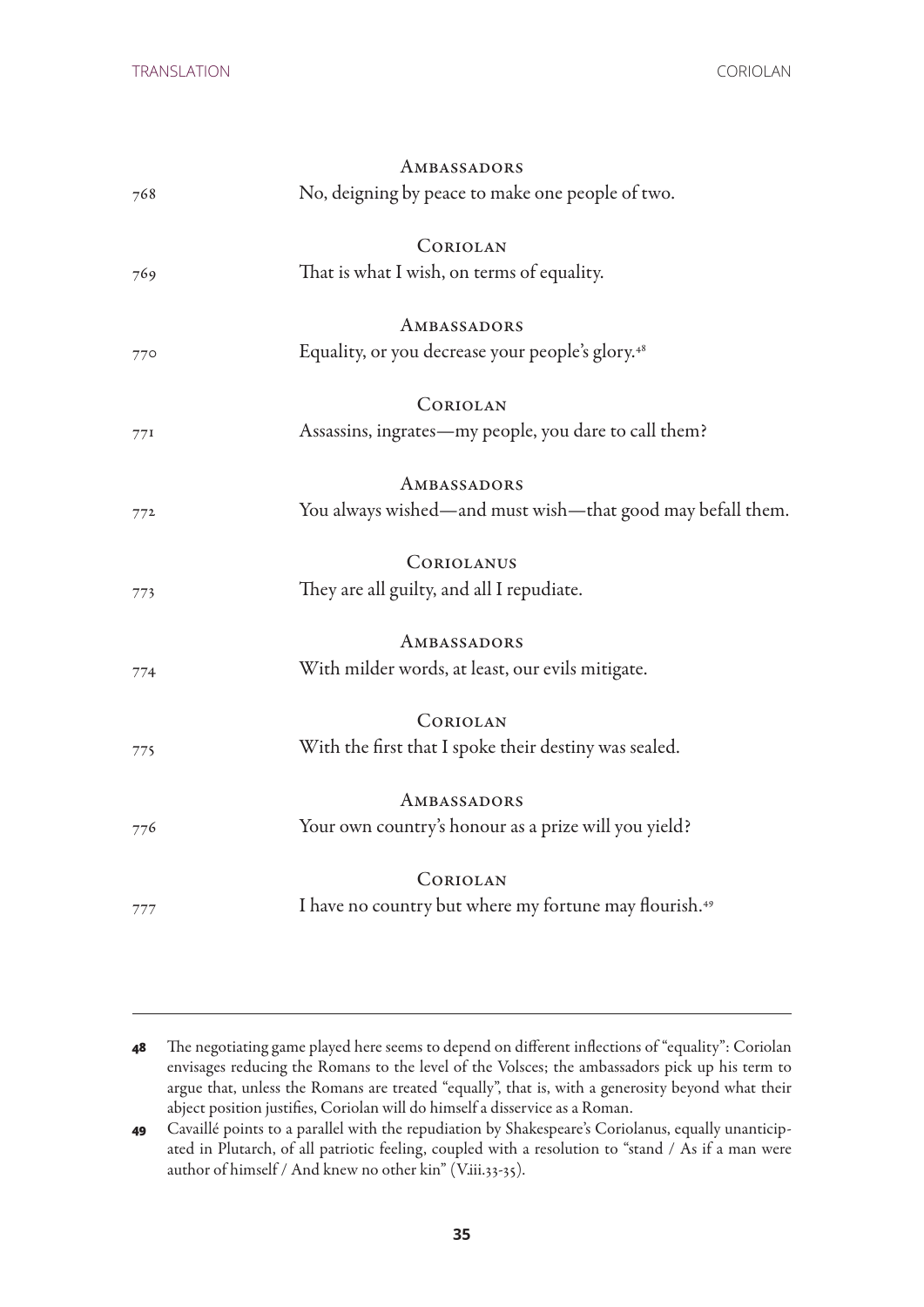|     | AMBASSADORS                                          |
|-----|------------------------------------------------------|
| 778 | Rome remains, however, the one that did you nourish. |
|     | CORIOLAN                                             |
| 779 | Rome is the one that wished me to my death pursued.  |
|     | AMBASSADORS                                          |
| 780 | Let your love compensate for her ingratitude.        |
|     | CORIOLAN                                             |
| 781 | Importune me no longer with a vain petition.         |
|     | AMBASSADORS                                          |
| 782 | To others more welcome we relinquish our mission.    |
|     | CORIOLAN                                             |
| 783 | I forbid anyone to come, no matter who,              |
| 784 | If he seeks to dispute the peace I've offered you.   |
|     | AMBASSADORS                                          |
| 785 | We shall convey this latest woeful information.      |
|     | CORIOLAN                                             |
| 786 | And I continue more devoted in my station,           |
| 787 | Employing my valour and my dexterity                 |
| 788 | For those who took me in in my calamity.             |
|     | COUNCIL                                              |
| 789 | O bravest of the brave, incomparable sun!            |
| 790 | How with the loss of yours, our happiness was won!   |
| 791 | How much we needed such a chief, and in what measure |
| 792 | Your virtue must, regarded as an earthly treasure,   |
| 793 | Oblige one who holds it to stay on its good side:    |
| 794 | The boldest are broken when with it they collide.    |
| 795 | Fortune is its follower; fortune itself cannot       |
| 796 | Revoke what now is purposed by a single jot.         |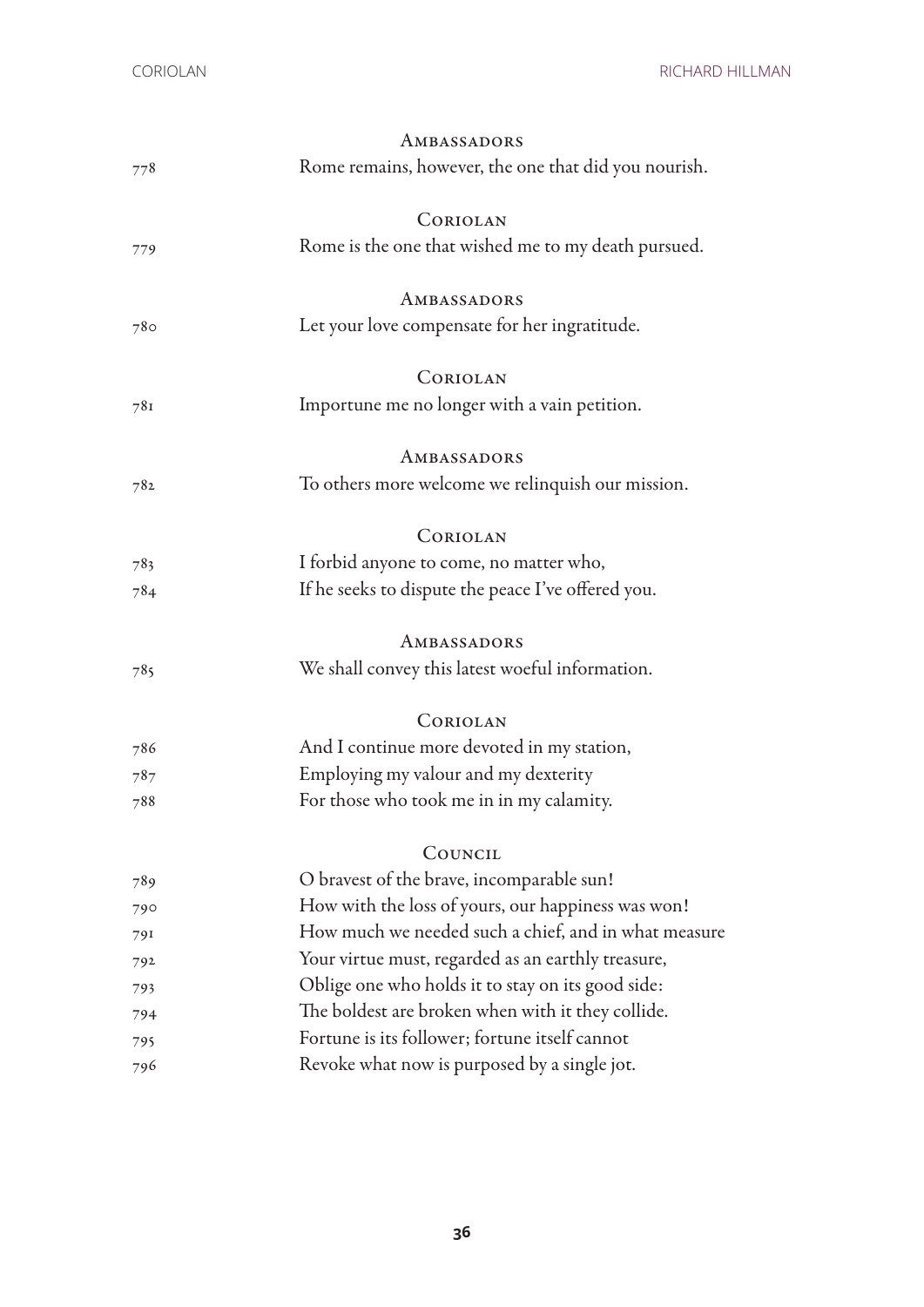## Act IV

### Scene i

(Valerie, Troupe of Women)

#### **VALERIE**

| 797            | How can you doubt that the gods my courage inspire?       |
|----------------|-----------------------------------------------------------|
| 798            | Those good gods whose altars, as waves still tower higher |
| 799            | Above our fragile vessel, all now supplicate              |
| 800            | Abjectly? Often miracles originate                        |
| 8 <sub>0</sub> | In a heart made humble by fear, and singled out           |
| 802            | That therein faith in heaven's aid alone may sprout       |
| 803            | To render its advice the means of benefit;                |
| 804            | Besides which I should think such conduct most unfit,     |
| 805            | Worthy some Idol's offspring, not the noble state         |
| 806            | Conferred by the blood of Publicola the great,            |
| 807            | If any thought of mine was not put to the test            |
| 808            | That might profit my country, by hardship oppressed-      |
| 809            | Prepared to make a peace full of ignominy,                |
| 810            | A peace worth no more than the yoke of tyranny,           |
| 811            | A peace to make our ancestors bristle in horror           |
| 812            | If they should gaze down upon our cowardly error.         |
| 813            | Now the gracious gods have expressly shown their will     |
| 814            | That a pledge should remain in our safekeeping still      |
| 815            | From our foes' chief, a pledge more than commonly laden   |
| 816            | With love and pity: his mother, dear wife, and children.  |
| 817            | To implore their succour, implore their potency,          |
| 818            | To speak for all of you I'll take the liberty.            |
| 819            | Let us then go find them.                                 |
|                |                                                           |

#### Troupe of Women

 Let us, since you are willing, The augury of good hope such power instilling In you—though first we should go together and see What the Senate wants us to do, it seems to me.

#### Valerie

| 823 | Not so: when intents thus virtuous are proposed,       |
|-----|--------------------------------------------------------|
| 824 | The great gods authorise them, and the case is closed! |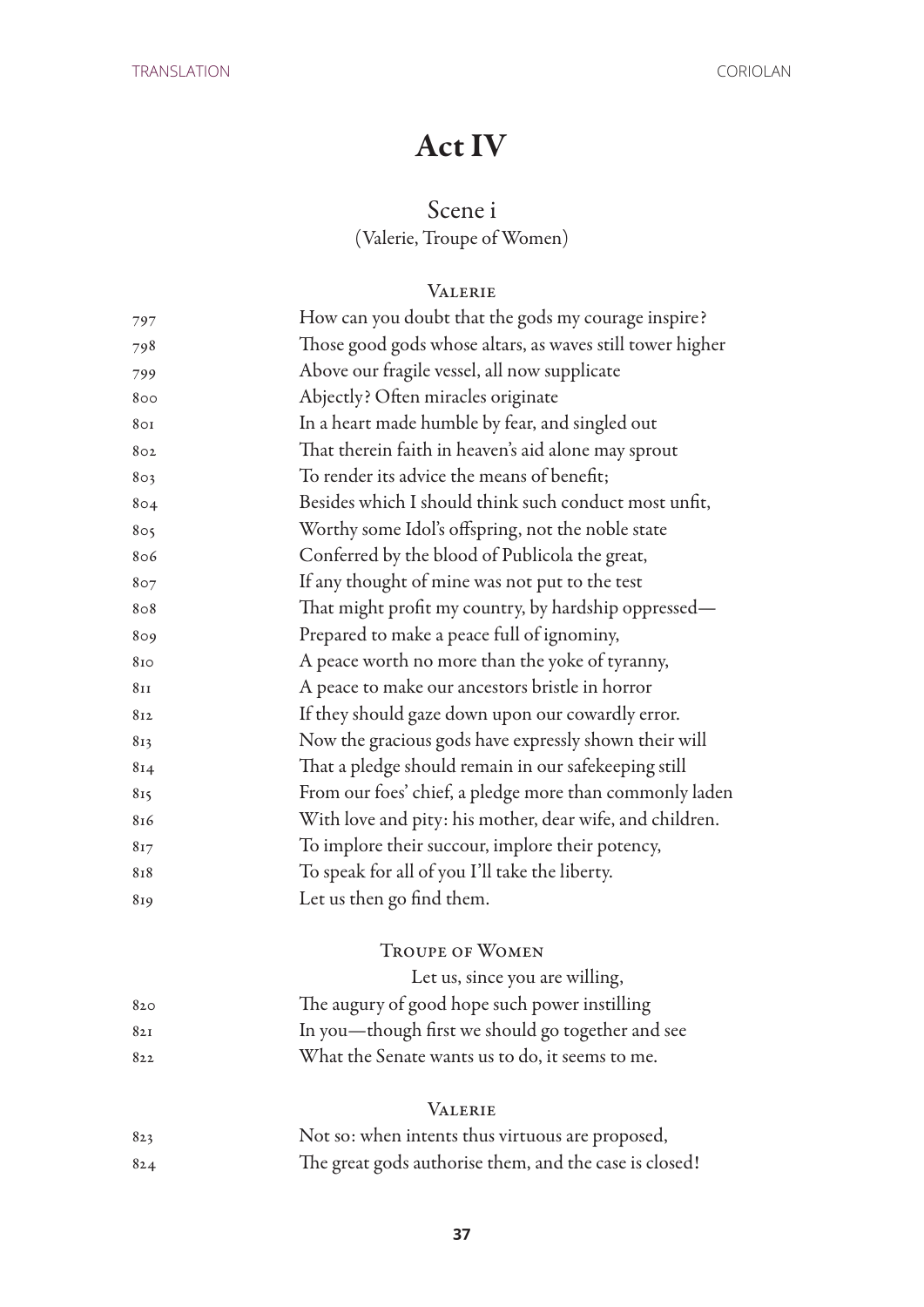## Scene ii

#### Amphidie *[alone]*

| 825 | Madman, what have you done-by what strange urge incited                  |
|-----|--------------------------------------------------------------------------|
| 826 | To ensure your own glory eternally blighted?                             |
| 827 | Foe to all the honour that your former deeds bore you,                   |
| 828 | You consent that a rival should be placed before you;                    |
| 829 | A foreign rival, a traitor and renegade,                                 |
| 830 | Has been put in charge of the Volsces with your aid-                     |
| 831 | Commands absolutely, leads their troops to the fight;                    |
| 832 | Your praise is obscured while his own is shining bright;                 |
| 833 | Your credit is abolished, your renown extinguished.                      |
| 834 | So that now, when you find yourself wounded and anguished                |
| 835 | By jealousy, to clip his wings will not be easy,                         |
| 836 | Nor to shake the faith of the common soldiery,                           |
| 837 | Who disdain to accept any other's commands,                              |
| 838 | Insist that all the authority in his hands                               |
| 839 | Remain irrevocably, and unless his eye                                   |
| 840 | Falls on you for something-well, you need not apply!                     |
| 84I | Shall this shame be endured? O gulfs of Taenarus-                        |
| 842 | Down, instead, to your greedy Prince may you bear us! <sup>50</sup>      |
| 843 | My life is worth only what honour will afford-                           |
| 844 | I can stand to have no equal, much less a lord. <sup>51</sup>            |
| 845 | What's more, he has proffered me a means of prevailing,                  |
| 846 | Having the occasion of a bold stroke, but failing-                       |
| 847 | Occasion, whose forelock alone provides a grip                           |
| 848 | And fills your hands with wind, if you should let it slip. <sup>52</sup> |
|     |                                                                          |

 Taenarus: traditionally the site of the entrance to the underworld, of which Pluto is the prince; his name means "riches", so he is "greedy" essentially by etymology.

 The unstable combination of jealousy and thirst for honour in Amfidie makes one of the most striking points of contact with Shakespeare's Aufidius, who comes to a similar resolution:

Mine emulation

Hath not that honour in't it had, for where

I thought to crush him in an equal force,

True sword to sword, I'll potch at him some way,

Or wrath or craft may get him. (*Cor.*, I.11.12-16)

There is no precedent whatever in Plutarch.

 According to the traditional emblematic figure, Occasion has no hair behind, so cannot be seized after passing by.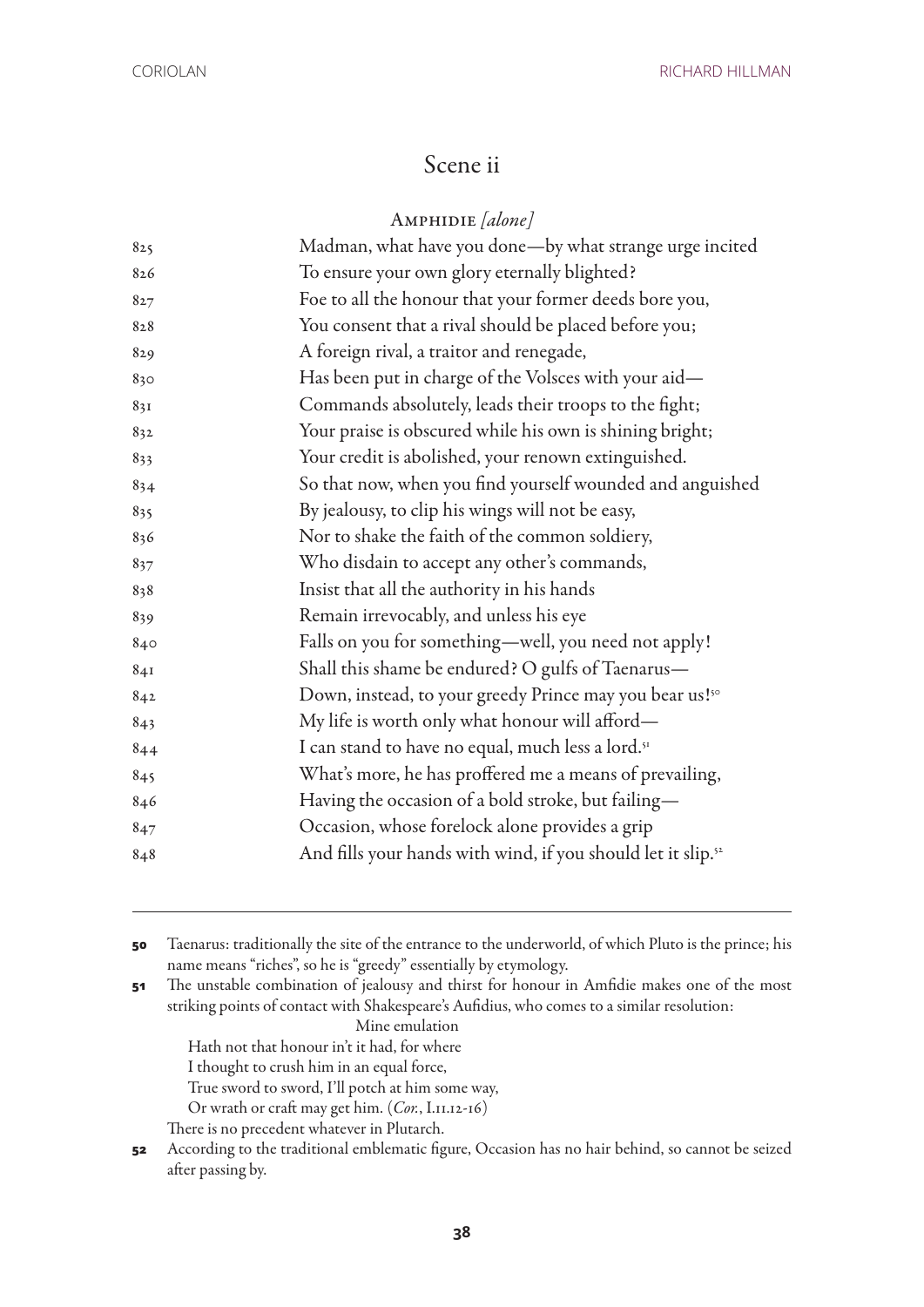| 849 | But then he sought to lose it, giving a month's truce        |
|-----|--------------------------------------------------------------|
| 850 | To his quivering people, stewing in their juice;             |
| 851 | Oh, well done!- so that Rome, while the siege was suspended, |
| 852 | With full permission and in all liberty mended               |
| 853 | Its spirits, its courage, and now, stocked with supplies,    |
| 854 | Mocks us to scorn, as our negligence justifies.              |
| 855 | A traitor's faith is worth nothing; he knows no bounds;      |
| 856 | He'll do the same thing whenever the music sounds            |
| 857 | In his ear of his banishment's repeal: no doubt              |
| 858 | We'll soon be hearing of the Volsces put to route.           |
| 859 | As author of this harm, on me they'll turn their ire,        |
| 860 | Murder me in my bed or set my house on fire.                 |
| 861 | Pattern of perfidy-go speed your preparation,                |
| 862 | For I'll subject your life to close examination:             |
| 863 | From now on I will set on you so many spies,                 |
| 864 | And your movements will be tracked by so many eyes           |
| 865 | That you will have trouble putting a plot in place,          |
| 866 | Except to your confusion, your bloody disgrace.              |
| 867 | If not, I shall set such a trap when you come back           |
| 868 | That your glory and your life shall both go to wrack.        |
|     |                                                              |

## Scene iii

(Volomnie, Valerie, Troupe of Ladies, *[Verginie*, <sup>53</sup> *Son of Coriolan]*)

#### Volomnie

| 869 | Ladies, may it please Heaven as greatly to speed         |
|-----|----------------------------------------------------------|
| 870 | This plan of ours as I warrant there is need.            |
| 87I | Alas, I shall spare neither my tears nor my prayers;     |
| 872 | As I depict them, still worse than they are our cares    |
| 873 | Shall appear. Still worse than they are? That cannot be: |
| 874 | Poor Rome has never suffered such calamity,              |
| 875 | Since twin brothers founded her on that riverside        |
|     |                                                          |

 Verginie is, as throughout, non-speaking, but is addressed in l. 933 and presumably holds her infant son.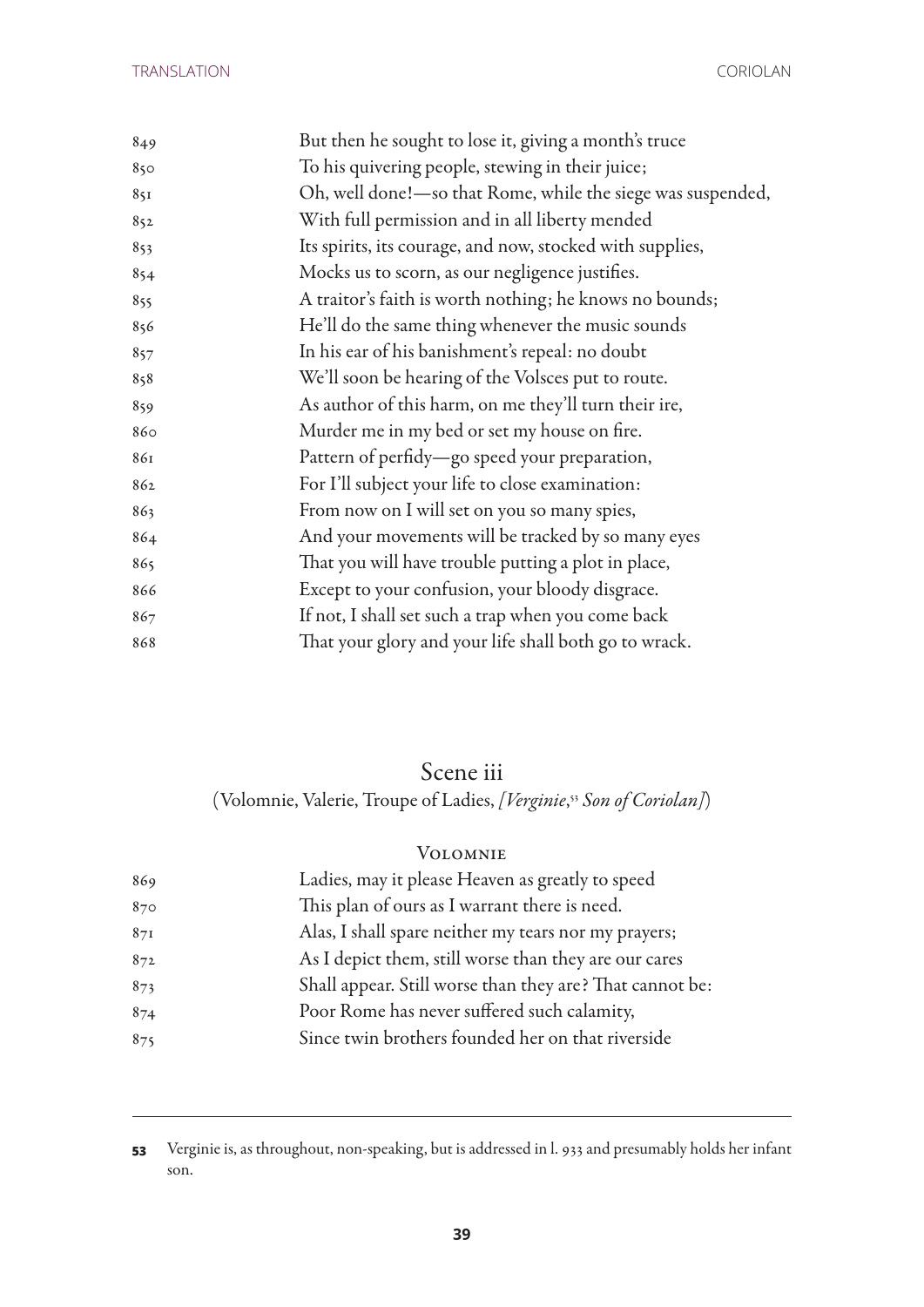| 876 | Where, but for happy destiny, they might have died.   |
|-----|-------------------------------------------------------|
| 877 | Sure not to be turned away by my angered son,         |
| 878 | With a new city I'll replace the vanquished one.      |
| 879 | Alas, these are mere words, words tossed into the air |
| 880 | Unfruitfully, which glide away, leave nothing there:  |
| 881 | Can I, his mere mother, bow a hero's great mind,      |
| 882 | One always more to his country's esteem inclined,     |
| 883 | And glory, than to the affection of his parents,      |
| 884 | Or to the very life we mortals breathe and sense?     |
| 885 | Thus, from loving his country to extremity,           |
| 886 | He now pursues it with an equal enmity-               |
| 887 | Our ambassadors' brutal and instant rebuff,           |
| 888 | Petitioning in vain for peace, was proof enough;      |
| 889 | And, worse testimony of his fury unchecked,           |
| 890 | The praying of our sacred priests has no effect.      |
|     |                                                       |

#### Valerie

| 891 | The power of a mother surpasses all power.              |
|-----|---------------------------------------------------------|
| 892 | His duty to you has not failed at any hour.             |
| 893 | Humble and respectful, a child so well-disposed,        |
| 894 | Piety itself was the model he proposed,                 |
| 895 | And your weeping will mollify his heart of steel;       |
| 896 | Thus Rome will have still another reason to feel        |
| 897 | Thankful, more grateful to you than to the Sabine       |
| 898 | Matrons who hurled themselves across the battleline     |
| 899 | In Latium, making their fathers and husbands friends,   |
| 900 | When Mars, roused to rage, was pursuing violent ends.54 |
| 901 | Only take heart; courageously that fortune dare         |
| 902 | Which we, companions with you, wish alike to share-     |
| 903 | Whether shame or honour, death or security:             |
| 904 | Whatever shall be Fate's immutable decree.              |
|     |                                                         |

#### Volomnie

Taking risks without hope—thus is madness betrayed.

 This followed the war between the Sabines and the Romans, who had forcibly carried off the Sabine women to become their wives.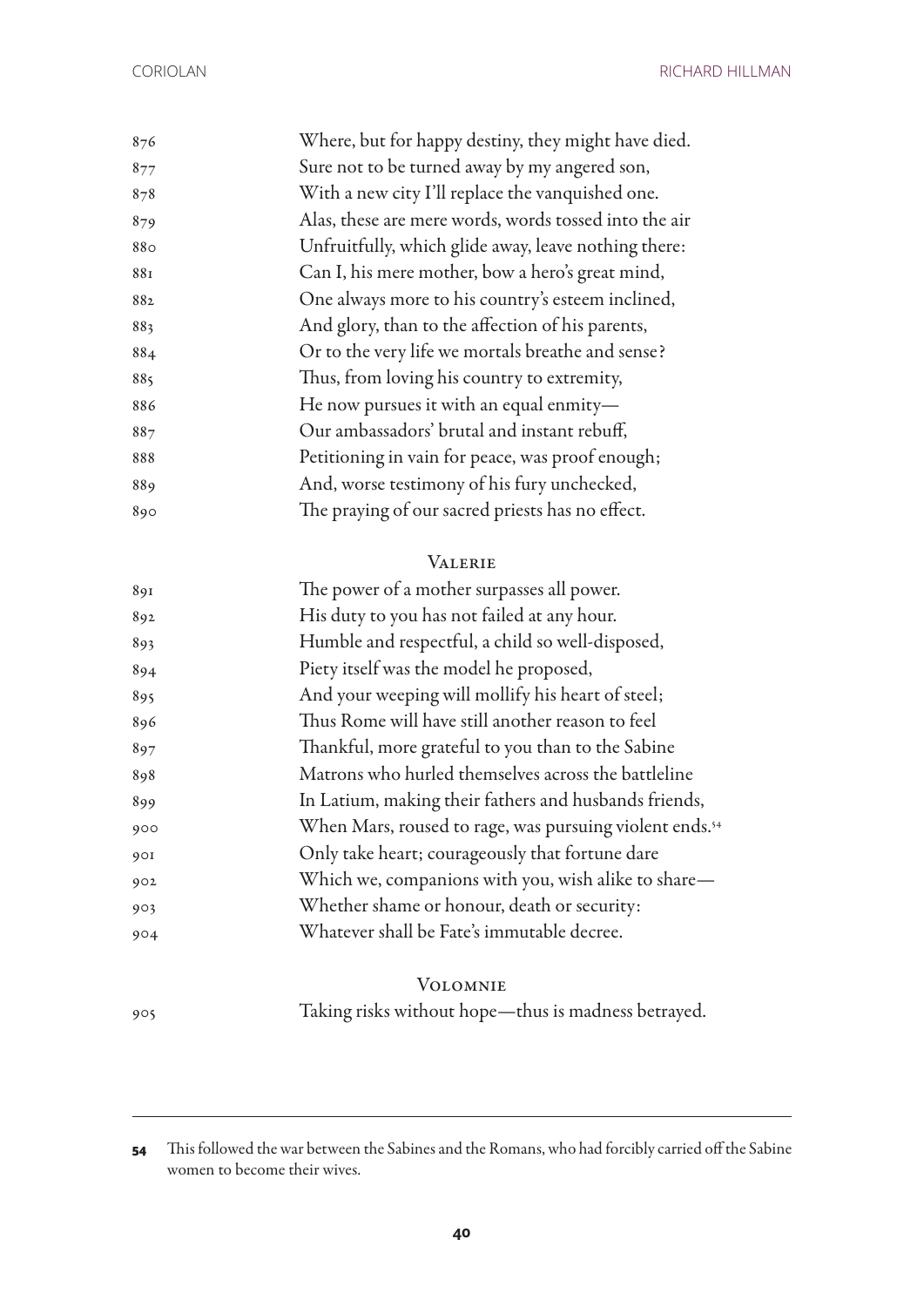|     | <b>VALERIE</b>                                          |
|-----|---------------------------------------------------------|
| 906 | But here hope smiles upon you and implores your aid.    |
|     | <b>VOLOMNIE</b>                                         |
| 907 | So many others turned away daunts me with fear.         |
|     | <b>VALERIE</b>                                          |
| 908 | Their credit next to yours like mere smoke will appear. |
|     | <b>VOLOMNIE</b>                                         |
| 909 | Their credit comprehended the whole country's needs.    |
|     | <b>VALERIE</b>                                          |
| 910 | And who would refuse his own mother when she pleads?    |
|     | <b>VOLOMNIE</b>                                         |
| 911 | Consider that his power on strangers depends.           |
|     | <b>VALERIE</b>                                          |
| 912 | The Volsces are just there to serve his vengeful ends.  |
|     | <b>VOLOMNIE</b>                                         |
| 913 | The Volsces, bitter rivals with us for empire,          |
| 914 | Our mortal enemies, must certainly aim higher;          |
| 915 | They scarcely deploy for one person's situation         |
| 916 | The entire armed forces of that warlike nation.         |
|     | <b>VALERIE</b>                                          |
| 917 | I would much rather see us straightaway refused-        |
| 918 | To play thus with excuses cannot be excused.            |
| 919 | Fortune frequently brings felicitous success            |
| 920 | When one proceeds with hope and not in wretchedness.    |
|     | <b>VOLOMNIE</b>                                         |
| 921 | Let me perish before, with an ingrate's disdain,        |
| 922 | I refuse to plead for my country in its pain.           |
| 923 | I refused simply out of fearing his refusal-            |
| 924 | Fearing for good reason, if ever I was fearful;         |
| 925 | Rebuffed or accepted, I shall not fail to sue:          |
|     |                                                         |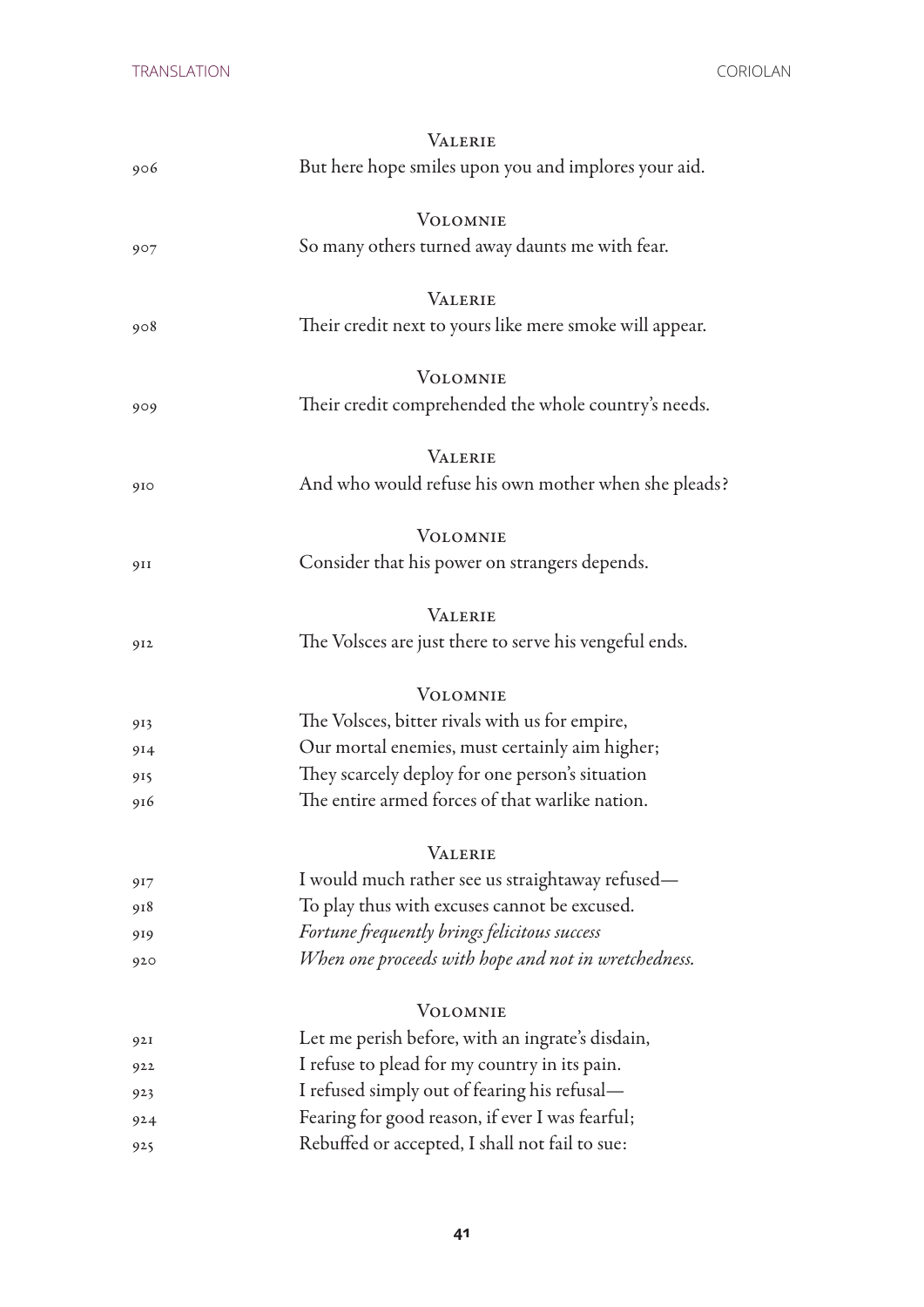| 926 | Whether the end of a war or war's doubtful issue. <sup>55</sup> |
|-----|-----------------------------------------------------------------|
| 927 | O pitiful gods, by whom good plans are created,                 |
| 928 | So just, so mild, omnipotent-all consecrated-                   |
| 929 | Accompany my voice with a charm that may cleave                 |
| 930 | His stony heart; may I, in cleaving it, receive-                |
| 931 | Receive remission of the wrongs he has endured,                 |
| 932 | Joined with the favour of a happy peace secured.                |
| 933 | Let us go, dear daughter-in-law; with your chaste lips          |
| 934 | Send that Mars's bitter rancour into eclipse,                   |
| 935 | And you, from your cradle, his sweet hope, noble seed,          |
| 936 | Oblige your country to you in its dire need. <sup>56</sup>      |
|     |                                                                 |

### Scene iv (Coriolan, Council *[of the Volscians]*, Volomie, Troupe of Women)

## Coriolan You Volscian lords, who do your republic proud, Whose Olympian worthiness is well allowed, This vital siege the Council calls us to pursue Until, between the warring parties, one of two Has lost, the Romans or ourselves—one bent on taking Their wall-surrounded world, the other party staking All on their defence: the outcome with certainty Unknowable by any except destiny. As far as human sense and knowledge can find out, The capture of their stronghold hardly seems in doubt; Whether compelled to give in quickly by attack Or worn down by time, with less risk of loss and setback

- In l. 922, I read, with the 1632 edition, "J'ay refusé", rather than "Je refuse" (1625), which for me gives poor sense. In any case, the grammar and meaning of ll. 922-26 are uncertain, and my translation remains tentative.
- Plutarch speaks of Martius' children as accompanying the women (Bullough, ed., pp. 538-39), and perhaps this was the playwright's original plan, to judge from l. 816. The mention of the cradle ("bers") confirms the hypothesis of Cavaillé, ed., n. 134, that a doll was employed. Curiously, there is only one reference to the child in the supplication scene itself (l. 1036), although he is presumably held by his mother throughout, and she is addressed in ll. 983-84 and 1074.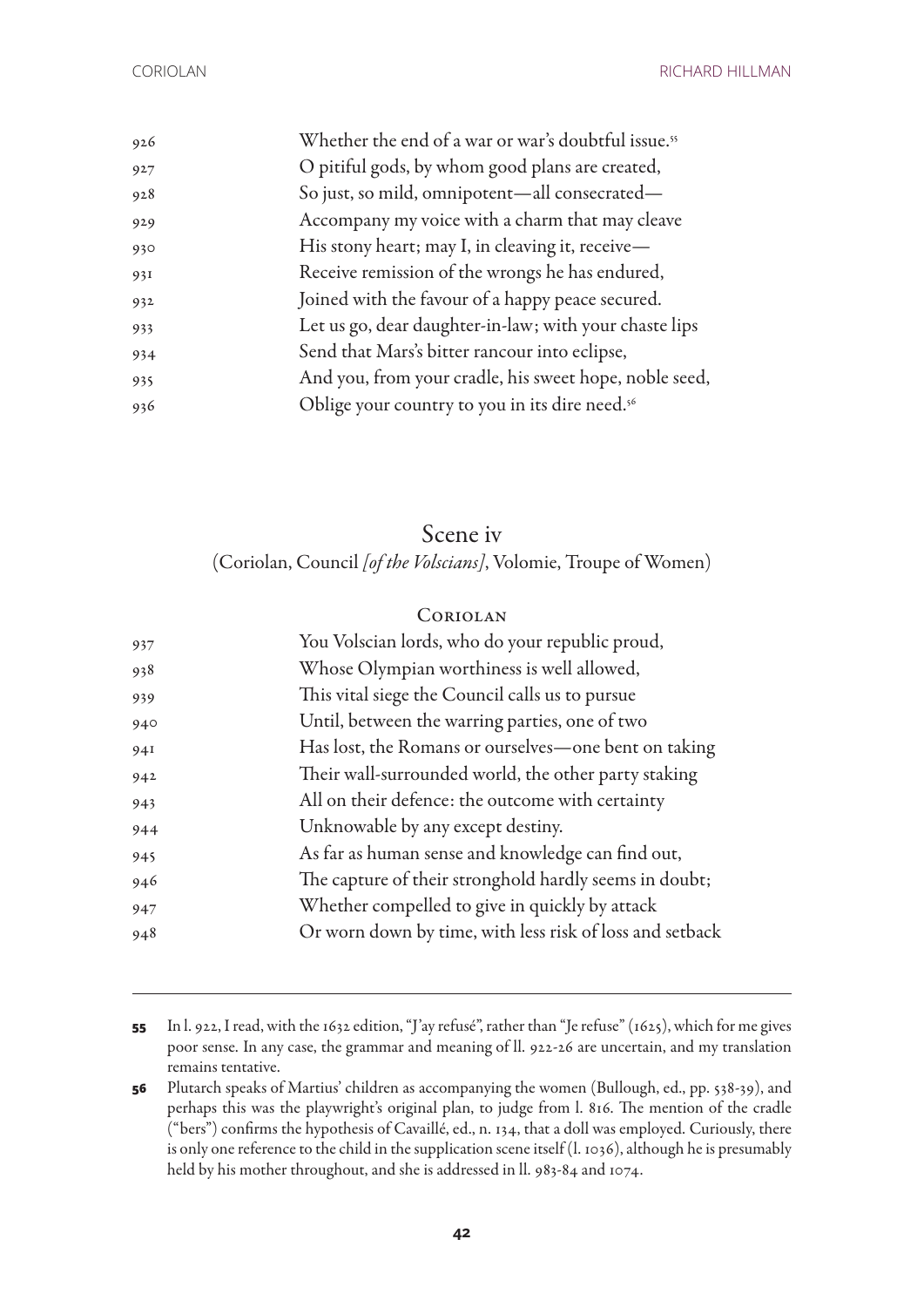| 949 | (A course that spares blood, gains wisdom's approbation), $57$   |
|-----|------------------------------------------------------------------|
| 950 | The enemy must take the yoke with resignation:                   |
| 951 | He will have to agree to come to composition                     |
| 952 | Despite his resistance, along with his ambition.                 |
| 953 | Now, given the size of the force with which we're faced,         |
| 954 | Proceeding by main strength appears to me a waste,               |
| 955 | Like fighting shadows, advancing to fall behind.                 |
| 956 | When one fights for something so precious, one is blind          |
| 957 | To dangers; for liberty, fortune, and one's race,                |
| 958 | There is nothing impossible, nothing one will not face;          |
| 959 | To the last gasp one struggles and will not relent-              |
| 960 | As long as physically they still have nourishment                |
| 961 | And vigorous blood boils undiminished in veins                   |
| 962 | That the rich plenitude of spirit swells and strains.            |
| 963 | We are far from having to tame men who are famished,             |
| 964 | Confined within their ramparts, enfeebled and vanquished,        |
| 965 | Amid the children and women plaintively crying                   |
| 966 | And soul-abandoned carrion silently lying                        |
| 967 | In heaps—with fear of assaults, the pestilent air,               |
| 968 | With Fate at their heels, worked harder than they can bear.      |
| 969 | I judge that over time this siege will turn out grievous         |
| 970 | And crushing for them, as much as it lightens us;                |
| 971 | Such is my view—unless a better case opposing                    |
| 972 | Is made by someone as to what we are proposing:                  |
| 973 | Just as a single swallow does not make a spring,                 |
| 974 | One person's mind does not hold others on a string               |
| 975 | And may go quite wrong, as often a horse more able               |
| 976 | Loses all its bearings and cannot find the stable. <sup>58</sup> |
|     |                                                                  |

 Ll. 946-49, especially in the original, bear comparison with the attempt of Volumnia in Shakespeare to persuade Coriolanus to stoop to a deceptive strategem: Sa prise ne nous doit balancer incertaine; D'ouverte & vive force, ou du temps ménagers Avec moins de hazards, de perte et de dangers; Moins prodigues de sang, et plus meurs de prudence. Now this no more dishonours you at all Than to take in a town with gentle words, Which else would put you to your fortune and The hazard of much blood. (*Cor*., III.ii.60-63)

I translate freely here so as to convey the double sense of "chopper" in the context of the image: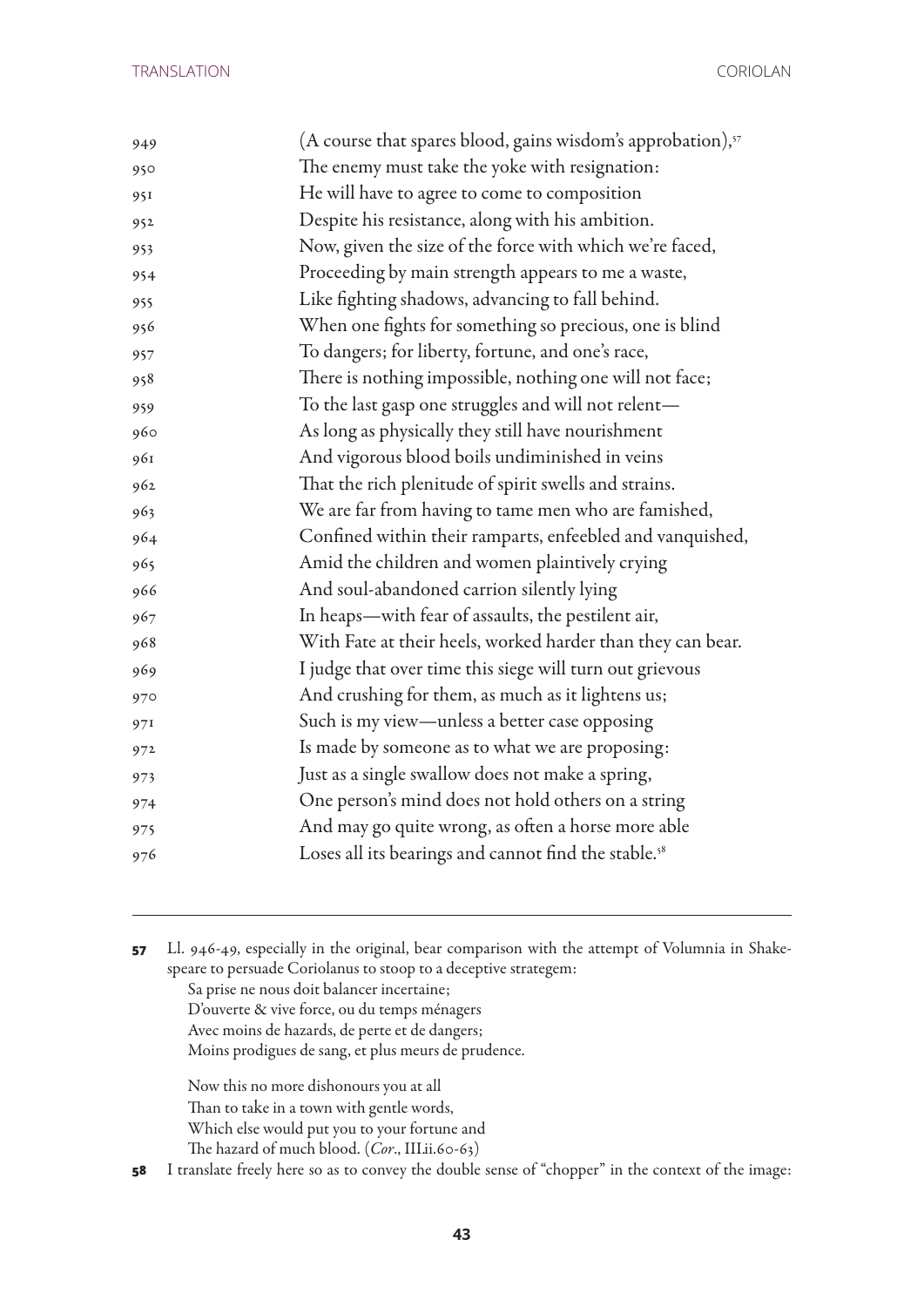| 977 | Such is human weakness! But-blest divinity!          |
|-----|------------------------------------------------------|
| 978 | What troupe of women is making its way towards me?   |
| 979 | I recognise my mother and my wife. Now then,         |
| 980 | Arm yourself steadfastly, if ever you can harden     |
| 981 | Yourself against her. Ah, affection that avails      |
| 982 | More strongly than all else surpasses me, prevails;  |
| 983 | I see them weep. O wife, model of modesty,           |
| 984 | Do not provoke me further by your tears to pity;     |
|     | [He rises and descends to greet them <sup>59</sup> ] |
| 985 | Comfort yourself with hope, and you, my mother, too, |
| 986 | You to whom my homage for the light of life is due,  |
| 987 | Whom I honour above all, to whom all I owe,          |
| 988 | What now brings you to my presence? Let me know.     |
|     | VOLOMNIE                                             |

## 989 My motive, my child, for coming thus in sorrow 990 This old white head of mine may all too plainly show. 991 The fault is yours, alas, as you well know. My coming 992 Has the aim of causing from evil good to spring, 993 From war, a peace, on condition it may please you 994 To temper those fiery thoughts that now seize you 995 With reason; that it may please you to overlook 996 The insulting actions the raging people took 997 Against your merit—ignorant ingrates, to slight 998 Their benefactor, their refuge and guiding light!<sup>60</sup>

it means literally to run into obstacles, as a horse may do, but figuratively to blunder, as of human judgement.

**59** The account of Plutarch permits such a stage direction to be inferred and placed with precision: Nowe was Martius set then in his chayer of state, with all the honours of a generall, and when he had spied the women comming a farre of, he marveled what the mater ment: but afterwardes knowing his wife which came formest, he determined at the first to persist in his obstinate and inflexible rancker. But overcomen in the ende with naturall affection, and being altogether altered to see them: his harte would not serve him to tarie their comming to his chayer, but comming downe in hast, he went to meete them, and first he kissed his mother, and imbraced her a pretie while, then his wife and litle children. And nature so wrought with him, that the teares fell from his eyes, and he coulde not keepe him selfe from making much of them, but yeelded to the affection of his bloode, as if he had bene violently caried with the furie of a most swift running streame. (Bullough, ed., pp. 538-39)

Hardy's alterations here include having Coriolan first address his wife, a silent character; this makes it possible to concentrate attention quickly on the dramatic encounter between mother and son.

**60** Plutarch has Martius' mother speak generally of "injuries", but the dimension of ingratitude here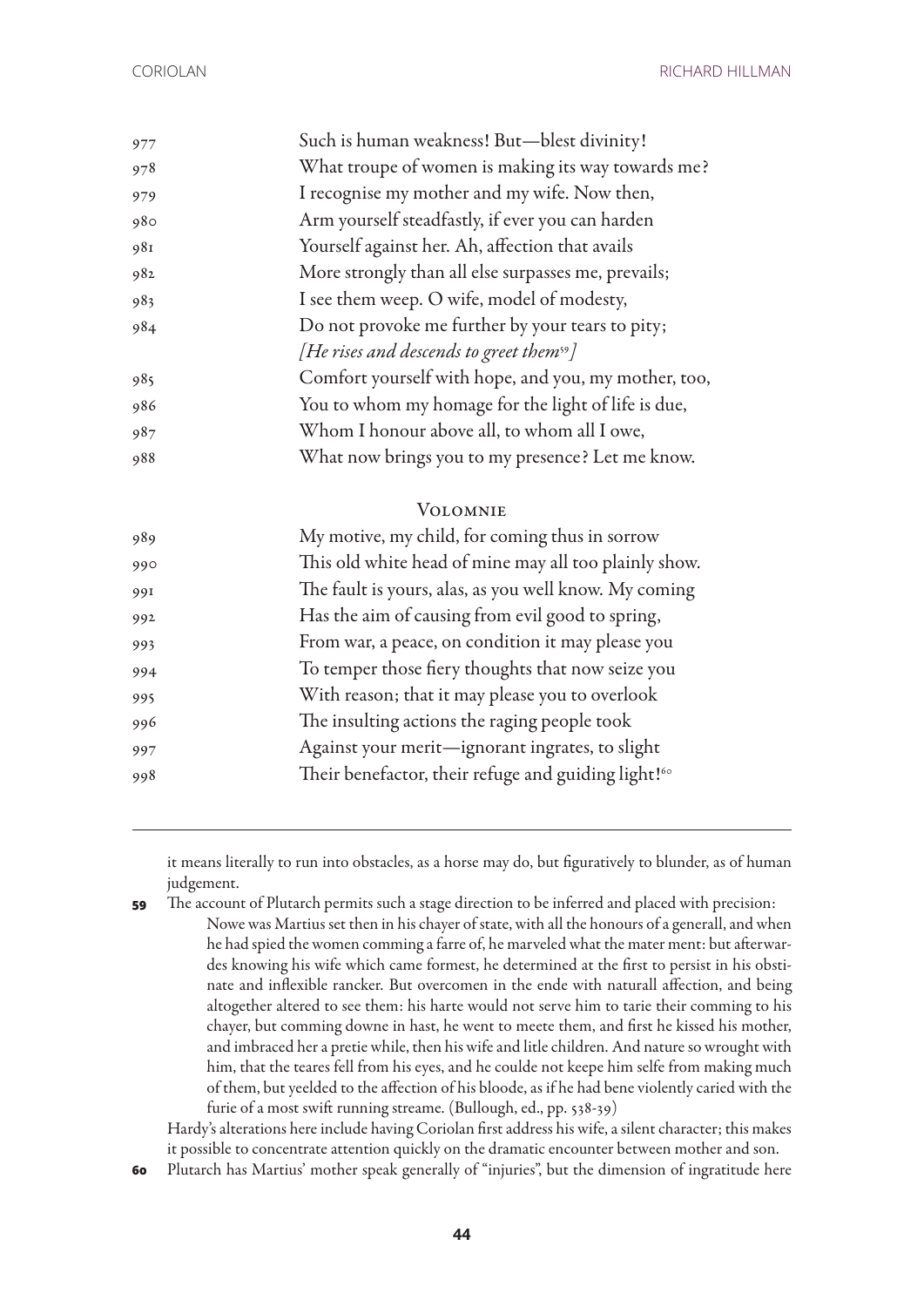| 999  | Now they cry to you for mercy, now they repent,                |
|------|----------------------------------------------------------------|
| 1000 | Now they would stir your heart, less inclined to relent,       |
| 1001 | With their calamities, their plaints dolefully sounded.        |
| 1002 | Now, your vengeance achieved, you hold their walls surrounded; |
| 1003 | You may, father-like, having given punishment,                 |
| 1004 | Render them a benefit: the Volsces indulgent.                  |
| 1005 | You may and you must, <sup>61</sup> pious and magnanimous,     |
| 1006 | That your renown may shine sublime and glorious,               |
| 1007 | That you may gain the thanks equally of each nation            |
| 1008 | By judging our disputes with even arbitration.                 |
| 1009 | I would not, like a fool, counsel you to betray                |
| 1010 | Those who have engaged their army under your sway-             |
| IOII | No more than to seek your country's calamity.                  |
| 1012 | You must offer pardon, maintain fidelity,                      |
| IOI3 | Between two extremes, find a mid-way to proceed:               |
| IOI4 | When it comes to the virtues, mercy takes the lead.            |
| IOI5 | Ah, do you not see how dread of the cruellest fate             |
| 1016 | Keeps our minds ever-churning in an anguished state,           |
| IOI7 | And more will pain your mother and your grieving wife,         |
| 1018 | If there is no dousing this deadly blaze of strife,            |
| 1019 | If-but such an outcome may the great gods forfend!-            |
| 1020 | My prayer is shamefully rejected in the end?                   |
| IO2I | To hope that your camp may gain the victory,                   |
| 1022 | That this nation erect a trophy to your glory:                 |
| IO23 | That is stark impiety; that is mere treason.                   |
| IO24 | But to wish the contrary? Alas, for what reason?               |
| 1025 | You are my blood, my flesh, my bones—in short, my son,         |
| 1026 | That which I love most by natural obligation.                  |
| IO27 | So, if all hope is lost of achieving a peace,                  |
| 1028 | I have determined not to defer my decease:                     |
| 1029 | Across my dead body with armour on your back                   |
| 1030 | You will lead your choice soldiers on to the attack.           |
| IO3I | My son, do not descend to such impiety!                        |
|      |                                                                |

as elsewhere is due to Hardy. Cf. Shakespeare, *Cor.*, II.ii.30 ("ingrateful injury") and IV.v.131 ("ungrateful Rome").

 "Tu le peux, et le dois": cf. Volumnia in Shakespeare, *Cor.*, III.ii.99, "He must, and will", where "must" and "will" are played on in the attempt to induce Coriolanus to humble himself in the marketplace—the key forerunner of the supplication scene.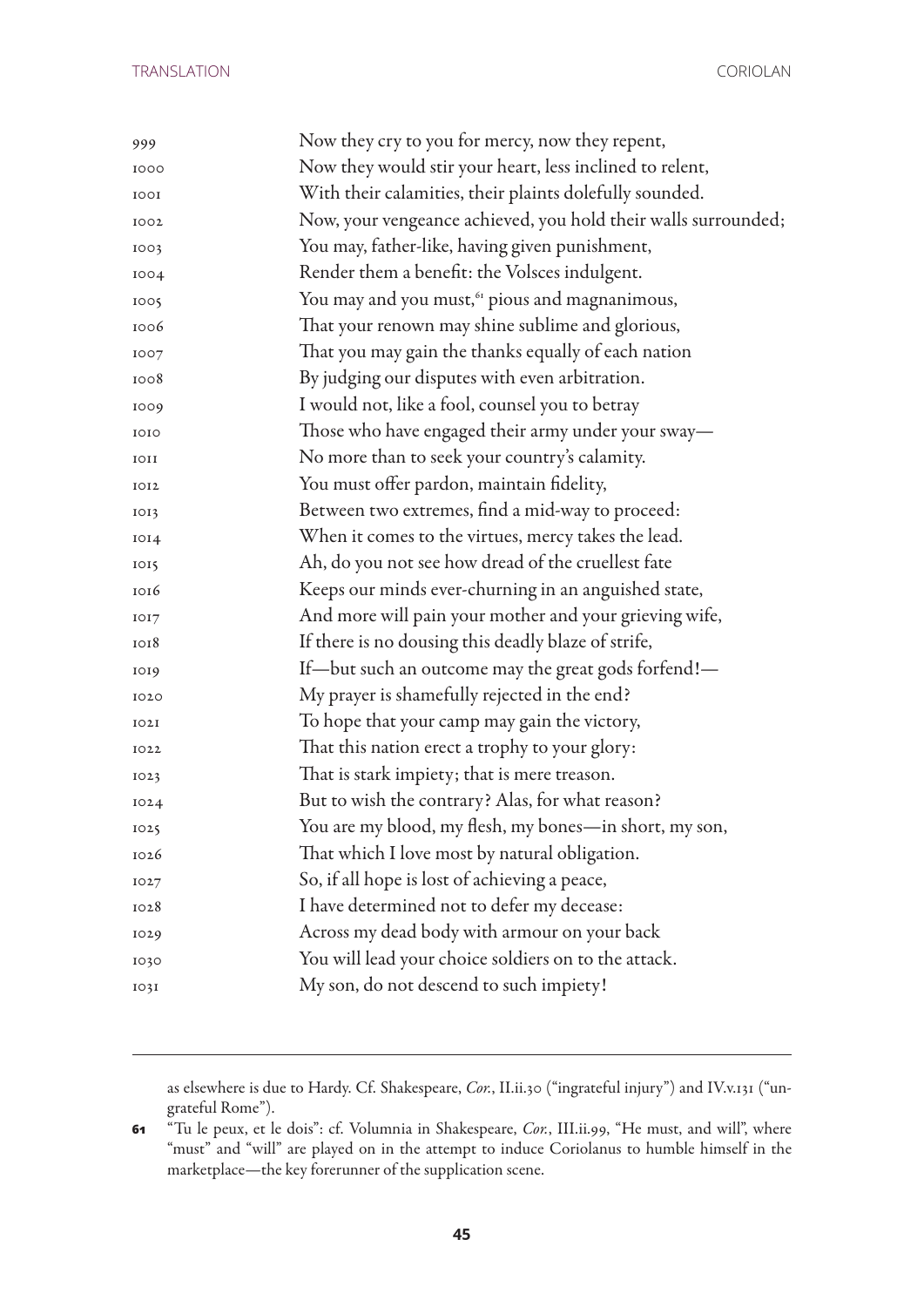| IO32 | By this breast at which your small mouth sucked milk from me,    |
|------|------------------------------------------------------------------|
| IO33 | By these eyes my tears have drained to the point of dearth,      |
| 1034 | By the pains this mortal woman <sup>62</sup> felt at your birth, |
| 1035 | Bringing you into the world by the chaste amours                 |
| 1036 | Of the bond of wedlock, and by this child of yours,              |
| IO37 | Accord, I pray of you, accord me this my plea,                   |
| 1038 | And promise to maintain our fearful lives in safety.             |
| 1039 | You reply not a word, you turn pale with remorse;                |
| 1040 | Your heart travails, shaken by superhuman force.                 |
| IO4I | Ah, my son; ah, my son—take the pitiful path;                    |
| IO42 | Know that you need not always forfeit to your wrath              |
| 1043 | All I've done for you. Come, embrace him and entreat-            |
| 1044 | And if he denies us, let us die at his feet;                     |
| 1045 | Let his stony harshness together kill us all;                    |
| 1046 | His vengeance entire—upon us let it fall.                        |
|      | [They kneel before him; he raises them up.] $^{63}$              |
|      |                                                                  |

#### Coriolan

| 1047 | Ah, mother, what have you done to rescue your nation? |
|------|-------------------------------------------------------|
| 1048 | My honour and life you betray to ruination;           |
| 1049 | For your country a victory happy and real,            |
| 1050 | But to your tamed offspring fatal, funereal.          |
| IO5I | Follow me. I will in secret with you converse         |
| 1052 | As to when and how I will make this camp disperse.    |

#### Volomnie

| IO <sub>53</sub> | O power of pious speech, which heaven inspires!       |
|------------------|-------------------------------------------------------|
| 1054             | More precious when beyond hope you grant our desires. |

#### **COUNCIL**

| 1055 | Vanquished by affection! This murmuring apart       |
|------|-----------------------------------------------------|
| 1056 | Means nothing better than that we will soon depart. |
| 1057 | To raise—and be mocked for it!—the siege of a city  |
| 1058 | So close to submission, reduced to extremity,       |

 The two early editions vary as to whether "mortal" goes with "woman" or with "pains"; I follow the first in this case. Cf. Cavaillé, ed., n. 164.

 The action mandated by Plutarch (Bullough, ed., pp. 540-41), whom Hardy follows closely in this sequence.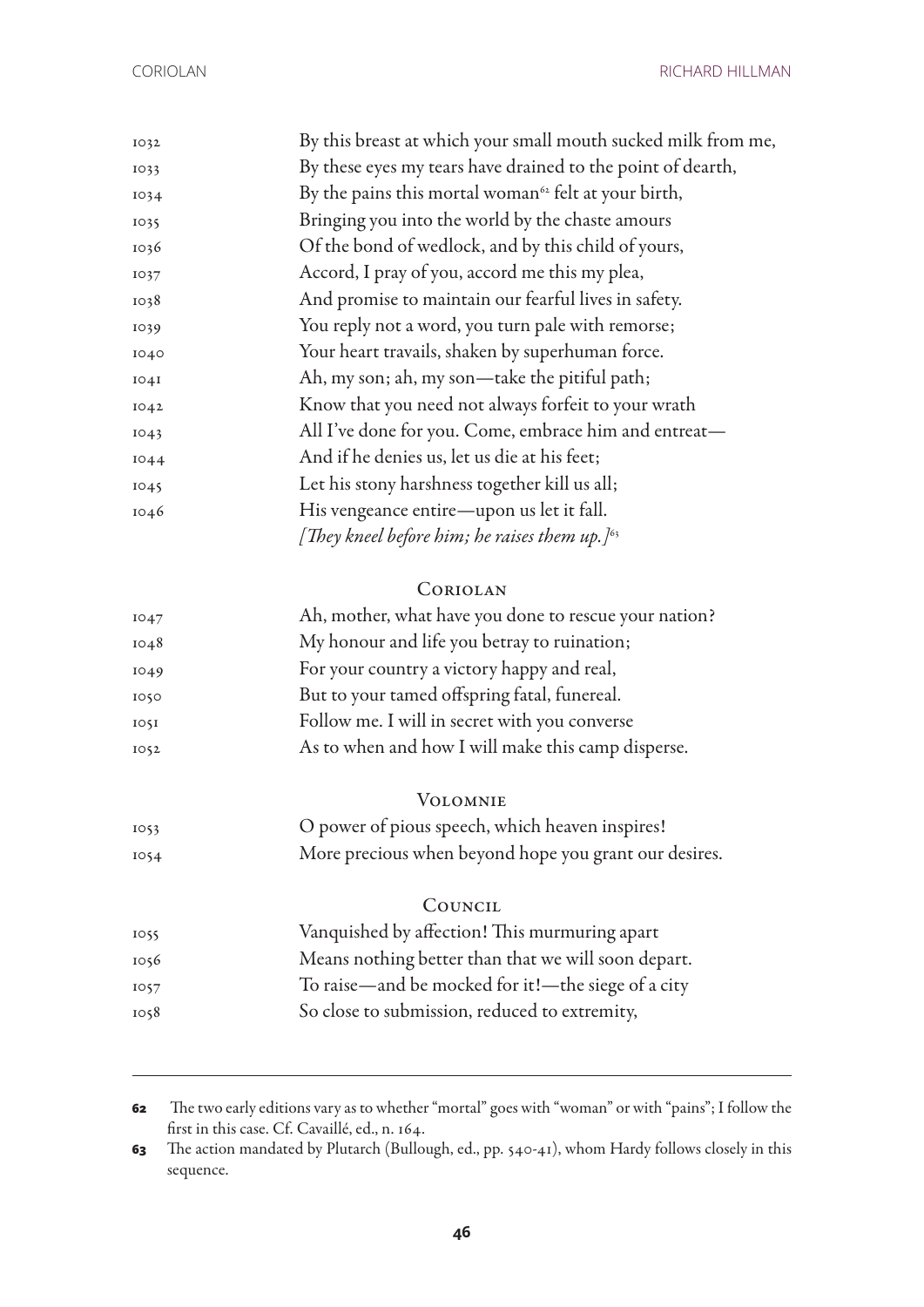| 1059 | A city that had no greater hope of making it                 |
|------|--------------------------------------------------------------|
| 1060 | Than we now possess any power of taking it.                  |
| 1061 | To endure that a stranger should thus do us wrong!           |
| 1062 | But then, who could hold out against constraint so strong?   |
| 1063 | The depth of his piety he gives us to know,                  |
| 1064 | Rather than his malice, in dealing us this blow.             |
|      | CORIOLAN                                                     |
| 1065 | Mother, you may reckon it as something assured,              |
| 1066 | Though, even as I vow it, my ruin is procured.               |
| 1067 | Return and deliver those ingrates from their fear,           |
| 1068 | Since you made that agreement before coming here.            |
|      | <b>VOLOMNIE</b>                                              |
| 1069 | Son, they would credit it from no one in my stead;           |
| 1070 | My stay in your camp must be filling them with dread.        |
| IO7I | May Jupiter the Protector guard you, until                   |
| 1072 | We see you again, and preserve you from all ill!             |
|      | CORIOLAN                                                     |
| 1073 | Do not hope for that till Erebus holds my life               |
| 1074 | Below. <sup>64</sup> Mother, adieu; adieu, my faithful wife. |
|      | VOLOMNIE                                                     |
| 1075 | Ah, with that thought you throw my heart into confusion:     |
| 1076 | O great gods in heaven-may it prove vain illusion!           |

Erebus: Darkness, the son of Chaos; metonymic for the underworld.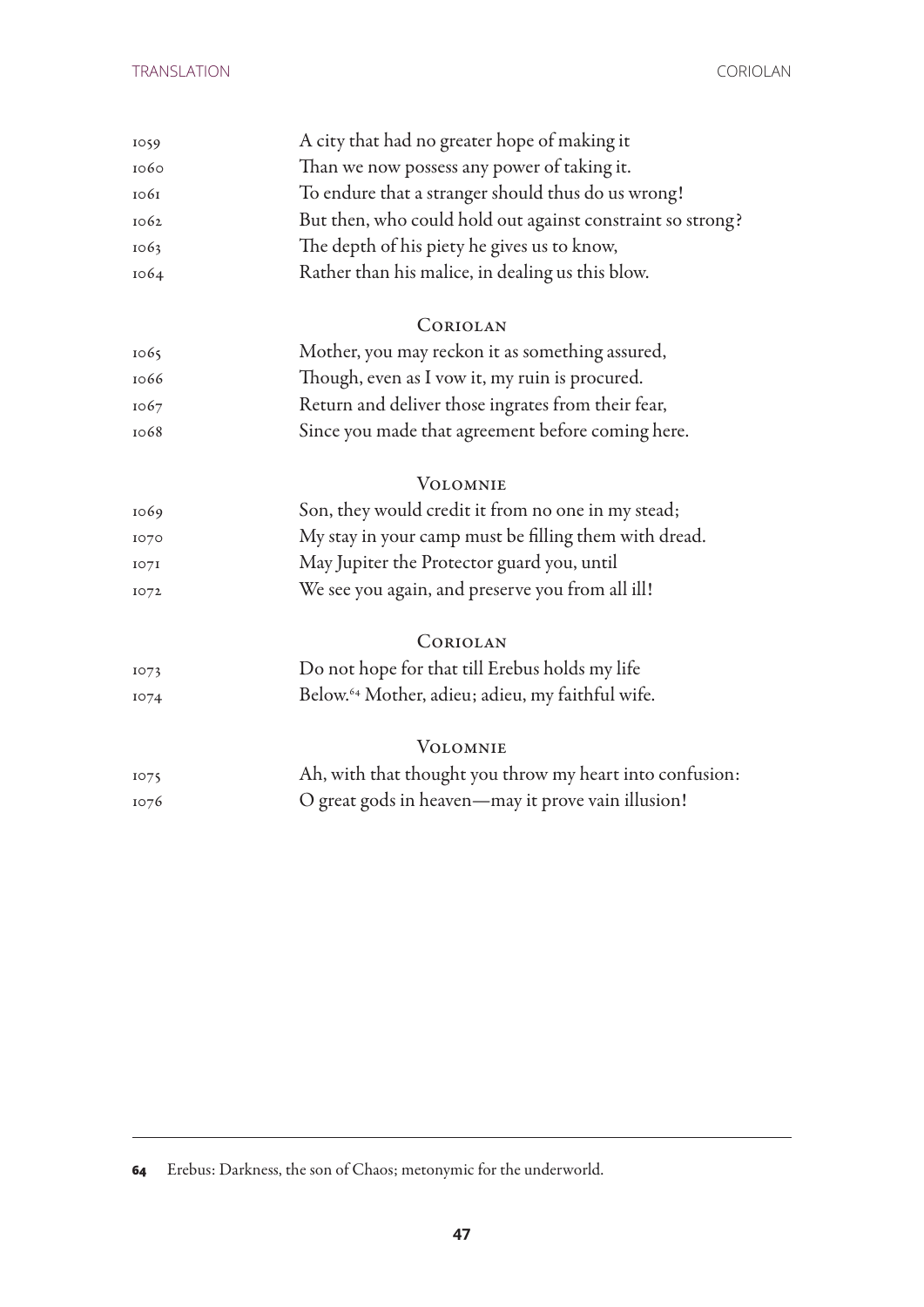## Act V

## Scene i

## (Coriolan, Page)

Coriolan *[alone]*

| 1077             | Chill, pale, and trembling with a fearfulness unknown—         |
|------------------|----------------------------------------------------------------|
| 1078             | Resistance is vain, my constancy overthrown;                   |
| 1079             | A hundred mortal presages my eyes encumber,                    |
| 1080             | Closed the whole night through to the grace of gentle slumber: |
| 1081             | Perturbed and restless spirits, faces of the dead,             |
| 1082             | With long lugubrious groans, auguries of dread.                |
| 1083             | Sometimes I felt my bowels stabbed by an angry mob,            |
| 1084             | An executioner who coolly did his job;                         |
| 1085             | Then my cast-off spirit seemed far and wide to stray,          |
| 1086             | Joined to the crowded ranks of an airy array,                  |
| 1087             | Imploring all in vain the services of Charon                   |
| 1088             | To provide it with passage across the Acheron;                 |
| 1089             | Neglected on the bank, wandering in a craze,                   |
| 1090             | Like those who have hastened the ending of their days.         |
| 1091             | A cry of those birds who are prophets of mischance,            |
| 1092             | Prolonged until the dawn, increased my sufferance;             |
| 1093             | Phoebus, at daybreak, as if with illness awry,                 |
| 1094             | Seemed to lour on me with a sinister eye;                      |
| 1095             | The very ground groaned at every step of mine.                 |
| 1096             | For one who fears death, that makes many a sure sign.          |
| 1097             | Not the Great One himself, in thundering perdition,            |
| 1098             | Could frighten me with such a feeble premonition.              |
| 1099             | But there's an enemy, spawned by our former quarrels,          |
| <b>IIOO</b>      | The towering height of my victorious laurels,                  |
| IIOI             | Who fans the fury deep within the city's core,                 |
| IIO <sub>2</sub> | Rekindling the embers of an ancient war;                       |
| IIO <sub>3</sub> | He can stand it no more that for the Volsces I'm               |
| 1104             | The favoured leader, despite my apparent crime,                |
| 1105             | Nor that my valour still imposes a restraint                   |
| 1106             | On the malice conceived against me for that taint,             |
| 1107             | Makes it that my fault to piety is imputed                     |
|                  |                                                                |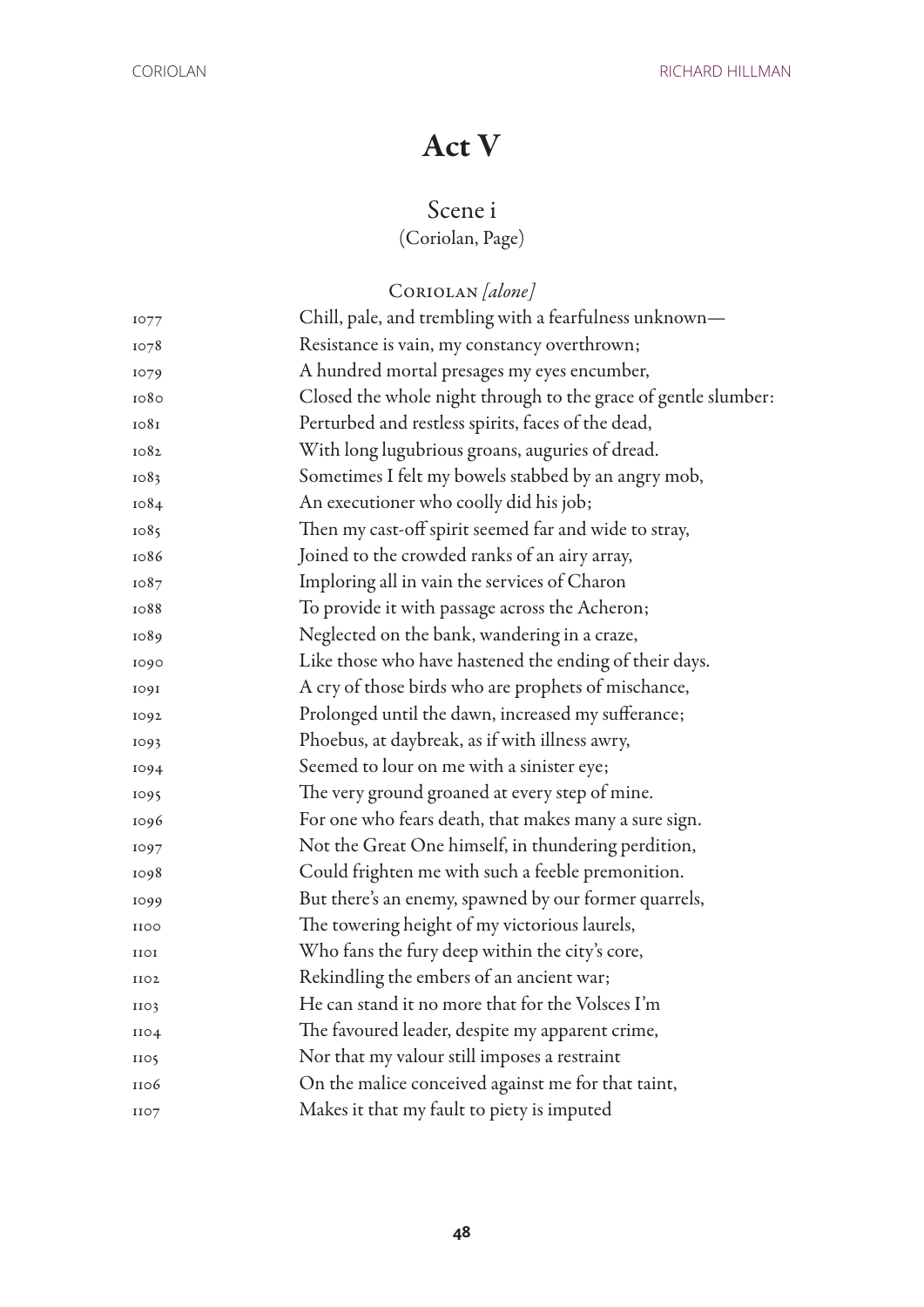| 1108 | And I will likely be pardoned, not prosecuted. <sup>65</sup> |
|------|--------------------------------------------------------------|
| 1109 | He alone, driven by emulous jealousy,                        |
| IIIO | At all costs aims at purloining my life from me.             |
| IIII | Then let him! To die becomes us on any day,                  |
| III2 | To let the laws of Fate above us hold their sway,            |
| III3 | Whether put to sleep by age or in full career—               |
| III4 | But this man who comes in haste freezes me with fear.        |
|      |                                                              |

|    | $P_{AGE}$                                           |
|----|-----------------------------------------------------|
| шs | You are summoned by the Lords of Council assembled. |

#### Coriolan

| III6        | Now calm, you wretched coward, your senses that trembled! |
|-------------|-----------------------------------------------------------|
| III7        | Resolve now to find safety or to tumble down:             |
| <b>III8</b> | Then are you sure to wear immortal glory's crown.         |

## Scene ii

(Amfidie, Coriolan, Council *[of the Volscians]*, Chorus of Volscians)

#### **AMFIDIE**

| 1119        | The Heavens may witness, the sun that shines above,      |
|-------------|----------------------------------------------------------|
| <b>II20</b> | That love for our country, a charitable love,            |
| II2I        | And my offended honour, which might be suspected         |
| II22        | Of being by this monstrous treachery infected,           |
| II23        | Lead me despite myself to make this accusation           |
| II24        | Against a man who seeks the ruin of our nation,          |
| II25        | Pranked up with courage, hypocritical, disloyal,         |
| 1126        | Who made our faulty judgement serve his private quarrel, |
| II27        | Awaiting nothing but repeal of banishment                |
| 1128        | To practise some treason, immune to punishment,          |
| 1129        | Some flagrant harm against that people who, credulous,   |
| 1130        | Accepted this abortive serpent of Romulus.               |
| II3I        | The first to be abused, I shipwrecked on the shoal,      |
|             |                                                          |

Lines 1103-8 are obscure, as Cavaillé observes (n. 155); I translate according to his proposed gloss.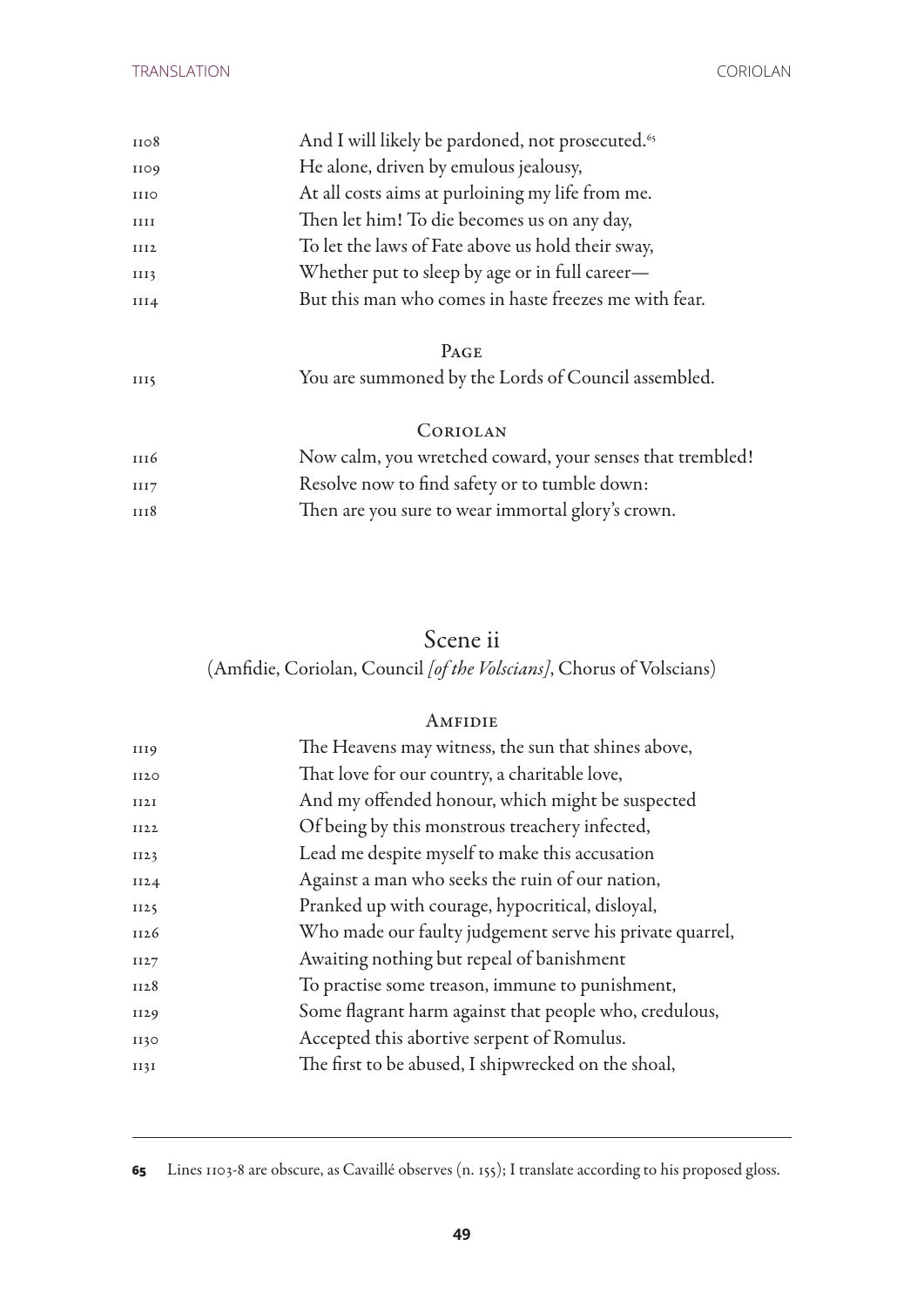| 1132 | Urged this very Council his command to enrol,                        |
|------|----------------------------------------------------------------------|
| II33 | Gave up preeminence, took his word for a token-                      |
| 1134 | For by a man of worth it will never be broken-                       |
| II35 | Sent from an Oracle, not merely something promised,                  |
| 1136 | That he would become Rome's deadly antagonist,                       |
| 1137 | Unreconcilable and burning hot for vengeance,                        |
| 1138 | (Most welcome assuagement of a great heart's offence). <sup>66</sup> |
| 1139 | Yet, pleased by our ills, this pattern of perfidy,                   |
| II40 | Basely suborned by tearful femininity,                               |
| II4I | Has countermanded our siege for the second time-                     |
| II42 | An act worse than sacrilege, an odious crime,                        |
| II43 | One that should already have been punished by fire-                  |
| II44 | No mercy due, no need his reasons to enquire.                        |
| 1145 | As to what he has in store at this point, who knows?                 |
| 1146 | To deliver us bound hand and foot to our foes?                       |
| II47 | All that I've already said—but, ha, he's coming now;                 |
| 1148 | To hold in check my fury, I hardly know how.                         |
|      | COUNCIL                                                              |
| II49 | Let us hear, assured that he will have a defence                     |
| 1150 | Against the accusation of such an offence.                           |
|      | AMFIDIE                                                              |
| II5I | Through us the entire community commands                             |
| II52 | That you yield your power at once into its hands,                    |
| 1153 | That you now give account of the wrong-or the right-                 |
| II54 | Of an affair that makes Heaven blush at the sight:                   |
| 1155 | The infinite outrages you have perpetrated,                          |
| 1156 | Our efforts, our designs, by your actions frustrated.                |
| 1157 | Take care, then, to put off, with due obedience,                     |
| 1158 | Your high office, which is no traitor's recompense.                  |
| 1159 | Next, it behooves you to respond, by me accused,                     |
| 1160 | For the authority you have gravely abused.                           |
|      |                                                                      |

 Amfidie's identification with Coriolan and ironic appropriation of his heroism and vindictiveness are striking here.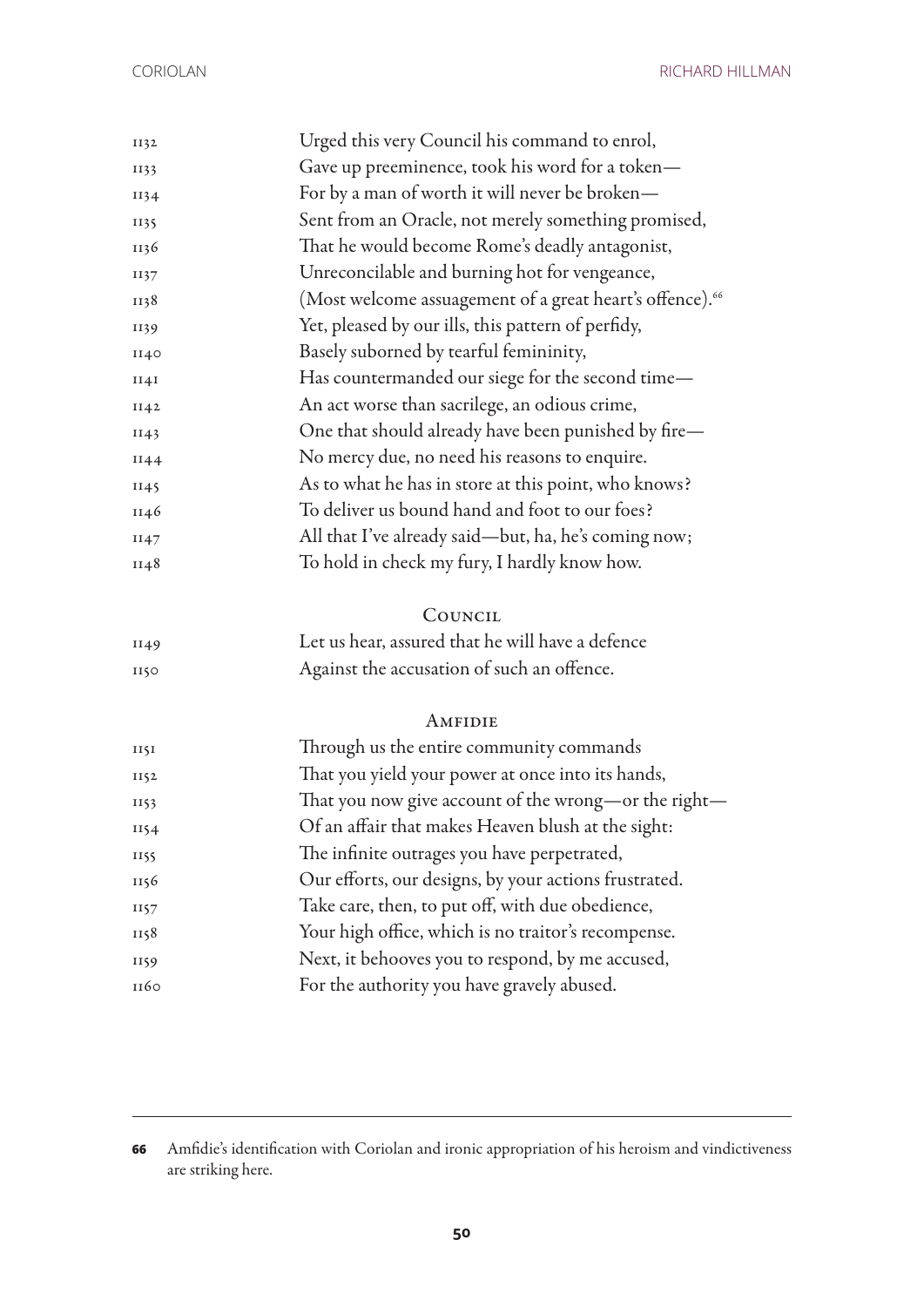#### Coriolan

| 1161 | As with the consent of all I took on the charge,                    |
|------|---------------------------------------------------------------------|
| II62 | I'll yield it when deprived by your consent at large. <sup>67</sup> |
| 1163 | Without delay let me declare each incident,                         |
| 1164 | All that has taken place under my government,                       |
| 1165 | And give account of it to you and to this Council,                  |
| 1166 | Best judges whether it has done them good or ill.                   |

#### **AMFIDIE**

| 1167 | Double-hearted man, over and over an ingrate,              |
|------|------------------------------------------------------------|
| 1168 | Plotter of ruins, refractory to the state,                 |
| 1169 | With the course of our victories why have you trifled,     |
| II70 | Maintained our wars in breath, which are suddenly stifled? |
| II7I | Whoever in the first place gave you a commission           |
| 1172 | To grant the Romans a truce without our permission-        |
| II73 | Raising the siege just when, in fearful desperation,       |
| 1174 | Their city would in days have sought capitulation?         |
| II75 | Why since then have you used your power absolute           |
| 1176 | To offer them a peace, a shameful one to boot?             |
| 1177 | Why have you raised our siege, treating with abuse         |
| 1178 | An army that could, beneath its renown, reduce             |
| 1179 | The daunted universe, not just a single place.             |
| 1180 | Tell us, traitor, what impelled you to such disgrace-      |
| 1181 | If that is how you've chosen to offer us thanks            |
| 1182 | For the honour of giving you charge of our ranks,          |
| 1183 | With myself speaking out for your candidacy?               |
| 1184 | Make up no ruses now, be quick and answer me!              |
|      |                                                            |

### Coriolan

| 1185 | May it please you all, patiently hear me explain. |
|------|---------------------------------------------------|
| 1186 | It shall not be found, I positively maintain,     |
| 1187 | That I have showed contempt, that of disloyalty   |
| II88 | To the nation I may at all be counted guilty.     |
| 1189 | Rome, at the outset of the war we undertook,      |
| 1190 | I never hoped to capture, nor did ever look       |
| 1191 | To take it: neither did you; no higher we aimed,  |

Cf. below, 1303-6.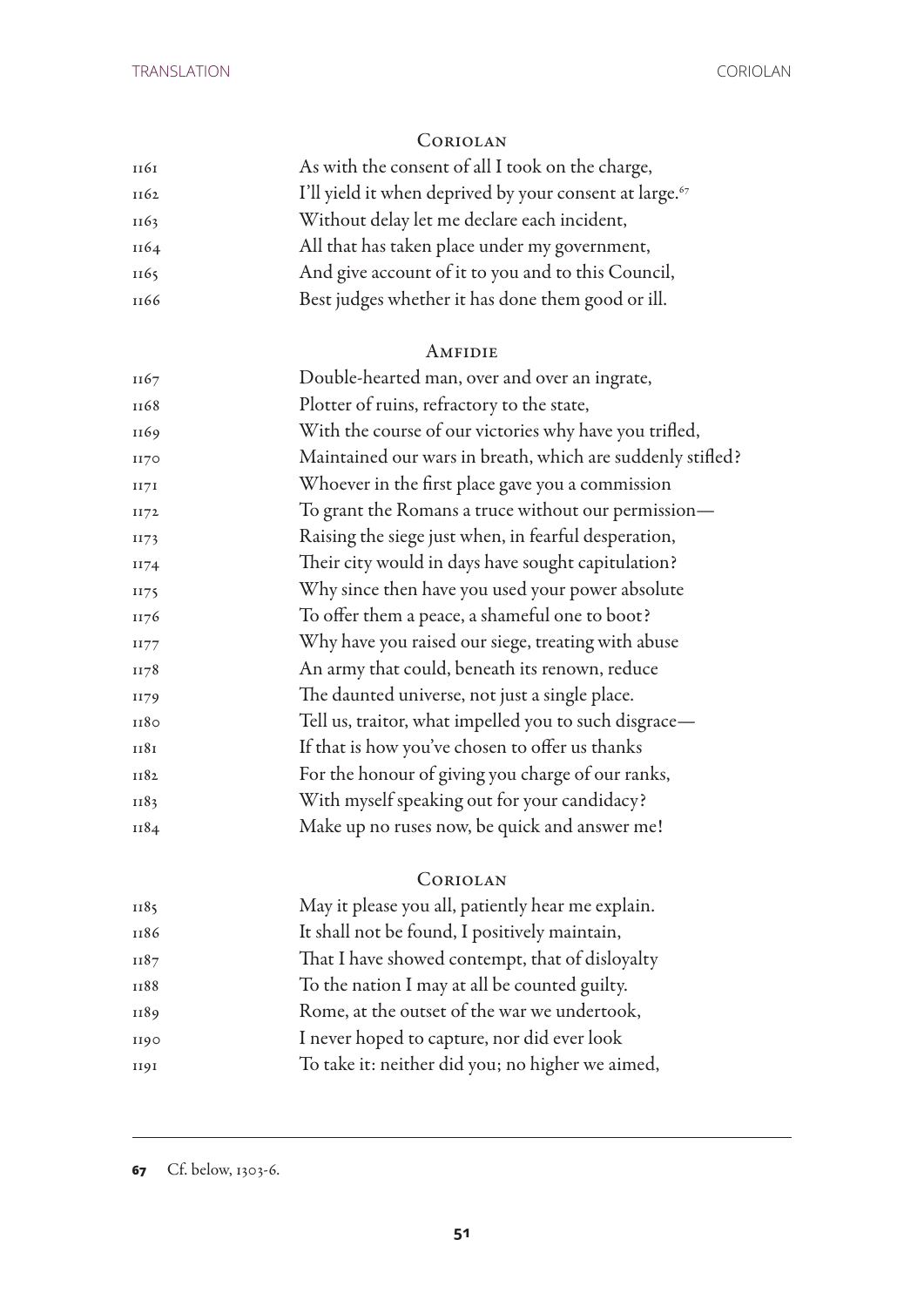| 1192 | Once their strength was sapped and arrogance was tamed,     |
|------|-------------------------------------------------------------|
| 1193 | Than to take back the places of yours that they held;       |
| 1194 | After discussion, such arrangements I compelled             |
| 1195 | Them to perform before I left: I kept my word.              |
|      | AMFIDIE                                                     |
| 1196 | So in that limit to our triumphs you concurred?             |
|      | CORIOLAN                                                    |
| 1197 | I feared to run the risk of fighting day by day.            |
|      | AMFIDIE                                                     |
| 1198 | What risk did you run, their strength confined in that way? |
|      | CORIOLAN                                                    |
| 1199 | The extreme despair of valiant foes in arms                 |
| 1200 | To an insolent conqueror has caused great harms.            |
|      | AMFIDIE                                                     |
| 1201 | A foreign leader's treason, greater cause for fear,         |
| 1202 | Often makes complain the people who gave him ear.           |
|      | CORIOLAN                                                    |
| 1203 | I pray the benignant gods never to increase                 |
| 1204 | Your causes of complaint farther than such a peace.         |
|      | AMFIDIE                                                     |
| 1205 | Did you not, listening when women did entreat,              |
| 1206 | Impose upon our army a shameful retreat?                    |
|      | CORIOLAN                                                    |
| 1207 | Alas, I know none of you who would not have bent,           |
| 1208 | Piety deflecting his dutiful intent.                        |
|      | AMFIDIE                                                     |
| 1209 | You see how his perfidy he frankly admits.                  |
|      | <b>CHORUS OF VOLSCIANS</b>                                  |
| 1210 | The traitor has only too much fuddled our wits              |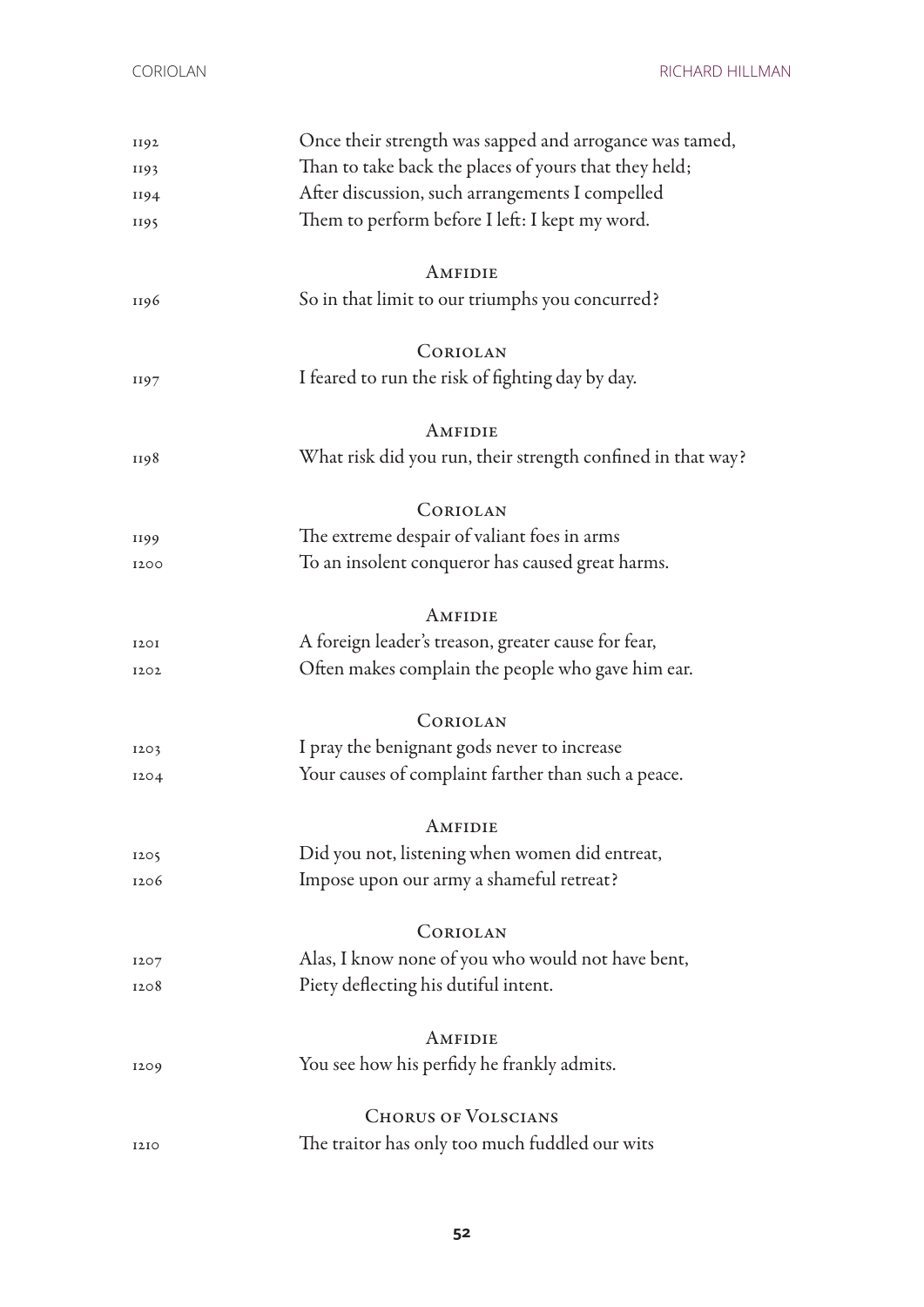| 1211        | With pointless speeches, has too well deserved the death    |
|-------------|-------------------------------------------------------------|
| 1212        | We'll give him instantly with our united breath.            |
|             |                                                             |
|             | CORIOLAN                                                    |
| 1213        | Rescue, my friends, they're killing me! Help me, come on!   |
|             |                                                             |
|             | <b>CHORUS OF VOLSCIANS</b>                                  |
| 12I4        | Plunge down, false one, into the river Acheron              |
| 1215        | Double-cross the shades of Pluto, if you're so wise.        |
|             | CORIOLAN                                                    |
| 1216        | Stop, Citizens-can you not see? Where are your eyes?        |
|             | <b>CHORUS OF VOLSCIANS</b>                                  |
| 1217        | Now there you are, well paid the wages you deserve;         |
| 1218        | As a dread deterrent to your kind you may serve.            |
|             | [They murder him.]                                          |
|             |                                                             |
|             | AMFIDIE                                                     |
| 1219        | The people have done nothing in just mutiny                 |
| 1220        | But execute the heavens' fore-ordained decree.              |
| <b>I22I</b> | Since, like a Tyrant, his power he would not cede,          |
| 1222        | They've forced him to it with this sacrificial deed.        |
| 1223        | Therefore praise the act, which deserves your full acclaim, |
| 1224        | And do not consider expressing any blame.                   |
|             | COUNCIL                                                     |
| 1225        | Had the form of justice been followed in due course,        |
| 1226        | All would have then approved his punishment by force.       |
|             |                                                             |
|             | AMFIDIE                                                     |
| 1227        | Not so, he would have been allowed by that respite,         |
| 1228        | To try out some trick spawned by his villainous spite-      |
| 1229        | To escape execution, and, his arms reversed,                |
| 1230        | Make us halt our pursuit after much ground traversed;       |
| 123I        | This is merely to apply, the ulcer begun,                   |
| 1232        | Sooner, and not later, the treatment of hot iron.           |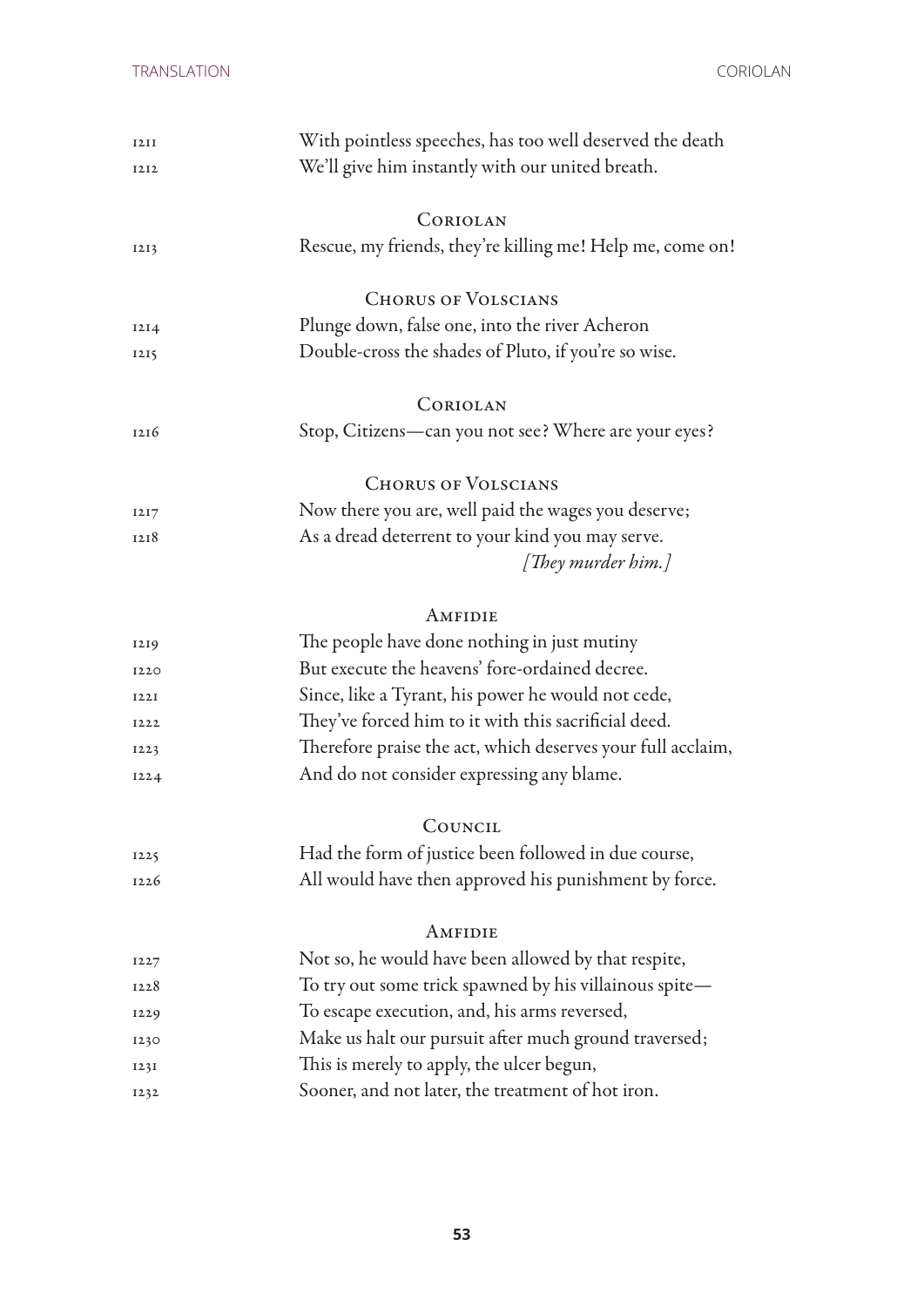#### **COUNCIL**

| 1233 | When something is finished, second thoughts come too late:       |
|------|------------------------------------------------------------------|
| 1234 | But to make his error appear less reprobate,                     |
| 1235 | Let us procure his corpse an honourable bier,                    |
| 1236 | By which his virtues, not his vices, shall appear. <sup>68</sup> |
|      | AMFIDIE                                                          |
|      |                                                                  |
| 1237 | I approve what you have magnanimously said;                      |

1238 It is an enormous crime to insult the dead.

## Scene iii

(Volomnie, Messenger)

#### Volomnie

| Like a leaf in the wind or a blustery sea,                  |
|-------------------------------------------------------------|
| My thoughts with fright have long been tossed inconstantly; |
| My head in horror bristling, my blood seized with fears,    |
| Open my mouth to wailing, my eyes to shed tears.            |
| With hope I cannot, cannot, set my heart at ease,           |
| Disaster for my son-no less-my mind foresees.               |
| One shoal he averted, but a gulf opened wide,               |
| Subject as thus he was to the popular tide,                 |
| Subject to account to a populace of strangers               |
| (For which, in my view, the more pressing are his dangers)  |
| For failing to perform as his mission required,             |
| For a peace which my prayerful entreaty inspired,           |
| Harmful to the Volsces, to the Volsces who might            |
| Better have wielded the arms they brought to the fight,     |
|                                                             |

**<sup>68</sup>** Cf. Shakespeare, *Cor.*, V.vi.142: *First Lord.* Bear from hence his body, And mourn you for him. Let him be regarded As the most noble corpse that ever herald Did follow to his urn. *Second Lord.* His own impatience Takes from Aufidius a great part of blame. Let's make the best of it.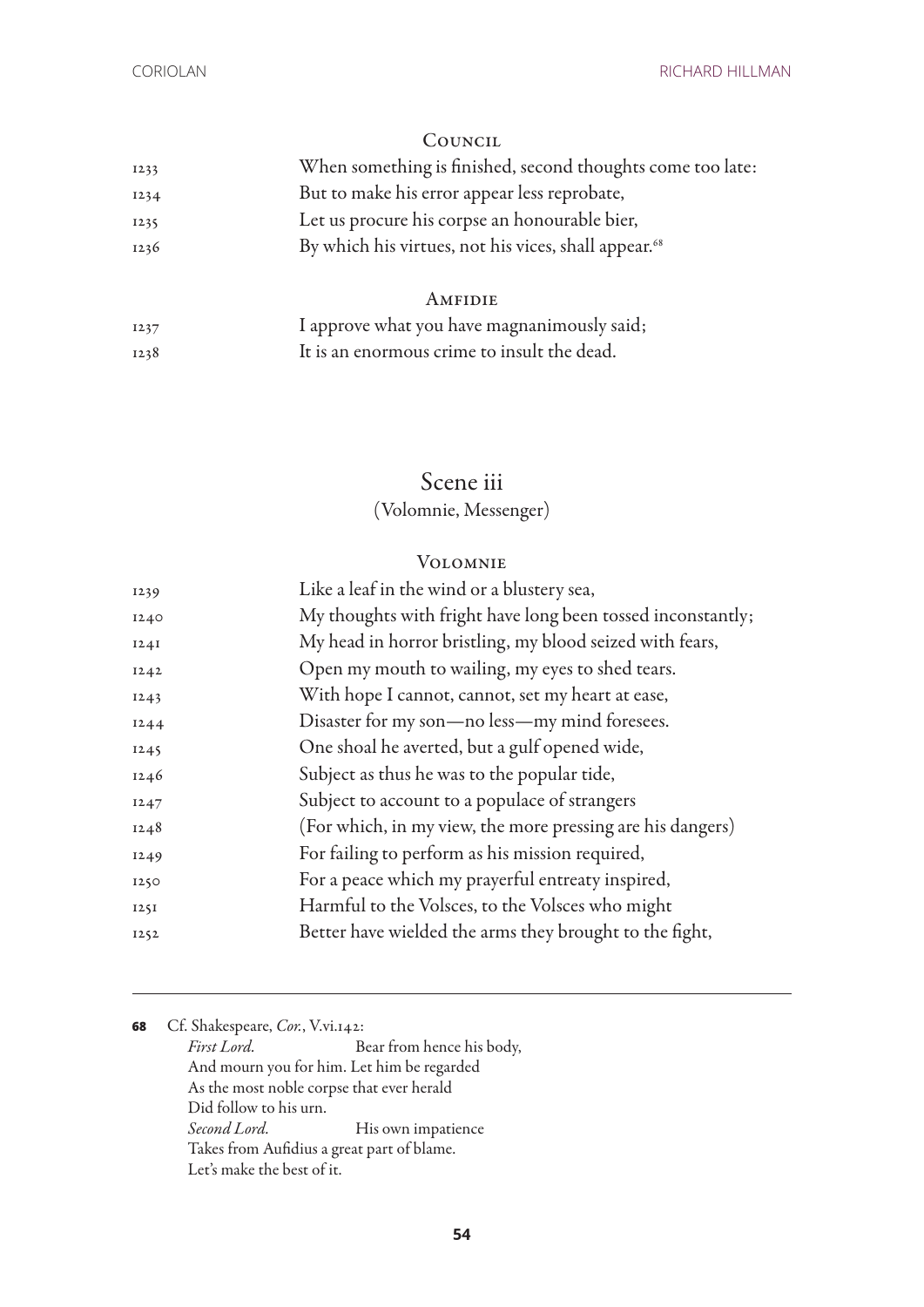| 1253 | Dictated to us, under siege, our will worn down,          |
|------|-----------------------------------------------------------|
| 1254 | Such laws as a victor assigns a conquered town.           |
| 1255 | Alas, my dear child, your surpassing piety                |
| 1256 | I fear already has been, but will surely be               |
| 1257 | The cause of your disaster, and, kind beyond measure,     |
| 1258 | You will have preferred certain death to my displeasure:  |
| 1259 | You will have preferred embracing your destiny            |
| 1260 | To having my blame, committing impiety.                   |
| 1261 | I remember, alas, I remember once more-                   |
| 1262 | Ever since then I dwell upon, and I abhor—                |
| 1263 | The grim prediction that you made at our adieu,           |
| 1264 | Sadly foreknowing, son, I would be losing you:            |
| 1265 | Your forehead pale, your voice in gulping sobs upsurging, |
| 1266 | You said aloud, and so revealed your deepest urging-      |
| 1267 | Yes, closing our adieu with tears, you told us then,      |
| 1268 | Only with the dead could we hope to meet again.           |
| 1269 | O Fate-weaving Sisters, I clasp my hands and pray,        |
| 1270 | If his heart has felt you piercing his life away,         |
| 1271 | Sooner than endure a death of more painful sort           |
| 1272 | From whatever messenger brings me that report,            |
| 1273 | Transfix my own, you dismal ministers of hell;            |
| 1274 | Use the same force with which your fatal arrows fell.     |
| 1275 | Do me so great a favour!-But, who here advances,          |
| 1276 | Casting his wild eyes about with distracted glances?      |
| 1277 | Ha, it is done! He has seen me, and with a dark stare     |
| 1278 | Confirmed the horror of which I am well aware.            |
| 1279 | Approach, Messenger, approach; to me you address          |
| 1280 | Yourself, your forehead turning pale for my distress.     |
|      |                                                           |
|      | <b>MESSENGER</b>                                          |
| 1281 | Madam, it is you that cruel Fortune pursues,              |
| 1282 | Imparting by my mouth her most terrible news.             |
|      | <b>VOLOMNIE</b>                                           |
| 1283 | Boldly recount the evil present in my mind;               |
| 1284 | It is not just from today that Heaven proves unkind.      |
|      |                                                           |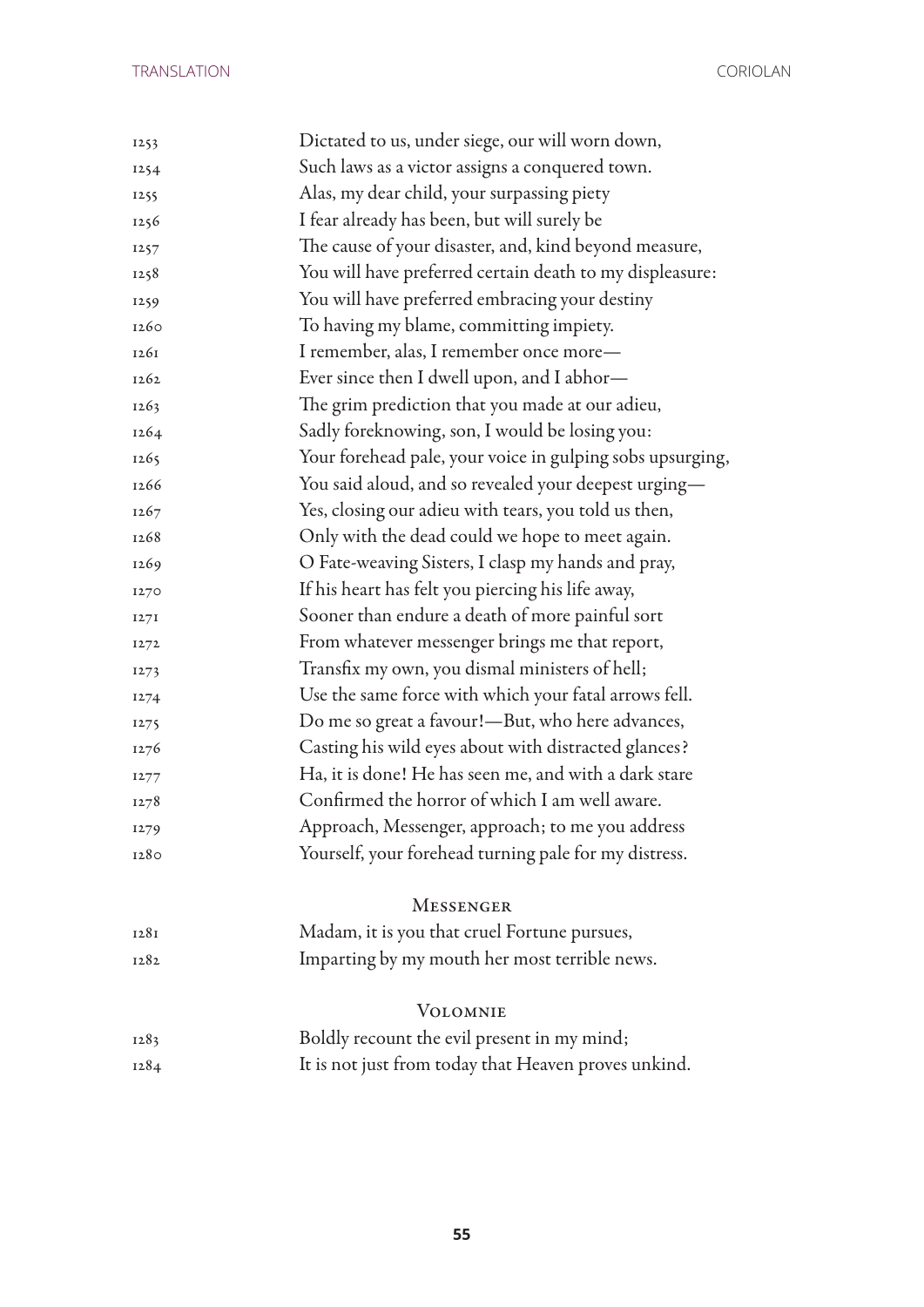| <b>MESSENGER</b> |                                                                     |
|------------------|---------------------------------------------------------------------|
| 1285             | Your son has been murdered, who was once our Alcides, <sup>69</sup> |
| 1286             | To slake a crazed multitude's homicidal frenzies.                   |
|                  | <b>VOLOMNIE</b>                                                     |
| 1287             | O fear too true! O destinies merciless!                             |
| 1288             | O the doubtful ills of fortune, how they oppress!                   |
| 1289             | Fragile, tenuous favour of the fickle crowd!                        |
| 1290             | But make me believe this mishap: speak it aloud.                    |
|                  | <b>MESSENGER</b>                                                    |
| 1291             | The Volsces assembled, ill-content with the pact,                   |
| 1292             | Already had scripted the Hero's final act—                          |
| 1293             | A part of them, at least, instigated by him                         |
| 1294             | Who, envious, perceived his glory was now dim,                      |
| 1295             | His fame overshadowed, as, close to the sun's light,                |
| 1296             | The stars of the vaulted heavens do not shine bright.               |
| 1297             | His name is Amfidie, jealous of domination,                         |
| 1298             | Who traitor-like had long designed his ruination.                   |
| 1299             | Accusing him in full Council, he takes the stand                    |
| 1300             | That he must be deprived of the supreme command,                    |
| 1301             | Then justify his orders, at once and at large,                      |
| 1302             | To purge the crimes the people now lay to his charge.               |
| 1303             | Coriolan fearing, stripped of authority,                            |
| 1304             | Helpless subjection to the other's enmity,                          |
| 1305             | Protests that, granted power with their whole consent,              |
| 1306             | He would not resign it without all in agreement;                    |
| 1307             | He tries nonetheless to allay their sense of wrong                  |
| 1308             | With honeyed words distilled from his most gentle tongue.           |
| 1309             | Indeed, those preeminent made clear by their silence                |
| 1310             | That they were far from harbouring spiteful intents,                |
| 1311             | That his singular virtues, so deeply respected,                     |
| 1312             | Would drown in oblivion those crimes recollected.                   |
| 1313             | Suddenly, the other, fearing him back in grace,                     |
| 1314             | To his troop of assassins already in place                          |
| 1315             | Runs in revolt, urges the crime that they conspire,                 |

Alcides, i.e., Hercules.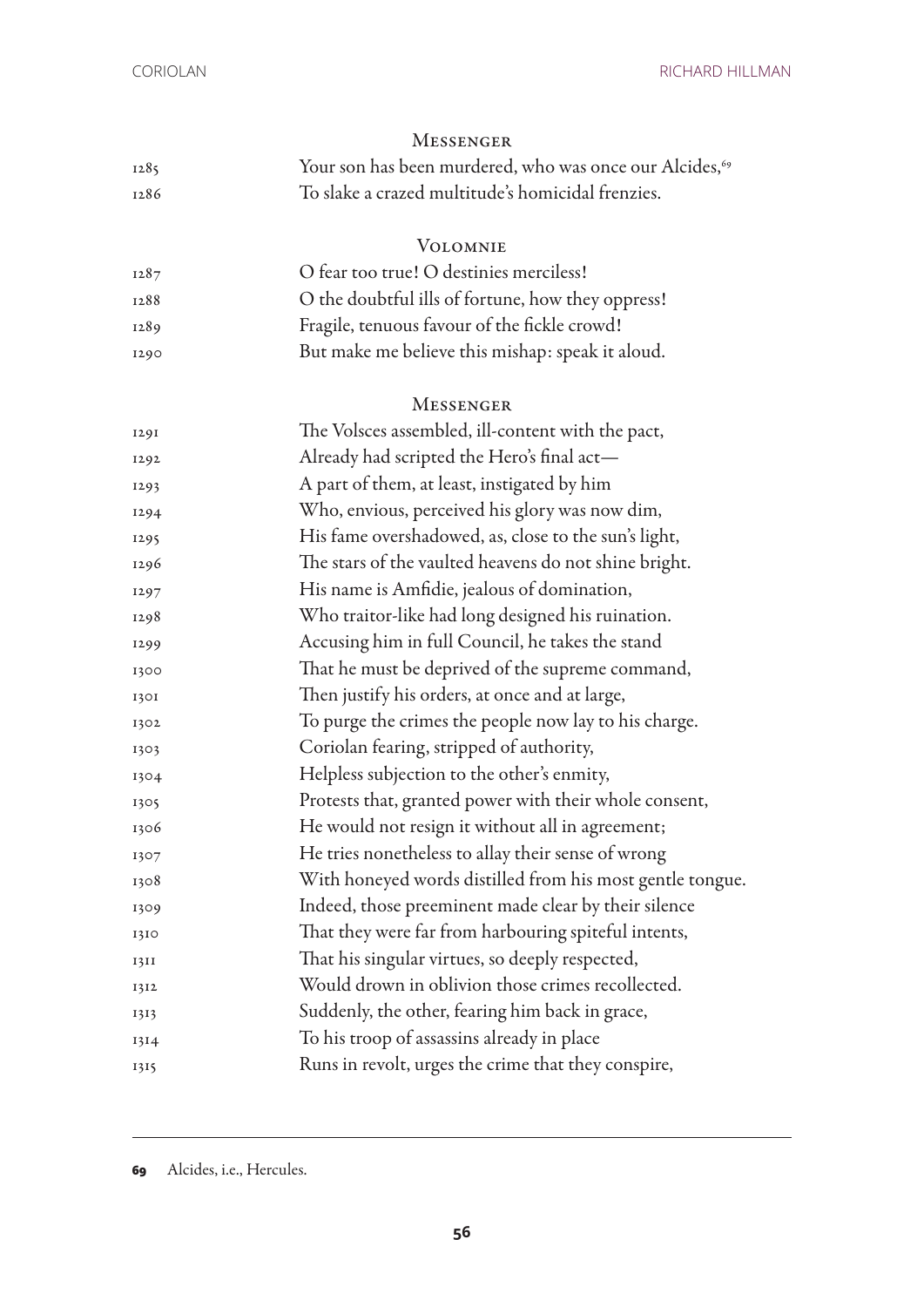| 1316 | Fills them with audacity, with fury and ire. |
|------|----------------------------------------------|
| 1317 | Alas! Forbid me to continue with the rest.   |

#### Volomnie

| 1318 | From your mournful speech I have only too well guessed:   |
|------|-----------------------------------------------------------|
| 1319 | He is dead; I see him by trampling feet laid low,         |
| 1320 | His breast taking hundreds of stabs, blow upon blow;      |
| 1321 | And now, enclosed within a space of deadly chill,         |
| 1322 | I see that warlike body of his sprawling still            |
| 1323 | In the marketplace, colourless, stripped of its soul.     |
| 1324 | O the rage of my pain! O grief beyond control!            |
| 1325 | O mother steeped in crime, O mother and murderer!         |
| 1326 | Of your innocent blood the hateful torturer!              |
| 1327 | O gods, O cruel gods! What execrable fruit                |
| 1328 | Has it pleased you to bring forth from my pious suit!     |
| 1329 | Wretch! When I prevented my homeland's devastation,       |
| 1330 | To my race I brought ruin, my child's immolation.         |
| 1331 | Might I at least see him-were it permitted me             |
| 1332 | To grieve his body, captive of the enemy,                 |
| 1333 | To kiss him on the lips, gently his eyes to close,        |
| 1334 | Then to offer him the bed where the dead repose;          |
| 1335 | And might I be allowed to speak to him, though dead,      |
| 1336 | With wild laments to let my loss be comforted!            |
| 1337 | There is no one but myself who tears will devote;         |
| 1338 | His country still recalls his knife against its throat,   |
| 1339 | Remembers that it could not turn aside his hate           |
| 1340 | And that to me alone it owes this happy state.            |
| 1341 | This happy state it owes me; death to him I owe:          |
| 1342 | I cruelly took his life when I made him stoop low.        |
| 1343 | O my one and only comfort, my dear offspring,             |
| 1344 | Suppose not that the Styx, though nine times winding,70   |
| 1345 | Can long prevent me from keeping you company;             |
| 1346 | Sorrow for your death to the soul has wounded me,         |
| 1347 | Bowed me beneath the burden of a weary age-               |
| 1348 | One to whom the earth does harm and harsh heaven outrage. |
| 1349 | Not with my laments can your shade be satisfied:          |
|      |                                                           |

A traditional notion.